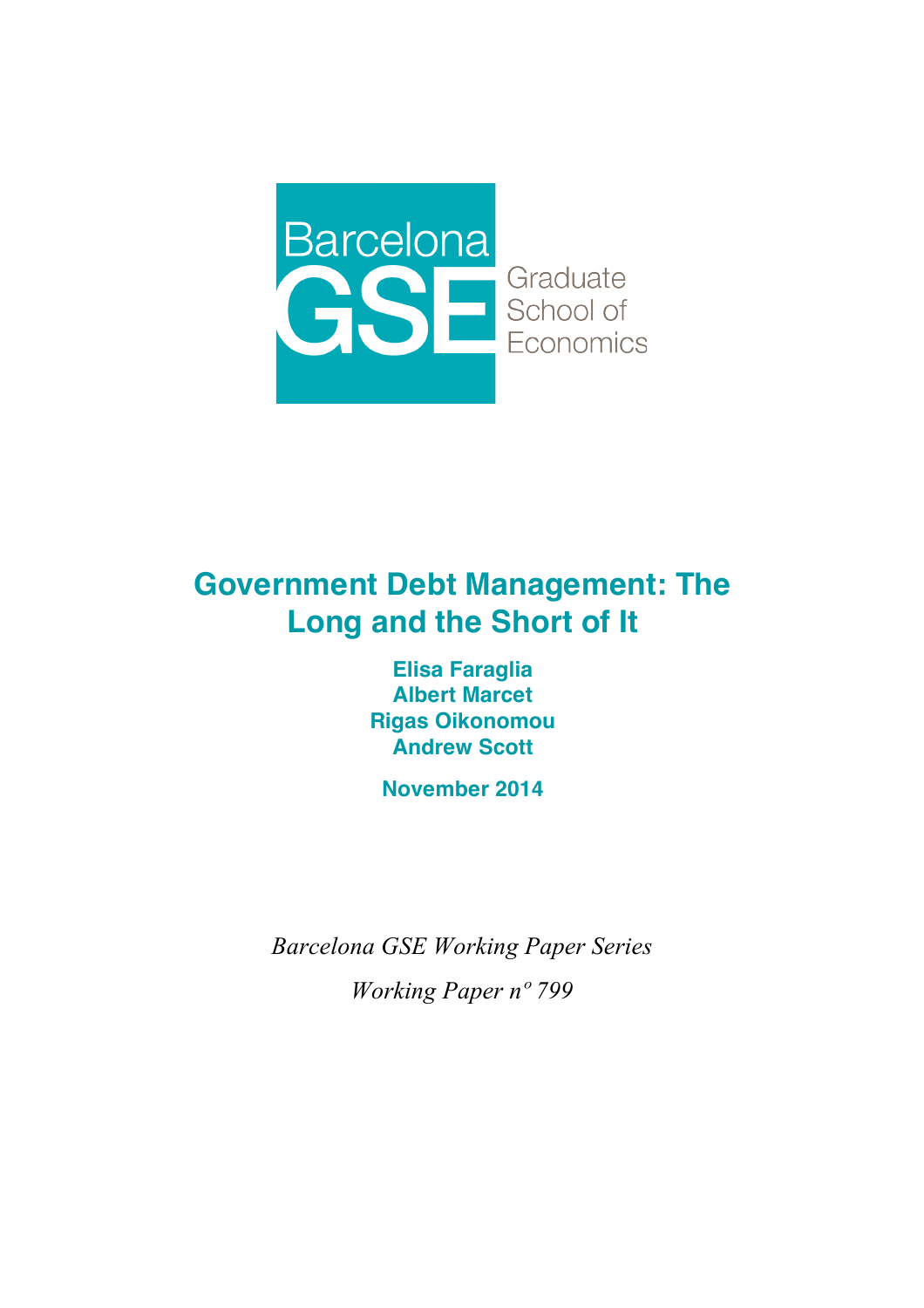# Government Debt Management: The Long and the Short of It<sup>\*</sup>

Faraglia, Elisa † Marcet, Albert‡ Oikonomou, Rigas § Scott, Andrew ¶

November 30, 2014

#### Abstract

Our aim is to provide insights into some basic facts of US government debt management by introducing simple financial frictions in a Ramsey model of fiscal policy. We find that the share of short bonds in total U.S. debt is large, persistent, and highly correlated with total debt. A well known literature argues that optimal debt management should behave very differently: long term debt provides fiscal insurance, hence short bonds should not be issued and the position on short debt is volatile and negatively correlated with total debt. We show that this result hinges on the assumption that governments buy back the entire stock of previously issued long bonds each year, which is very far from observed debt management. We document how the U.S. Treasury rarely has repurchased bonds before 10 years after issuance. When we impose in the model that the government does not buy back old bonds the puzzle disappears and the optimal bond portfolio matches the facts mentioned above. The reason is that issuing only long term debt under no buyback would lead to a lumpiness in debt service payments, short bonds help offset this by smoothing out interest payments and tax rates. The same reasoning helps explain why governments issue coupon-paying bonds.

Solving dynamic stochastic models of optimal policy with a portfolio choice is computationally challenging. A separate contribution of this paper is to propose computational tools that enable this broad class of models to be solved. In particular we propose two significant extensions to the PEA class of computational methods which overcome problems due to the size of the model. These methods should be useful to many applications with portfolio problems and large state spaces.

#### JEL codes: C63, E43, E62, H63

Keywords: Computational Methods, Debt Management, Fiscal Policy, Incomplete Markets, Maturity Structure, Tax Smoothing

<sup>∗</sup>Faraglia and Scott gratefully acknowledge funding from the ESRC's World Economy and Finance program. Marcet is grateful for support from Plan Nacional (Spanish Ministry of Science), Monfispol, the Axa Foundation, the Excellence Program of Banco de España and European Research Council under the EU 7th Framework Programme (FP/2007-2013), Grant Agreement n. 324048 - APMPAL. We are indebted to Andrea Lanteri, Vasco Carvalho, Ricardo Nunes and Ken Singleton for useful comments and suggestions. We also benefited from the comments of participants in seminars in UQAM, NYU, Exeter, Cambridge, HEC-EP Lausanne, UC Louvain, at the Atelier de macroeconomie CIRPEE-DEEP-TSE in Toulouse, at the REDg Macroeconomics Workshop in U. Autònoma de Barcelona, at the 13th Conference in Economic Theory and Econometrics in Naxos, at the 'Economic Policy after the Financial Crisis' Worshop in EUI, Florence. We thank Athan Zafirov and Tongbin Zhangfor for excellent research assistance. Corresponding Author: Rigas Oikonomou, IRES-CORE, Université Catholique de Louvain, Collège L. H. Dupriez, 3 Place Montesquieu 1348 Louvain la Neuve, Belgium.

<sup>†</sup>University of Cambridge and CEPR.

<sup>&</sup>lt;sup>‡</sup>Institut d'Anàlisi Econòmica-CSIC, ICREA, Barcelona GSE, UAB, MOVE and CEPR.

<sup>&</sup>lt;sup>§</sup>Université Catholique de Louvain. Email: Rigas.Oikonomou@uclouvain.be

<sup>¶</sup>London Business School and CEPR.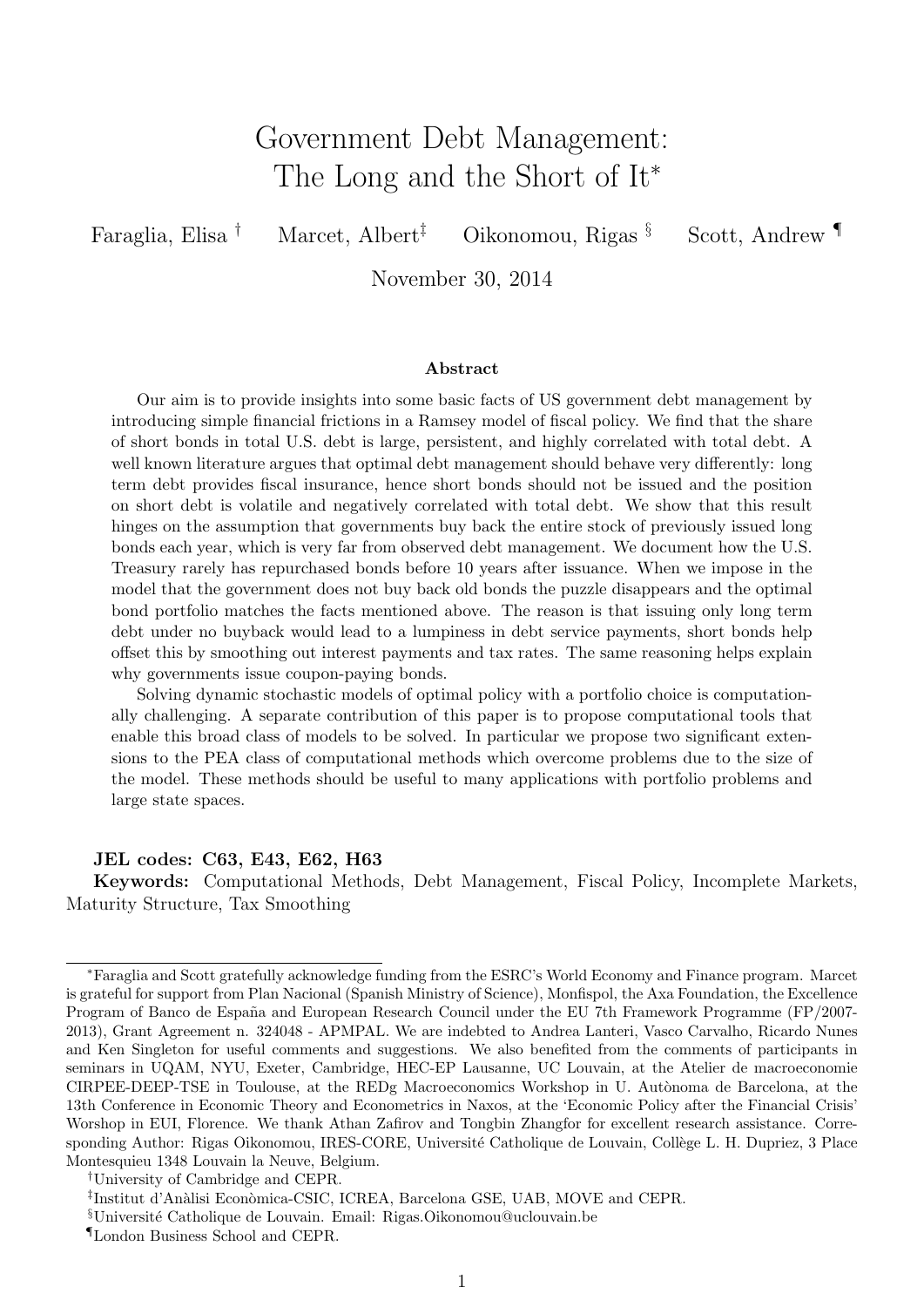# 1 Introduction

Determining the optimal structure of government debt between long and short maturities, in other words *debt management*, is a much studied issue in fiscal policy. In almost all fiscal crises, including those since the Global Financial Crisis of 2007, the maturity structure of debt becomes a key variable. This suggests the necessity of jointly studying optimal fiscal policy and debt management. However, available models of optimal fiscal policy and debt management have difficulties in explaining basic observations.

A significant literature uses the framework of a Ramsey planner under full commitment, stochastic government expenditure and distortionary taxes. This literature reaches a strong presumption that governments should issue substantial quantities of long debt and that short debt should not be issued. In an endowment economy - where markets can be effectively completed by a bond portfolio with as many maturities as there are states of the world - Angeletos (2002) and Buera and Nicolini (2006) (ABN) show that optimal debt management requires the government to issue very large amounts of long debt and to purchase very large amounts of private short debt. This portfolio exploits variations in the yield curve so as to countervail shocks to the government budget constraint and achieve tax smoothing. Faraglia et al (2010) show that introducing capital accumulation and habit persistence causes the optimal issuance of long and short bonds to experience very dramatic reversals through time.

The clear predictions from these models conflict with observed debt management in an extreme way. In Section 2 we document empirically how for the  $US^1$  $US^1$  *i*) short term debt constitutes a substantial proportion of total debt (between a quarter and a third)  $ii)$  governments issue only positive amounts of both short and long run debt and *iii*) the share of short debt has low volatility, it is highly persistent, and positively correlated with the share of long debt. These features are extremely different from the results in ABN. We see this as a challenge for DSGE models; it is very difficult to use these models to analyze debt management as long as they produce extreme recommendations that differ so dramatically from actual practice.

One obvious approach to fill this gap is the introduction of incomplete markets. Lustig et al. (2008) and Nosbusch (2008) go in this direction and they assume that the government is prevented from purchasing private bonds, in other words they impose fact  $ii$ ) from the outset. They find that the presumption that governments should focus on issuing long term debt remains: optimal policy is to issue only long maturities, there is no role for short term debt. Therefore preventing lending to the private sector still contradicts all the facts that we mention as short bonds would not be issued at all.

In this paper we study thoroughly what type of financial frictions need to be introduced in order to obtain a behavior of debt management that is roughly like in the data. The above references all assume that each period the government buys back the entire stock of previously issued debt and the government simultaneously issues new bonds of varying maturities. In doing so the government restructures the debt each year and gross issuances are 100% of total debt. We refer to this assumption as "full buyback" (or sometimes simply as "buyback"). This assumption is popular in the literature for two reasons: first, it conveniently reduces the number of state variables in most applications;<sup>[2](#page-2-1)</sup>

<span id="page-2-0"></span><sup>&</sup>lt;sup>1</sup>The evidence available suggests that these features are found in most OECD countries as well.

<span id="page-2-1"></span><sup>&</sup>lt;sup>2</sup>Take a model with one short bond and one long bond that matures in N periods. Under full buyback only the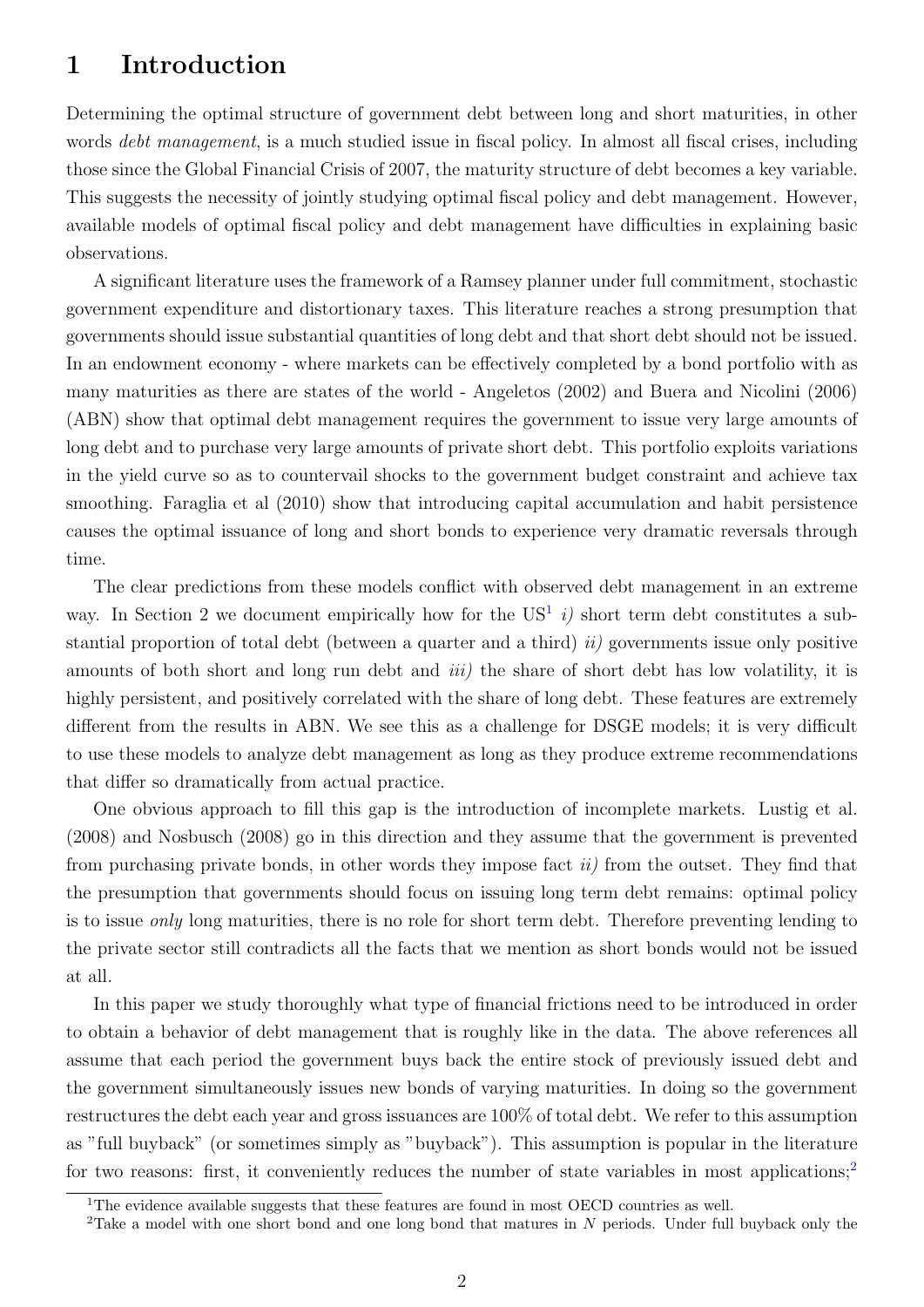second, under *complete markets* optimal allocations, taxes and prices are the same with or without buyback.

But under incomplete markets the timing of payoffs influences the demand of an asset, therefore assuming buyback matters for the optimal supply of bonds. Furthermore, the assumption of full buyback is strikingly at odds with the data. We document carefully how the U.S. Treasury does not buy back much previously issued standard (non-callable) long bonds in the secondary market. Moreover, callable bonds are actually recalled shortly before maturity. As a consequence gross debt issuance each year is a relatively small and stable proportion of outstanding debt, the largest component of debt issued is short term.

Consistent with these observations we study optimal debt management and fiscal policy when the government is constrained not to buy back old long bonds. We find that introducing this constraint improves dramatically the fit of all the facts mentioned in the previous paragraphs.

The reason that assuming no buyback has such large effects on the bond portfolio is that the timing of payments of a long bond is very different whether or not it is bought back. If bonds of any maturity are bought back one year after issuance, as in all the references cited above, all bonds issued in period t pay something in period  $t + 1$  and nothing after that, in that sense the timing of payments is the same for long and short bonds. Bonds only differ in the amount they pay, namely their price in the secondary market next period, so the correlation of bond prices with the deficit (fiscal insurance) is all that matters. However by ruling out buyback as we do (and as is done in practice) then the different cash flow properties of different maturities add another dimension to debt management.

In particular issuing only long bonds that are not repurchased has undesirable cash flow properties as it introduces lumpiness and large spikes at the time of redemption, leading to associated spikes in tax rates. By also issuing short term bonds the government can reduce this lumpiness of payments and therefore reduce the volatility of taxes. Long bonds are attractive because their return provides fiscal insurance, but they are less desirable because of the time profile of cash payments they produce, and the government has to trade off these two effects. This is why a mixed portfolio of short and long term debt is optimal. Further, we can explain why governments issue long bonds with positive coupon payments. Like short term bonds, coupon payments on long bonds help smooth tax volatility.

We find that introducing no buyback in standard models of Ramsey taxation improves dramatically the fit of many moments on debt management practice. We document carefully these moments in the data and compare them with the implications of several debt management models. This suite of models is designed to show the effects of various assumptions. The first model we consider is close to the above references, as bonds are bought back each period, but with incomplete markets as there are much fewer bonds than possible realizations of the shock. Then we introduce limits to lending, no buyback, coupons, and recalled bonds. In the last section we provide a measure of goodness of fit based on asymptotic confidence intervals, it shows that introducing no buyback improves the fit enormously, the model with coupons matches quantitatively most of the statistics considered.

We study the properties of the models combining analytic and numerical results. Solving numerically for incomplete market models with multiple bonds with maximum maturity of  $N$  is a

bonds issued last period are still in the economy, therefore bonds contribute only two variables to the state vector. By contrast, under no buyback all long bonds issued in the last  $N$  years are still in the economy, therefore the state vector must include at least  $N+1$  bonds. See section 3.1 for a detailed account of state variables in our model.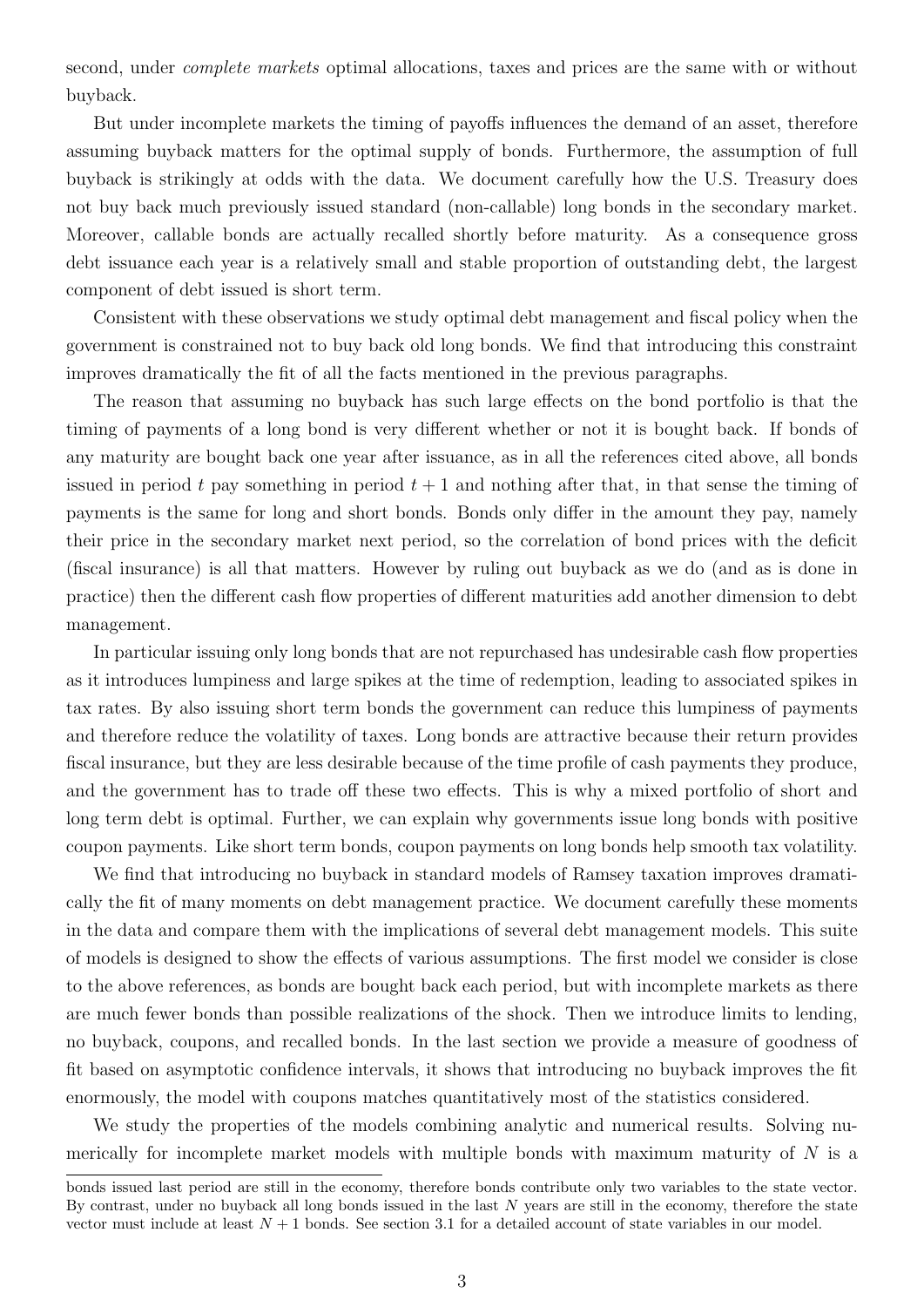technically challenging task. Since portfolio constraints will be a crucial element in our models using linear approximations is not a good alternative. A further contribution of this paper is outlining computational methods based on the Parameterized Expectations Algorithm (hereafter PEA) of den Haan and Marcet (1990) to solve for optimal portfolios. In using this approach we confront two difficulties: i) the optimal portfolio choice is nearly indeterminate and ii) the size of the state space is very large. We solve the first by introducing the Forwarded States PEA and the second through using the Condensed PEA. Forwarded States works by approximating the integrand terms inside the expectations of the PEA with the date  $t+1$  state variables rather than the usual date t. This enables us to circumvent an indeterminacy of the portfolio, and to solve a simple nonlinear system of first order conditions by integrating out future (unknown) values of the shock to government spending. The Condensed PEA is a technique which enables us to reduce the size of the state space, by forming an initial solution to the model, using a small size vector of core state variables, and subsequently testing the predictive power of the remaining state variables. These numerical procedures are of interest per se as they are likely to be useful in many other applications involving large portfolios and large state spaces.

Another contribution of the paper is to document carefully certain observations about the dynamics of bond portfolio and in particular the redemption and repurchase profile of the bulk of long term debt issued by the U.S. Treasury since the 20's. We find that 94% of standard non-callable US government long bonds have been redeemed at maturity, the remaining 6% can be accounted for by repurchases close to maturity and a well known unconventional episode in 2001. As for callable bonds they are often redeemed on their first call date which is typically close to maturity (5 years before maturity for 30-year bonds and 2 years before maturity for 10-year notes).

Alternative approaches to closing the gap between the model and the data have been to move away from the assumptions of no default and full commitment. An older literature (Calvo (1988) and Blanchard and Missale (1994)) consider moral hazard factors that lead governments to issue short term debt. Broner, Lorenzoni and Schmulker (2013), Aguiar and Amador (2013) and Arellano and Ramanarayanan (2012) explain the interaction between debt management and default. Debortoli, Nunes and Yared (2014) show that modifying the Angeletos (2002) model to allow for lack of full commitment leads to an increase in long term interest rates such that governments issue substantial amounts of short term debt as well as long term debt. Another strand of literature studies debt management in models where the demand for different maturities is determined by various features of the preferences of households. For example in Greenwood et al (2010) short term debt is valued by investors because it provides liquidity services to the private sector, long term debt valued by the government for tax smoothing purposes. Guibaud et al. (2013) propose a clientele based narrative suggesting that institutional investors, such as pension funds, have preferences for certain maturities (for example long term bonds)<sup>[3](#page-4-0)</sup>.

Recall that our main point is that due to incomplete markets there is a role for short debt if long bonds are bought back at or close to maturity and that this brings the model much closer to observed debt management. This point is complementary to the stories described in the previous paragraph. The interplay between our main point and those stories should be of interest and it is

<span id="page-4-0"></span><sup>&</sup>lt;sup>3</sup>These approaches add another layer to debt management which is not present in our model, namely that the volume and the maturity structure of government debt has a potentially important effect on the slope yield curve (see for example Greenwood and Vayanos (2010)).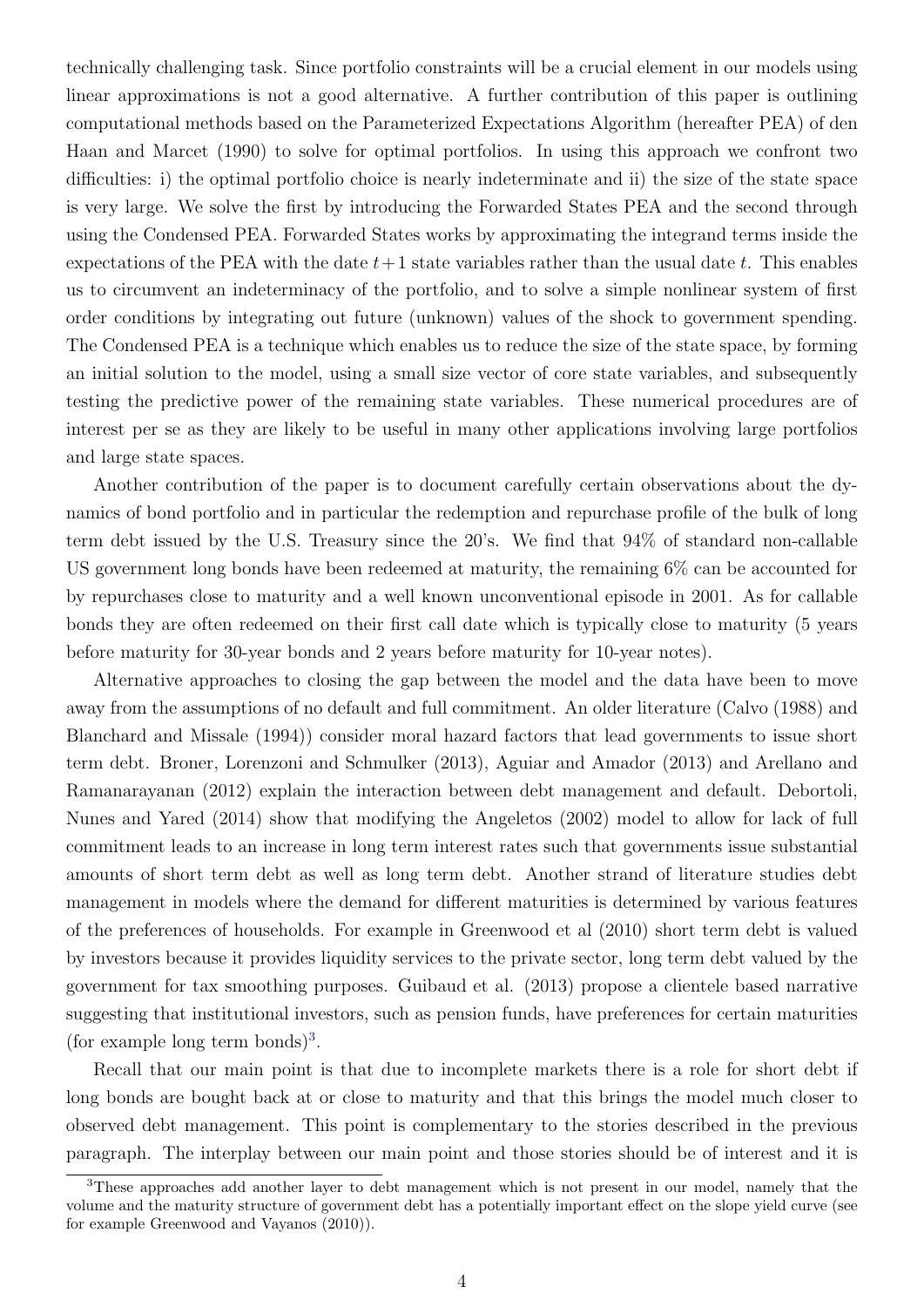yet to be explored.

In section 2 we describe and document carefully the facts we pursue to explain. Section 3 describes the basic model and some of its properties. Section 4 we introduce the numerical techniques of Forwarded states and Condensed PEA. Section 5 studies a model where all bonds are bought back each period. This is close to available models of debt management, but we study the case when the bonds available do not span the whole set of possible realizations, which is new to the literature. Section 6 introduces no buyback, we show this improves radically the fit of some key observations. Section 7 extends the results to bonds that pay coupons each year and to a model where bonds are recalled close to (but not at) maturity, the good fit of the model survives, it even improves with coupons, showing that the key issue is introducing no buyback. Section 8 summarizes some empirical observations and analyzes the fit of the models using a goodness of fit measure based on the asymptotic distribution. Section 9 concludes.

# <span id="page-5-3"></span>2 Some Stylized Facts on US Government Debt Management

The aim of this paper is to see what insights an incomplete market model of fiscal policy can provide into observed debt management practice in the United States. In this section we outline a series of key facts.[4](#page-5-0) Some of these facts are used to motivate modelling assumptions and others to examine the ability of different models to capture stylized facts. The figures reported are according to our own calculations using the CRSP data set, for a detailed description of the empirical analysis see Appendix A.1.

Figure [1](#page-41-0) shows the share of the market value of short bonds issued as a proportion of the market value of the total stock of government debt for the United States over the period 1955-2011. We include as short term debt any outstanding (promised) payment by the government to bond holders which matures in less than one year.<sup>[5](#page-5-1),[6](#page-5-2)</sup> From Figure [1](#page-41-0) we see the following :

Fact 1 Portfolio shares of long and short maturities are both substantial.

The share of short term debt is on average 36% and it ranges between approximately one quarter and one half. This share has a first order serial correlation of 0.91 and a standard deviation of 0.06.

<span id="page-5-0"></span><sup>4</sup>Some empirical evidence in favor of incomplete markets is the high persistence of debt and the positive co-movement of debt and primary deficit as emphasized in Marcet and Scott (2009). The setup in ABN would also fail to match those observations. Our debt management model does as well as the incomplete market models in Marcet and Scott (2009) in terms of explaining these observations. Since there is no improvement (but no worsening) in this aspect fitting the data we will not focus on these observations.

<span id="page-5-1"></span><sup>&</sup>lt;sup>5</sup>The reported bond positions represent the governments total payout at maturity. We have stripped all coupons and added the sequence of payments as payouts of shorter maturity. Obviously excluded from this definition, as is standard in the literature, are implicit short term loans between the government and the private sector in terms of uncollected tax payments and during the month. A detailed description on the data and methodology is contained in the Appendix Section A1.

<span id="page-5-2"></span><sup>6</sup>Our focus is on government bonds and assets which are close substitutes to treasury securities. In broader terms, the US government as well as governments in other OECD economies may hold large stocks of financial assets including risky private loans, gold reserves and equity of state owned enterprises (as well as non-financial assets such as roads, bridges etc). As is standard in the literature we exclude these objects from our definition of net worth for the government.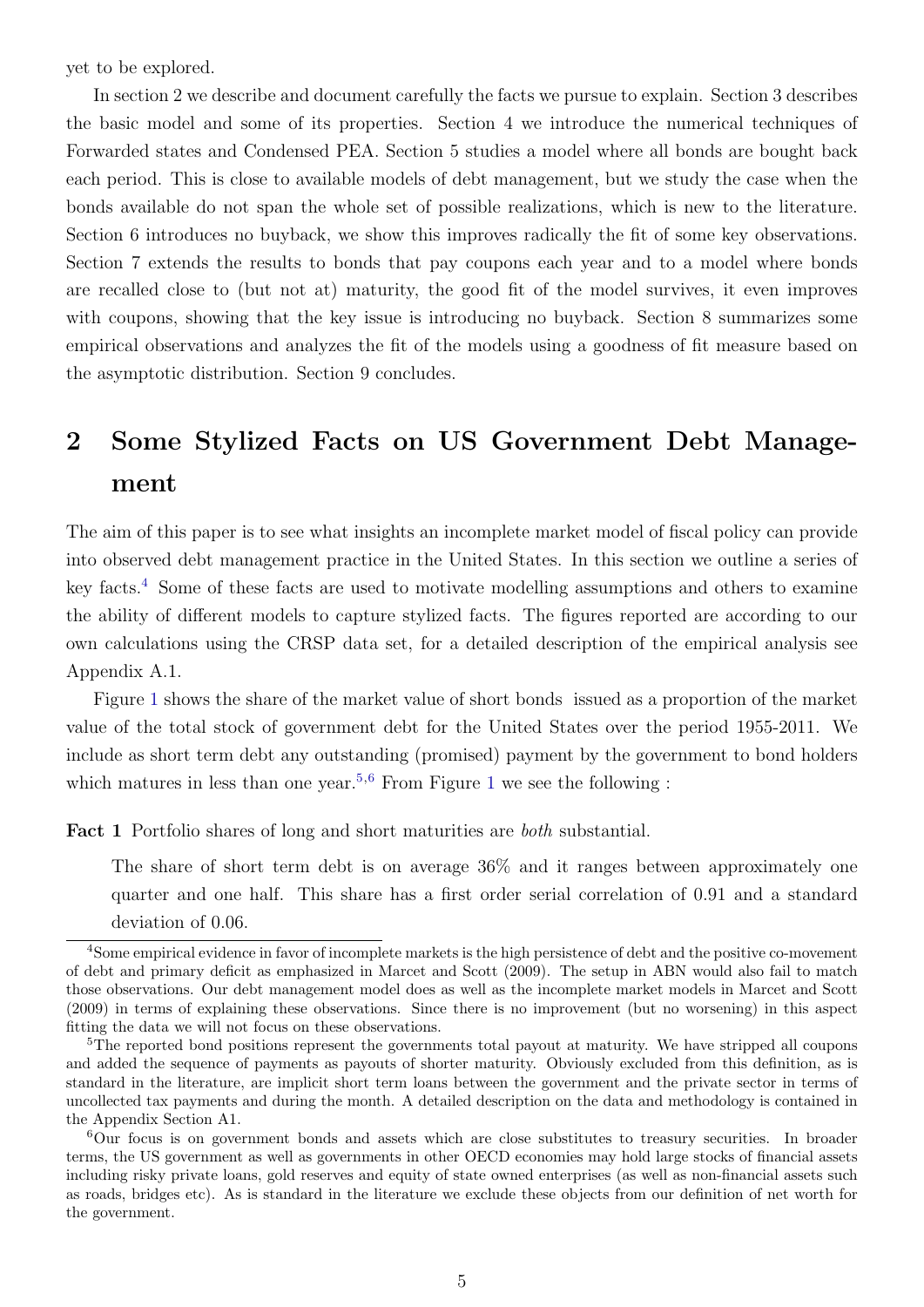Fact 2 The portfolio share is *never* zero or negative for short or long maturities.

Fact 3 Portfolio shares are highly stable over time, they exhibit low standard deviation and high serial (auto)correlation.

# [ Figure [1](#page-41-0) About Here ]

Fact 4 Short debt is positively correlated with long term debt.

We find that the correlation of the market value of short and long debt (both quantities measured over GDP) equals 0.79.[7](#page-6-0)

These facts are in sharp contradiction to the usual recommendations from the Ramsey literature on debt management with its emphasis on issuing long term debt in large proportions and investing in short term assets. These models all maintain the assumption of "full buyback",<sup>[8](#page-6-1)</sup> namely that every period the government buys back all outstanding bonds. We will show that these facts are still contradicted in an incomplete market model where the government has access to short and long bonds assuming full buyback in every period.[9](#page-6-2)

Consider now Figure [2.](#page-42-0) It shows for the same sample period the total issuance of government debt (long and short maturities) over the total stock of debt held in every period.

[ Figure [2](#page-42-0) About Here ]

From this we draw the following conclusion:

Fact 5 Total issuance of new debt each period is a fraction of the stock of outstanding debt.

Notice that Fact 5 tells us that the US government does not each period buy back the entire stock of debt and then reissue. If it did then the share displayed in Figure [2](#page-42-0) would be equal to one.

In section [6.2](#page-21-0) we study a model where we consider instead the other extreme assumption of "no buyback", namely that the government does not repurchase any bond before redemption. We have been presented with the view<sup>[10](#page-6-3)</sup> that governments do repurchase old debt, so that full buy back can be seen as a simplification capturing this fact. It is true that actual debt management is somewhere in the middle of full- and no-buyback. However, the fact is that no-buyback is much closer to actual U.S. debt management. The remainder of this section documents this claim.

We now study empirically how much debt has been repurchased and when. Let us consider first the repurchases of standard non-callable bonds, which the government can only buy back through the secondary market. Although some empirical work has documented bond repurchases<sup>[11](#page-6-4)</sup> we are not aware of an overall measure of their total magnitude for a long sample period. For this purpose

<span id="page-6-0"></span><sup>7</sup>We report the correlation of short debt over GDP in the text and in Table [3](#page-39-0) to eliminate the trend in the data. This correlation continues to be very high regardless of the detrending method. For example, removing a linear-quadratic trend the correlation is 0.87.

<span id="page-6-2"></span><span id="page-6-1"></span><sup>8</sup>See the references we cite in the second and fourth paragraphs of the introduction.

<span id="page-6-3"></span> $^{9}$ Lustig et al. (2008) and Nosbusch (2008) also study debt management in models of effectively incomplete markets. <sup>10</sup>Mostly expressed to us in private conversations and seminar presentations.

<span id="page-6-4"></span><sup>&</sup>lt;sup>11</sup>Bloomenstein et al  $(2012)$  offer a survey of the debt management practice followed by OECD countries since  $2001$ . they find that buybacks usually only occur close to maturity and aim to smooth redemption profiles and if the price of some maturity is thought to be out of line with the rest of the yield curve. Marchesi (2006) studies some repurchase episodes.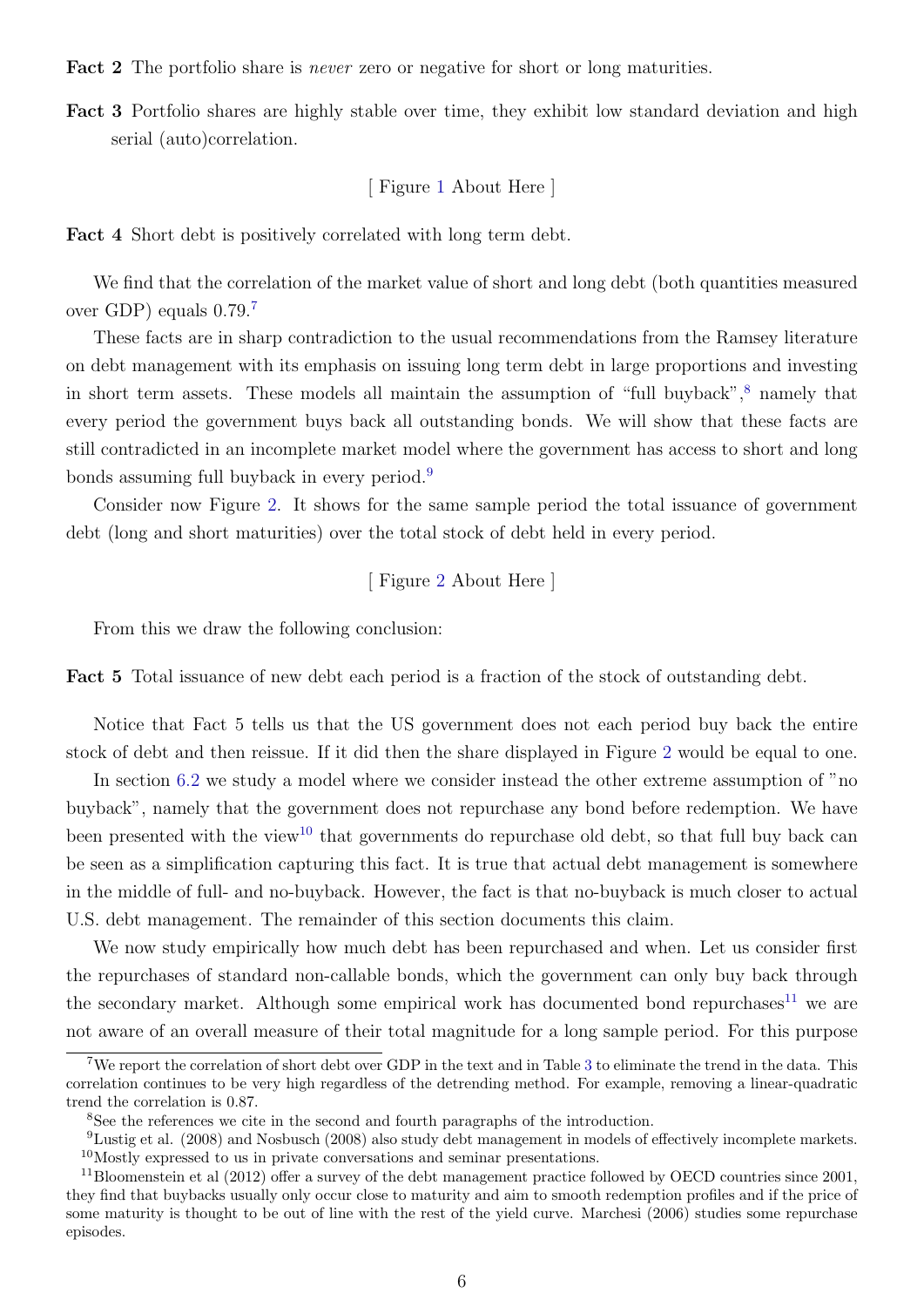we have tracked all the non-callable bonds issued in the U.S. since the 1920s in the CRSP data set and recorded if and when non-callable long bonds were repurchased.

The total amount of redemptions by quarters is shown in Figure [3](#page-43-0) and in percentages in Table [1.](#page-37-0) The horizontal axis of Figure [3](#page-43-0) and the first column of Table [1](#page-37-0) show the quarters prior to redemption when a given bond was repurchased, the bond is assigned to quarter zero if it was redeemed at maturity. According to Table 1 roughly 93.6% of all long maturity government debt was redeemed at maturity (0 quarters) and another  $2\%$  is bought back at some point up to one year before maturity. Since we calibrate our model to an annual frequency, this tells us that with regards to long debt issued since the 1920s the US has redeemed 96% of its long term non-callable debt either at the redemption date or repurchased the debt within a year of it. Hence we have

[ Figure [3](#page-43-0) and Table [1](#page-37-0) About Here ]

Fact 6 In their vast majority non-callable long bonds are redeemed at the maturity date and not before.

Callable bonds offer the government an option to redeem debt before maturity starting at a specified date without accessing the secondary market. For example a ten year bond can be redeemed eight years after its issuance, a thirty year bond twenty five years, etc. Since 1985 the U.S. Treasury has issued only non-callable bonds, but in some previous years (especially in the 1940s and the 1950s, see Table [2\)](#page-38-0) the US government issued substantial amounts of callable bonds. We have tracked callable bonds in the CRSP data set and recorded if and when they were recalled, the details are in Appendix [A.2.](#page-34-0)

Figure [14](#page-54-0) shows the percentage of long bonds that are callable, it shows that until the early 80's these were a substantial fraction. Table [2](#page-38-0) lists the issuance dates of callable debt in the US and the total amounts issued in such securities (1st column) and the fraction of the amount outstanding at every issuance which has been withdrawn from the market prior to the maturity date. In many cases the government has exercised the option to redeem the debt in full before the bond matures.

We find that the majority (around 80%) of callable debt is redeemed at the first call date, the remaining 20% is redeemed either 1 year before maturity or close to maturity. For most callable bonds issued the first call date is beyond 10 years after issuance, very few have a first callable date higher than 8 years. $^{12}$  $^{12}$  $^{12}$ .

[ Table [2](#page-38-0) About Here ]

This leads us to a further stylized fact:

Fact 7 Most callable bonds in the US have been redeemed at their first call date and after 10 years of their issuance date.

Facts 5-6-7 show that no buyback of 10-year bonds is actually very close to actual practice, while full buyback is very far from observed U.S. debt management. If anything callable bonds tend to be recalled at a fixed date close to maturity, a case we consider explicitly in section [7.2.](#page-27-0)

<span id="page-7-0"></span><sup>&</sup>lt;sup>12</sup>For details see Table [5](#page-40-0) and the discussion of "Call Windows For Callable Bonds in the US" in the Appendix, section [A.2](#page-34-0)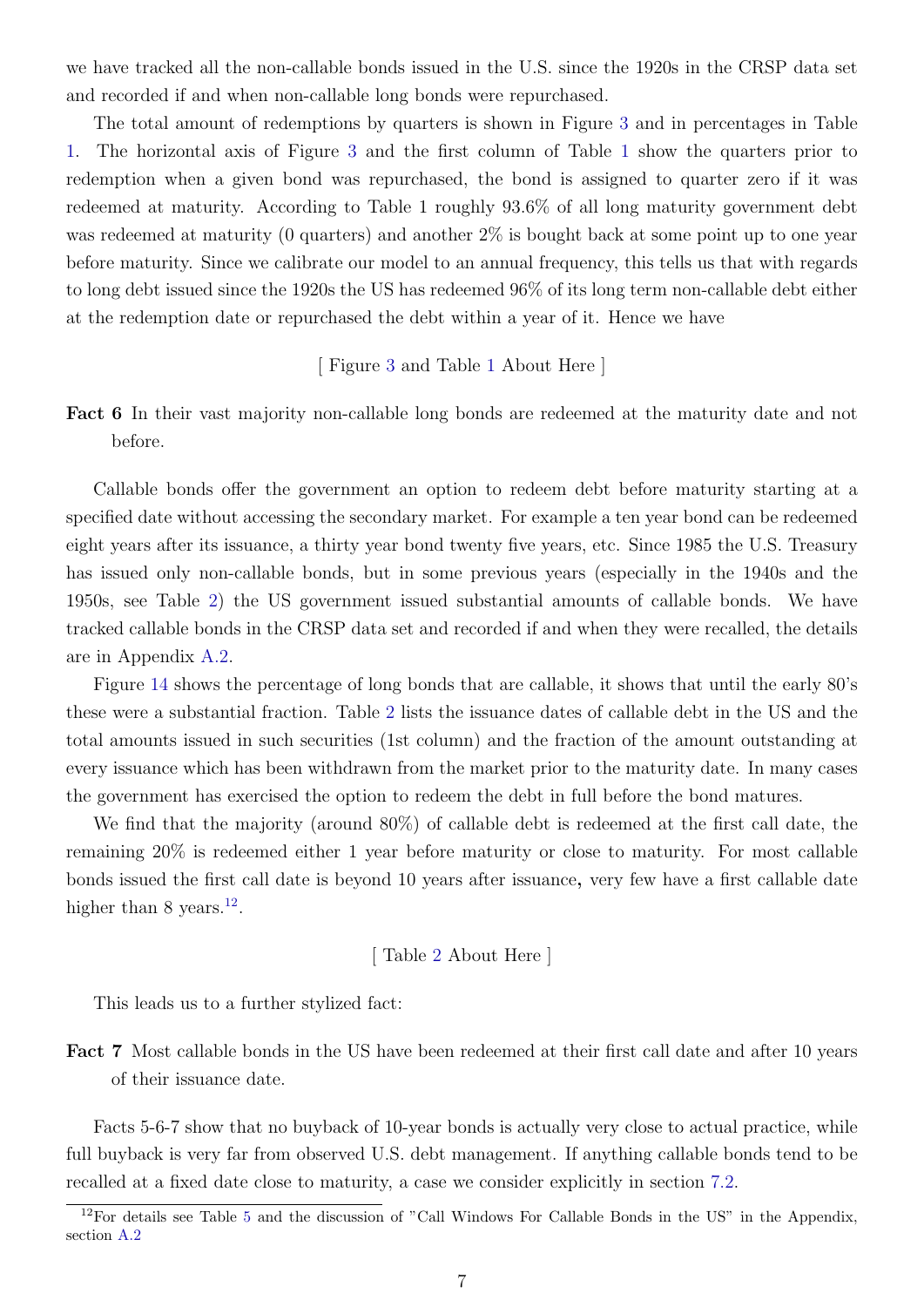In particular to show the robustness of our exercise to callable bonds, we will consider the case where the government removes long debt from the market at a fixed date prior to the maturity date. Since most callable bonds were bought at the first callable date this should be a reasonable approximation. We calibrate the fixed buyback date to be close to maturity, as the data tells us. Moreover, we do not try to offer microfoundations as to why governments do not buy back in this paper,[13](#page-8-0) instead we impose no buyback as a restriction in our main model and derive the consequences for debt management.

We will see that under no buyback there is a role for coupon payment, and in the robustness section we analyze a model that is consistent with the following

Fact 8 Long term bonds in the US pay constant coupons. These coupons are set so that at issuance long bonds trade very close to par.

The previous literature on debt management has focused on other empirical observations. Angeletos (2002) pointed out how the co-movement of the yield premium and government deficit in his model is roughly consistent with the data, this co-movement is precisely why issuing long bonds provides fiscal insurance.[14](#page-8-1) Marcet and Scott (2009) argue that the data shows high persistence of debt and a positive co-movement of debt and primary deficit, that this is incompatible with complete markets and, therefore, with the setup in ABN, but that incomplete markets fit these observations much better. Our debt management model matches these facts as well as the references mentioned in this paragraph so we do not mention them in the paper<sup>[15](#page-8-2)</sup>.

# 3 The Model

Our benchmark model is of a Ramsey policy equilibrium with perfect commitment. It can be seen as introducing a long bond in Aiyagari et al. (2002) or as introducing further frictions in Angeletos (2002).

We assume a single representative household whose preferences over consumption,  $c_t$ , and leisure,  $x_t$ , are given by  $E_0 \sum_{t=0}^{\infty} \beta^t(u(c_t) + v(x_t))$ , where u and v are strictly increasing and strictly concave functions and  $0 < \beta < 1$  is the discount factor,

The economy produces a single good that cannot be stored. The household is endowed with T units of time that it allocates between leisure and labour. Technology for every period  $t$  is given by:

<span id="page-8-3"></span>
$$
(1) \t c_t + g_t = (T - x_t)
$$

<span id="page-8-0"></span><sup>&</sup>lt;sup>13</sup>There are clear candidates to microfound the restriction of no buyback. One is to assume simply transaction costs. Another is the notion that tactical buybacks as an institutionalized feature of debt management have two (potential) disadvantages: First, they move the Treasury away from its practice of avoiding arbitrary changes to the outstanding amount of an issue and the maturity structure of debt (see Garbade and Rutherford (2007)). Second, they have potentially unpredictable outcomes on yields (see for example Greenwood and Vayanos (2010)) and hence open the possibility for costly operational mistakes and errors both by the Treasury and by market participants.

<span id="page-8-1"></span><sup>&</sup>lt;sup>14</sup>Some recent empirical work by Brendt Lustig and Yeltekin (2012) points out that this mechanism is found in the data.

<span id="page-8-2"></span><sup>&</sup>lt;sup>15</sup>A literature has focused on puzzles related to the behavior of the yield curve such as the failure of the expectations hypothesis, the average term premium and yield curve volatility. All previous work on debt management in equilibrium models that we are aware of, and indeed most of the DSGE literature, is inconsistent with these observations. Our paper is no exception. Ideally one would have a model of debt management consistent with these observations as well, we leave this for future research.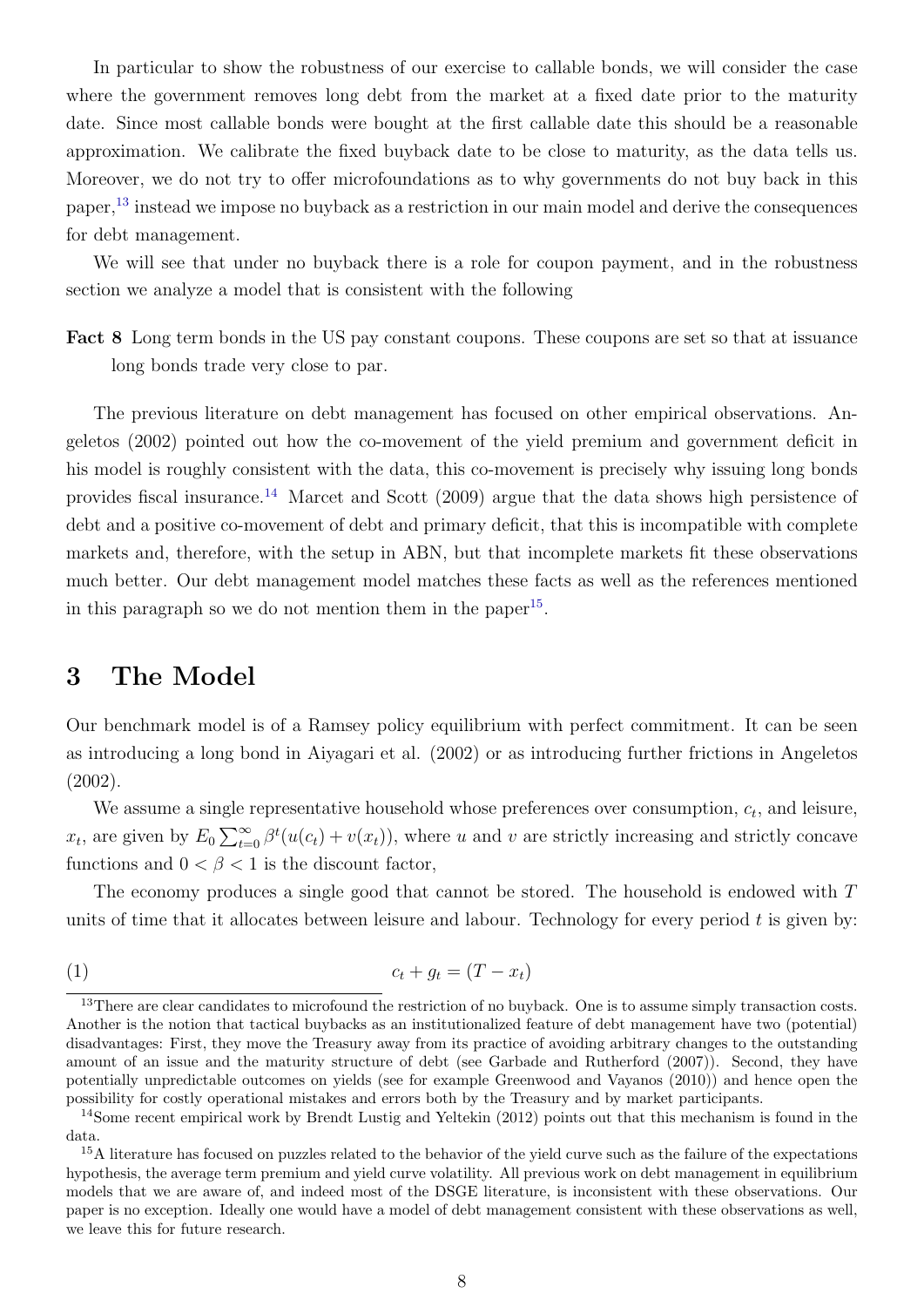where  $g_t$  represents government expenditure assumed to be stochastic and exogenous and is the only source of uncertainty in the model. The representative firm maximizes profits. Both the household and the firm take prices and taxes as given.

The government engages in the following activities to finance spending: First, it levies distortionary taxes  $\tau_t$  on labor income and second, it issues debt. Bond issuance of the government at period t is a vector  $b_t = \{b_t^S, b_t^N\}$  where N denotes the long and S the short bond. Both are real, zero-coupon, riskless bonds: the short (long) bond promises to pay one unit of consumption in S (N) periods with certainty, we take the integer  $S \geq 1$  to be much lower than the integer N.

Before we turn to a model with no buyback consistent with Facts 5-7 we start by assuming full buyback as in the existing literature of Ramsey debt management. This facilitates comparison since we depart from that literature in various dimensions.

Let  $p_t^i$  be the price of a bond of maturity  $i = 1, ..., N$  with  $p_t^0 = 1$ . The government budget constraint can be written as:

<span id="page-9-1"></span>(2) 
$$
\sum_{i=\{S,N\}} b_t^i p_t^i = \sum_{i=\{S,N\}} b_{t-1}^i p_t^{i-1} + g_t - \tau_t (T - x_t)
$$

The left side of this equation is the value of the bond portfolio issued this period. The first term on the right side is the market value of debt outstanding. The term  $g_t - \tau_t(T - x_t)$  is the primary deficit. The household's budget constraint is given by:

<span id="page-9-0"></span>(3) 
$$
\sum_{i=\{S,N\}} b_t^i p_t^i = \sum_{i=\{S,N\}} b_{t-1}^i p_t^{i-1} + (1 - \tau_t)(T - x_t) - c_t
$$

We assume both the government and agents have full information, that is all variables dated  $t$ are contingent on observed histories of  $g^t$ .

### <span id="page-9-3"></span>3.1 Ramsey Problem

As is standard in the literature of Ramsey policy, we assume the government chooses tax and bond policies knowing the implied equilibrium quantities and seeking to maximize household utility. We first summarize the competitive equilibrium in a few equations.

From the consumer problem (maximization of utility subject to [\(3\)](#page-9-0)) equilibrium bond prices satisfy  $p_t^i = \beta^i E_t(\frac{u_{c,t+i}}{u_{c,t}})$  $(u_{u_{c,t}})$ , where  $u_{c,t} \equiv u'(c_t)$ . From the optimality condition for leisure we get  $\tau_t =$  $1-\frac{v_{x,t}}{u}$  $\frac{v_{x,t}}{u_{c,t}}$ . Substituting these conditions and [\(1\)](#page-8-3) in [\(2\)](#page-9-1) we obtain the implementability conditions

<span id="page-9-2"></span>(4) 
$$
\sum_{i \in \{S,N\}} b_t^i E_t \left( \beta^i u_{c,t+i} \right) = \sum_{i \in \{S,N\}} b_{t-1}^i E_t \left( \beta^{i-1} u_{c,t+i-1} \right) + g_t u_{c,t} - (u_{c,t} - v_{x,t})(g_t + c_t).
$$

As argued in Aiyagari et al. (2002) it is not possible to simplify further under incomplete markets, [\(4\)](#page-9-2) has to be imposed for all t. In addition, following Aiyagari et al. (2002), we assume  $b_t^i$  has to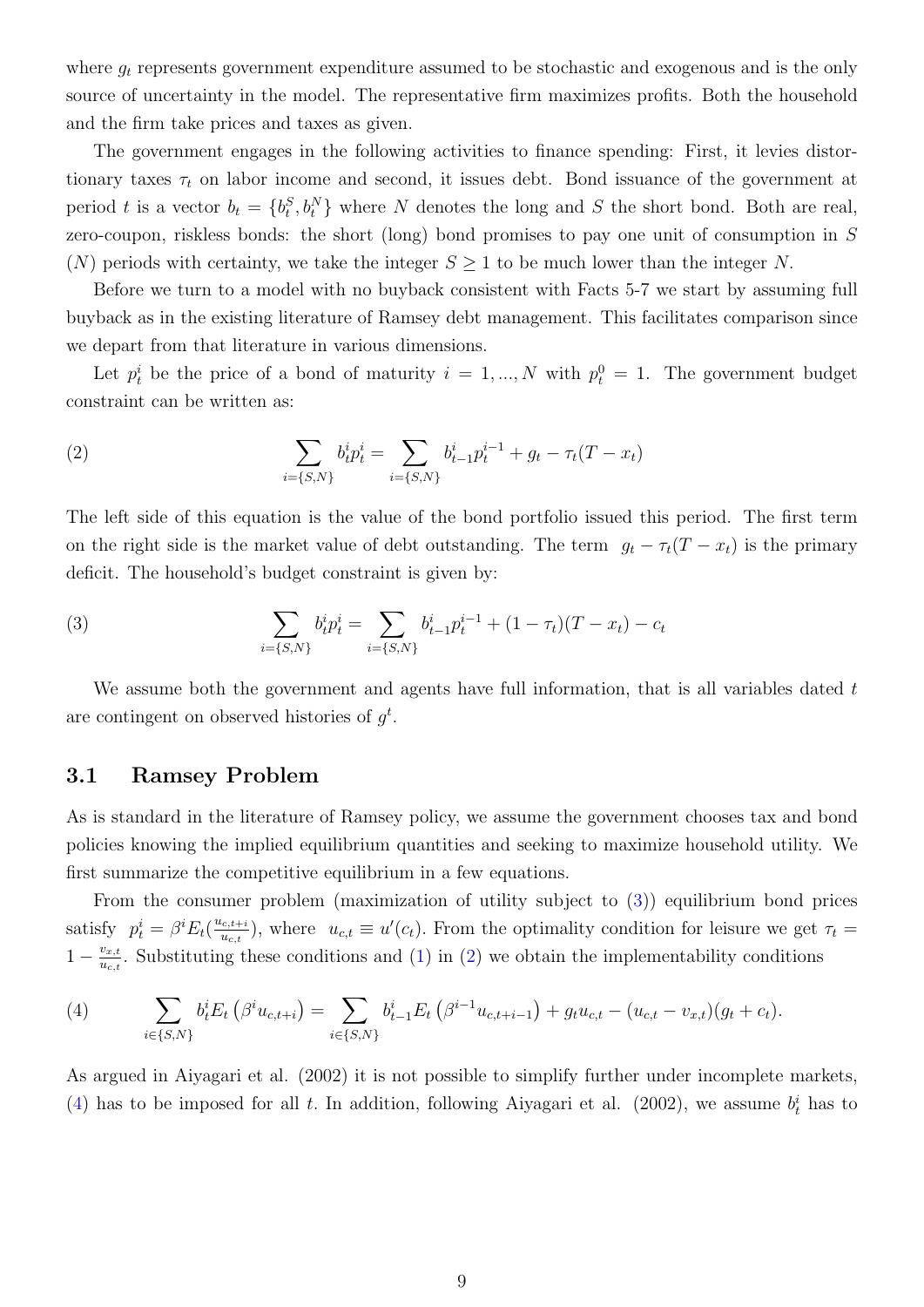satisfy some ad hoc limits<sup>[16](#page-10-0)</sup>

(5) 
$$
\frac{M_i}{\beta^i} \le b_t^i \le \frac{\overline{M}_i}{\beta^i}
$$

We will study cases where  $M_i < 0$  but also cases where  $M_i = 0$  (as in Lustig et al. (2008) and Nosbusch (2008)). We refer to the latter as a "No Lending" constraint. We scale both the upper and lower bounds of maturity i by the steady state price of debt for that maturity  $\beta^i$  so that the M's are in units of the (steady state) market value of debt.

<span id="page-10-1"></span>.

Using standard arguments we have that  $\{c_t, b_t^S, b_t^N\}$  is an equilibrium sequence if and only if it satisfies  $(4)$  and  $(5)$  almost surely for all t. The Ramsey equilibrium solves a planner's problem choosing sequences  $\{c_t, b_t^S, b_t^N\}$  to maximize the household's utility subject to [\(4\)](#page-9-2) and [\(5\)](#page-10-1) a.s. for all t. The Lagrangean for this planner's program is as follows:

<span id="page-10-5"></span>(6) 
$$
\mathcal{L} = E_0 \sum_t \beta^t \left[ u(c_t) + v(T - c_t - g_t) - \lambda_t (\sum_{i \in \{S, N\}} b_t^i \beta^i u_{c, t+i} - \sum_{i \in \{S, N\}} b_{t-1}^i \beta^{i-1} u_{c, t+i-1}) \right. \\ - g_t u_{c,t} + (u_{c,t} - v_{x,t})(g_t + c_t)) + \sum_{i \in \{S, N\}} \xi_{U,t}^i (\frac{\overline{M}_i}{\beta_i} - b_t^i) + \sum_{i \in \{S, N\}} \xi_{L,t}^i (b_t^i - \frac{\underline{M}_i}{\beta_i}) \right].
$$

Here  $\xi_{L,t}^i$  and  $\xi_{U,t}^i$  denote the multipliers on the lower and upper bounds respectively and  $\lambda_t$  is the multiplier of [\(4\)](#page-9-2).

The first order conditions for the Ramsey optimum are:

<span id="page-10-2"></span>(7) 
$$
u_{c,t} - v_{x,t} + \lambda_t \left[ u_{cc,t}c_t + u_{c,t} + v_{xx,t}(c_t + g_t) - v_{x,t} \right] +
$$

$$
+ u_{cc,t} \sum_{i \in \{S,N\}} (\lambda_{t-i} - \lambda_{t-i+1})b_{t-i}^i = 0
$$

<span id="page-10-3"></span>(8) 
$$
\beta^{i} E_{t} \left( u_{c,t+i} \lambda_{t+1} - u_{c,t+i} \lambda_{t} \right) + \xi_{L,t}^{i} - \xi_{U,t}^{i} = 0 \text{ for } i = S, N.
$$

Equation [\(7\)](#page-10-2) represents the first order condition of consumption and [\(8\)](#page-10-3) the analogous condition with respect to  $b_t^i$ . For the case of loose debt limits it holds that  $\xi_{L,t}^i = \xi_{U,t}^i = 0$ . Then, using the arguments of Aiyagari et al. (2002) we see that [\(8\)](#page-10-3) states that the multiplier on the government budget  $\lambda_t$  evolves as a risk adjusted random walk with two risk adjusted measures, namely  $u_{c,t+i}/E_t(u_{c,t+i})$  for  $i = S, N$ .

Extending the argument in Marcet and Marimon (2012) the optimal solution has a recursive formulation where the optimal tax schedule may be written as:

<span id="page-10-4"></span>(9) 
$$
\tau_t = \tau(g_t, \lambda_{t-1}, \lambda_{t-2}, \dots, \lambda_{t-N}, b_{t-1}^S, \dots, b_{t-S}^S, b_{t-1}^N, \dots, b_{t-N}^N)
$$

for a time-invariant function  $\tau(\cdot)$  as long as we constrain  $\lambda_{-1} = ... = \lambda_{-N} = 0$ . According to [\(9\)](#page-10-4), and given the risk-adjusted martingale property of  $\lambda_t$ , changes in the value of the multiplier following a fiscal shock introduce a component to the optimal tax schedule that is very persistent, meaning that taxes will be permanently higher after the shock.

As noted by Angeletos (2002) and Buera and Nicolini (2006) (ABN), in the case that  $g_t$  is a

<span id="page-10-0"></span> $16\text{As}$  in Aiyagari et al. (2002) we assume for simplicity that these limits are tighter than the consumer's debt limits, thus the consumer is always at the margin.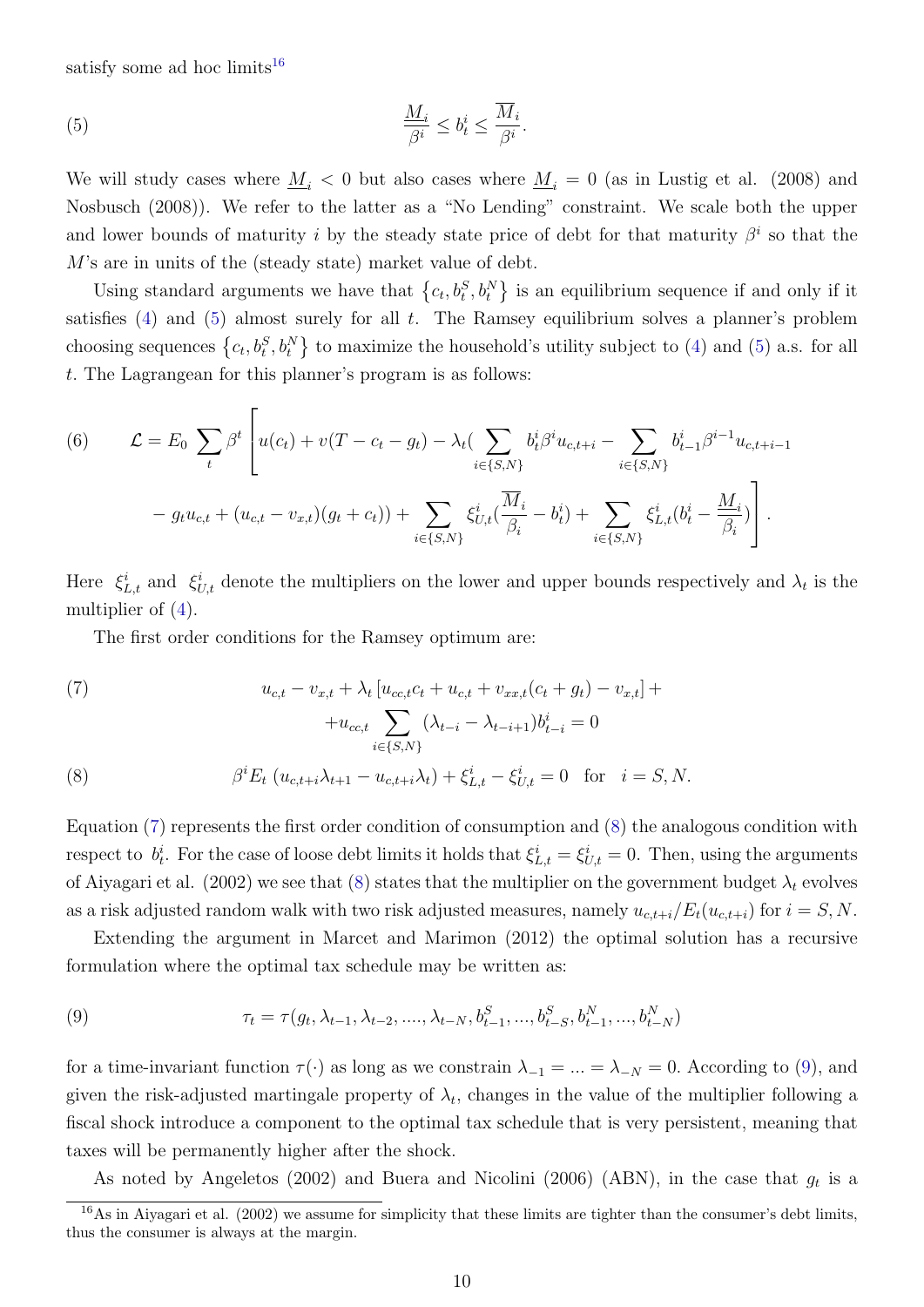Markov process taking only two possible values the optimal debt management strategy provides full insurance,  $\lambda_t$  is constant, the bond portfolio is time invariant and there is tax smoothing as under complete markets, in fact allocations, prices and taxes are the same as under complete markets. The intuition for this result is that in real business cycle models increases in the primary deficit are typically associated with drops in the ratio  $E_t\left(\frac{u_{c,t+N-1}}{u_{c,t}}\right)$  $\frac{t+N-1}{u_{c,t}}$ , hence the value of long term debt drops when spending is high ensuring the intertemporal budget constraint holds without the need to change taxes considerably.

One first deviation from ABN is that we assume from the beginning that  $q_t$  has potentially a continuum of possible values and that the ad hoc constraints in [\(6\)](#page-10-5) are tight enough so that the capital gains from holding long term debt are not sufficient to fully offset the effects of spending shocks on the government budget. Therefore, in our setup the complete market allocation is not reached, the government can not fully insure, the multiplier  $\lambda_t$  is not constant and the debt limit multipliers  $\xi$  are not necessarily equal to zero.

# <span id="page-11-4"></span>4 The Solution Method

In this section we describe the numerical procedure that is used to solve the model just stated and all the variations that follow below. We apply the widely used Parameterized Expectations Algorithm (PEA) of den Haan and Marcet (1990) to approximate a non-linear solution. As is well known, this approach involves approximating the model's conditional expectations with polynomials of the state space and solving the system of first order conditions to determine the paths of the endogenous variables.[17](#page-11-0)

We need to introduce two modifications to PEA. The first modification is required because using the standard way of representing the first order conditions and the approximation yields a system of equations that is indeterminate. The second issue is that, as is clear from [\(9\)](#page-10-4), the state space in our model may be huge. We therefore develop a methodology that reduces the dimensionality of the state variables. [18](#page-11-1) We refer to the first modification as Forward States PEA and to the second as the Condensed PEA.

To conserve space we mention here the principles of these methods. In the online Appendix B we describe the technical aspects of their implementation.<sup>[19](#page-11-2)</sup> We view the Forward States and the Condensed PEA as applicable to a broad class of models.

### <span id="page-11-3"></span>4.1 Forward States PEA

Let  $X_t$  be the vector of state variables that are relevant for the optimal allocation in period t

$$
X_t = \{g_t, \lambda_{t-1}, \ldots, \lambda_{t-N}, b_{t-1}^S, \ldots, b_{t-N}^S, b_{t-1}^N, \ldots, b_{t-N}^N\}.
$$

<span id="page-11-0"></span> $17$ In the online Appendix B we explain the computational advantages of this method over some alternative approaches.

<span id="page-11-1"></span><sup>&</sup>lt;sup>18</sup>Sometimes, in order to reduce the dimensionality of the state space, the literature assumes that bonds consist of geometrically decaying coupons where the decay rate can be varied to proxy for variations in maturity. Faraglia, Marcet, Oikonomou and Scott, A. (2014 (b)) show, in the context of models of optimal fiscal policy, that this approach is at best a weak approximation.

<span id="page-11-2"></span> $19$ In Faraglia, Marcet, Oikonomou and Scott (2014a) we provide a detailed description of how to solve many optimal fiscal policy problems with the PEA.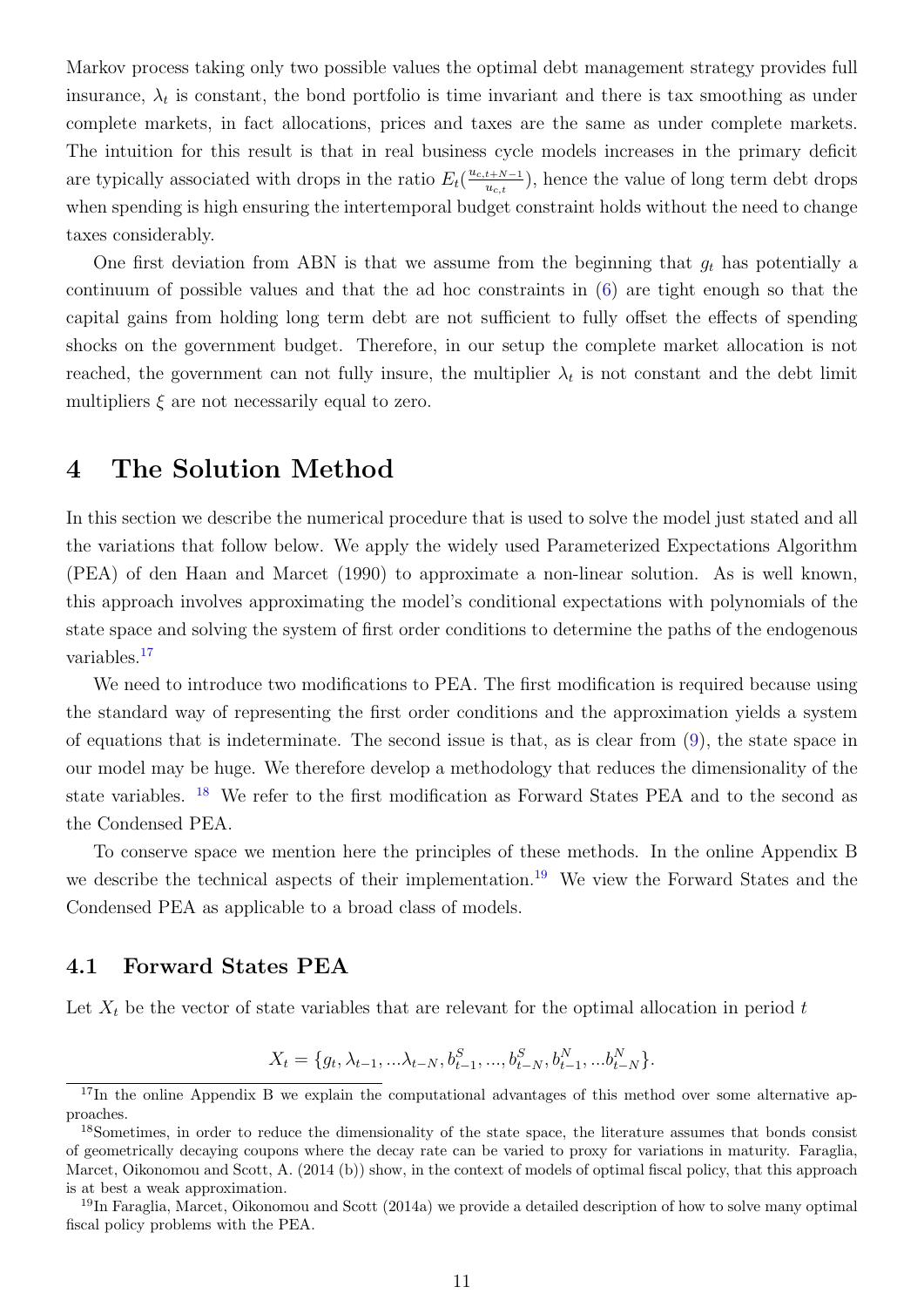Solving the model requires finding sequences of allocations  $\left\{c_t, b_t^S, b_t^N\right\}$  and multipliers  $\left\{\lambda_t, \xi_{L,t}^i, \xi_{U,t}^i\right\}$ ,  $i \in \{S, N\}$  solving the system of equations with conditional expectations that includes the first order condition for consumption [\(7\)](#page-10-2), the optimality conditions for bonds [\(8\)](#page-10-3), the government budget constraint [\(2\)](#page-9-1). We write these conditions here

<span id="page-12-0"></span>(10)  
\n
$$
u_{c,t} - v_{x,t} + \lambda_t \left[ u_{cc,t}c_t + u_{c,t} + v_{xx,t}(c_t + g_t) - v_{x,t} \right] + u_{cc,t} \sum_{i \in \{S,N\}} (\lambda_{t-i} - \lambda_{t-i+1})b_{t-i}^i = 0
$$
\n
$$
E_t(u_{c,t+i}\lambda_{t+1}) = E_t(u_{c,t+i})\lambda_t \quad \text{for} \quad i = S, N
$$
\n
$$
\sum_{i \in \{S,N\}} E_t(\beta^i u_{c,t+i})b_t^i = \sum_{i \in \{S,N\}} E_t(\beta^{i-1} u_{c,t+i-1})b_{t-1}^i + g_t u_{c,t} - (u_{c,t} - v_{x,t})(g_t + c_t).
$$

In addition we need to impose the slackness conditions that arise from the debt limits.

#### 4.1.1 The Conventional PEA Approach

We illustrate the indeterminacy problem mentioned above, we discuss in detail how we proceed in a region of the state space where the debt limits are non binding. Given the vector  $X_t$  and the conditional expectation terms, our aim is to solve the system of equations [\(10\)](#page-12-0), to obtain the current value of consumption  $c_t$ , the bond quantities  $b_t^i$ ,  $i = S, N$ , and the multiplier  $\lambda_t$ . For this purpose parameterizing expectations is to approximate the terms  $E_t(u_{c,t+i})$  and  $E_t(u_{c,t+i}\lambda_{t+i})$  as functions of the state vector  $X_t$ . Let us write:

<span id="page-12-3"></span>(11) 
$$
E_t(u_{c,t+i}) = \Phi^i(X_t, \gamma^i) \text{ and } E_t(\lambda_{t+1} u_{c,t+i}) = \Psi^i(X_t, \delta^i)
$$

as the approximation of the conditional expectations under the PEA.  $\Phi^i$  and  $\Psi^i$  belong to some class of polynomials that could approximate the conditional expectations arbitrarily well. The vectors  $\gamma^i$ and <sup>i</sup> are the coefficients on these polynomials (say coefficients on state variables in  $X_t$  as well as their squares, cubes and so on, depending on the order of the approximating polynomial that we want to use). $20$ 

System [\(10\)](#page-12-0) has four equations that we hope will give a solution for the four variables  $(c_t, b_t^S, b_t^N, \lambda_t)$ given the parameterized expectations. But this system is usually singular. Note that the two Euler equations imply

<span id="page-12-2"></span>(12) 
$$
\lambda_t = \frac{\Psi^S(X_t, \delta^S)}{\Phi^S(X_t, \gamma^S)} \quad \text{and} \quad \lambda_t = \frac{\Psi^N(X_t, \delta^N)}{\Phi^N(X_t, \gamma^N)}.
$$

Since the vector  $X_t$  contains only predetermined variables, [\(12\)](#page-12-2) gives us two equations to solve for the variable  $\lambda_t$  so that [\(11\)](#page-12-3) cannot be used to solve for  $\lambda_t$ .<sup>[21](#page-12-4)</sup>

(13) 
$$
b_t^i = \frac{E_t(u_{c,t+i}\lambda_{t+1}b_t^i)}{E_t(u_{c,t+i}\lambda_t)} = \frac{H^i(X_t, \delta^i)}{G^i(X_t, \gamma^i)}
$$

<span id="page-12-1"></span> $20$ For the sake of clarity, we will represent the approximating functions using complete ordinary polynomials, though it should be noted that the technique may be applied to orthogonal polynomials (such as Chebyshev, Hermite and Legendre families). We utilize polynomials that are additively separable in the state variables as this allows us to estimate the coefficients with linear methods.

<span id="page-12-4"></span> $21$ Marcet and Singleton (1999) and den Haan (1995) already identified this problem in related mdels. They propose to approximate the term  $E_t(u_{c,t+i}\lambda_{t+1}b_t^i)$  by a function  $H^i(X_t, \delta^i)$ , and the term  $E_t u_{c,t+i}\lambda_t$  by a polynomial  $G^i(X_t, \gamma^i)$ . Then, theoretically, we could recover the bond holdings for different maturities using the following equation: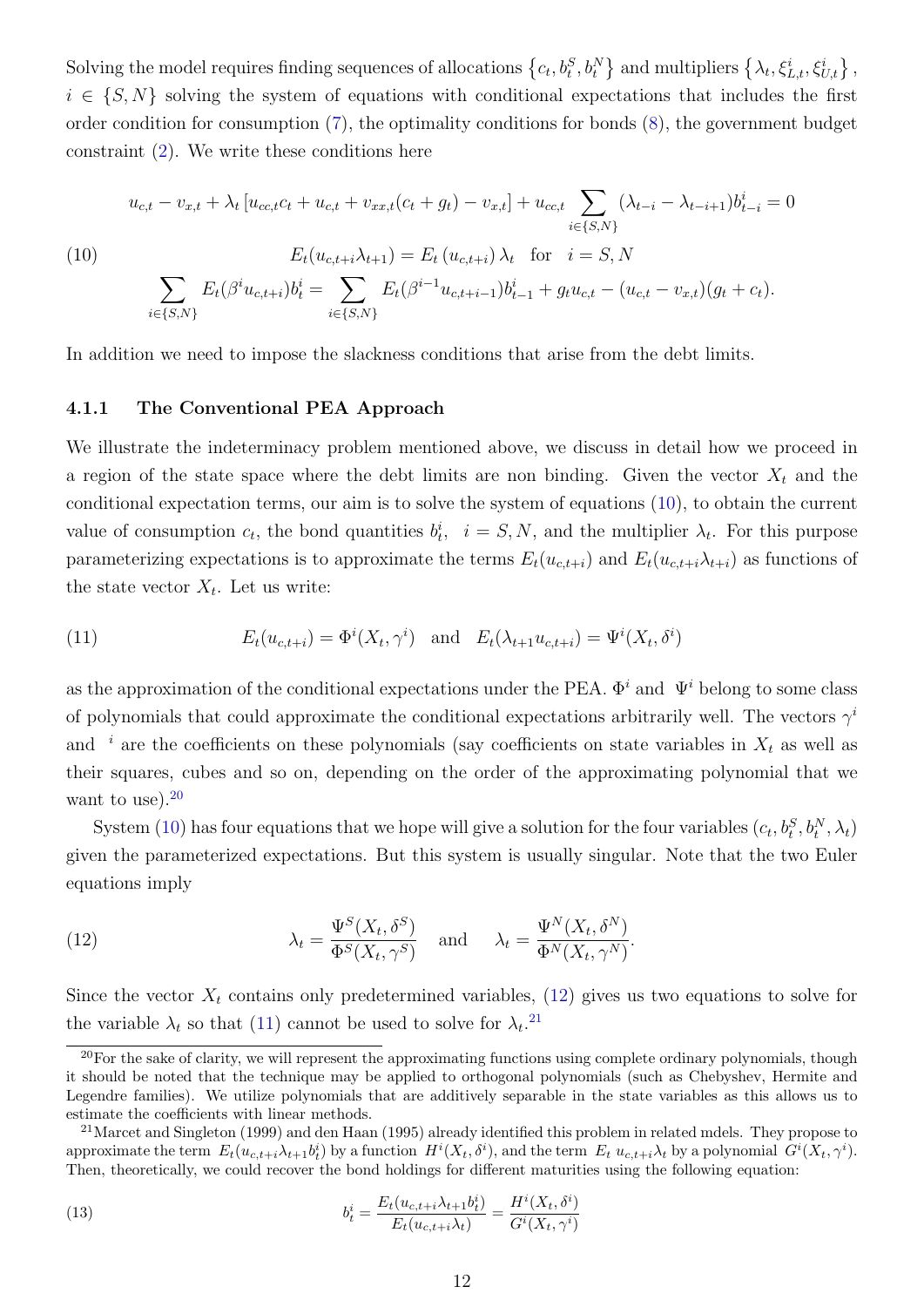#### 4.1.2 Solution through Forward States

Our proposal is to formulate conditional expectations as functions of current values of state variables. We accomplish this using the following two steps.

First, we forward one period each of the terms that we approximate, so the value of  $\Phi^{i}(X_{t+1}, \gamma^{i})$ is our numerical counterpart of the term  $E_{t+1}(u_{c,t+i})$ , and analogously the term  $\Psi^{i}(X_{t+1}, \delta^{i})$  is our approximation of  $E_{t+1}(u_{c,t+i}\lambda_{t+1})$ . Second, we invoke the law of iterated expectations to find the relevant expressions that enter in the first order conditions of the planner's program. We know for example that  $E_t(u_{c,t+i}) = E_t E_{t+1}(u_{c,t+i})$  and thus our approximation of this term is given by  $E_t\Phi^i(X_{t+1},\gamma^i)$ . Similarly, we use  $E_t(\Psi^i(X_{t+1},\delta^i))$  to approximate  $E_t(u_{c,t+i}\lambda_{t+1})$ . By substituting these expressions in the system of first order conditions we get:

$$
u_{c,t} - v_{x,t} + \lambda_t \left[ u_{cc,t}c_t + u_{c,t} + v_{xx,t}(c_t + g_t) - v_{x,t} \right] + u_{cc,t} \sum_{i \in \{S,N\}} (\lambda_{t-i} - \lambda_{t-i+1})b_{t-i}^i = 0
$$
\n
$$
(14) \qquad E_t(\Psi^i(X_{t+1}, \delta^i) - \Phi^i(X_{t+1}, \gamma^i)\lambda_t) \quad \text{for} \quad i = S, N
$$
\n
$$
\sum_{i \in \{S,N\}} b_t^i \beta^i E_t(\Phi^i(X_{t+1}, \delta^i)) = \sum_{i \in \{S,N\}} b_{t-1}^i \beta^{i-1} \Phi^{i-1}(X_{t+1}, \delta^{i-1}) + g_t u_{c,t} - (u_{c,t} - v_{x,t})(g_t + c_t).
$$

Note that, differently from [\(12\)](#page-12-2), in this modified system the integrands are a function of the variables that we wish to solve for. The vector  $X_{t+1}$  contains both current and lagged values of the multiplier and the bond quantities. The only variable that is unknown is next period's government spending shock, which may be integrated out, either analytically or with the use of simulations. In this way current values of  $b_t$  enter the two Euler equations and these can be used to obtain simulations for given  $\Psi^i(\cdot,\delta^i)$  and  $\Phi^i(\cdot,\gamma^i)$  and the first order conditions with respect to  $b_t^i$  hold. In the online Appendix we describe further the details of applying this procedure in the model at hand.

### 4.2 The Condensed PEA

As discussed previously, despite the simplicity of our model the state vector is very large. To give an idea of the number of variables in  $X_t$ , note that if we want to solve for a model where the government issues one-year and ten-year bonds (i.e.  $S = 1, N = 10$ ), the number of state variables, including  $g_t$ , the lags of  $\lambda_t$  and the bond quantities, is 22. If we had allowed for all trades of maturities 1 to 10 years to be feasible, then the length of  $X_t$  would be 67, as every maturity m adds m lags of bond quantities to the state vector. Since debt limits will play a role in our model perturbation methods are not appropriate as they can not approximate well the solution both near and away from the debt limits, so we strive to approximate the non-linear solution. In this situation such a dimension of a state vector is difficult to handle.

With so many state variables our numerical methodology, may run into problems of close collinearity in the elements of  $X_t$  in the regressions run to find the parameters  $\gamma$  and  $\delta$ . In PEA this leads the algorithm to either circle indefinitely or diverge. This, in our context, is all the more likely because of the near random walk property of the multiplier  $\lambda_t$ , which obviously extends the correlation to the lags of the bond quantities.

When we used this approach the algorithm diverges or circles indefinitely, it appears that asking the simple functional forms we use for  $H^i$ ,  $G^i$  to approximate the object  $u_{c,t+i}\lambda_{t+1}b_t^i$  is too much, while the approach of Forward States does work in practice.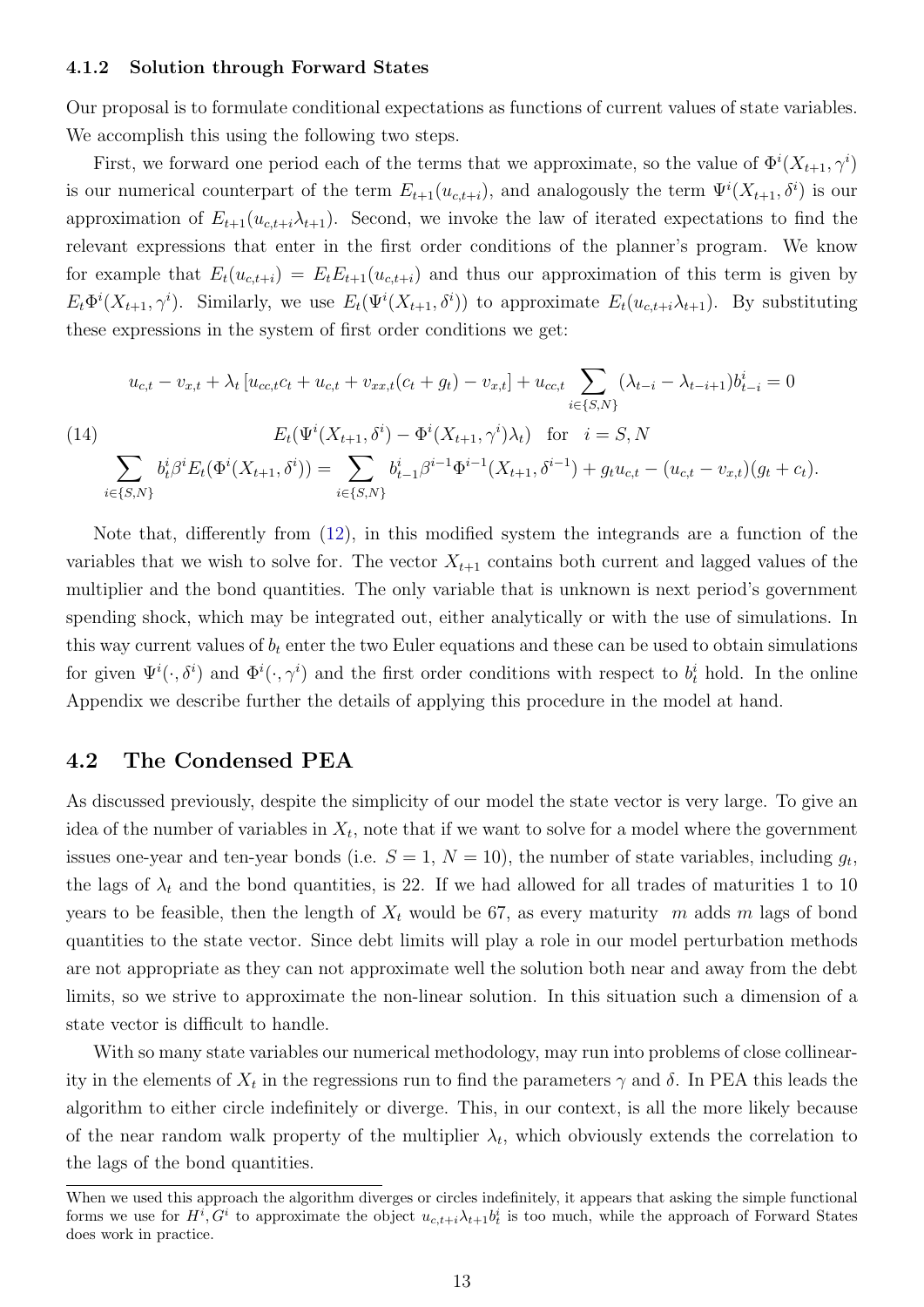But this multicollinearity is in a way encouraging: it means that in the optimal solution many of the elements of  $X_t$  influence the optimal solution only slightly. Therefore it is likely that a summary of the "relevant" information in  $X_t$  is sufficient for the solution and will be enough to obtain a good approximation. In some models it is known that this is strictly speaking the case. For example, under complete markets we know that all past bonds can be summarized in total wealth, so that one does not need to find a function of all past bonds in order to find the optimal solution in that case. In our case we may expect this to be approximately true.

We present in this section a method that condenses  $X_t$ . Intuitively, the method below seeks to reduce the dimensionality of  $X_t$  in two ways: first by keeping track only of elements of the state vector that are (nearly) perfectly correlated with the rest of the states, second some of the state variables are dropped because the may be (nearly) irrelevant for determining the optimal solution. This enables us to reduce the number of variables in the approximating polynomials and at the same time keep all the relevant state variables (or the information which is crucial for the solution) in the approximation.[22](#page-14-0)

Consider the approximation of the expectation

$$
(15) \t\t\t E_t(u_{c,t+i})
$$

which in principle is a function of all elements  $X_t$ <sup>[23](#page-14-1)</sup>. We partition the state vector into two parts: a subset of *n* state variables  $\{X_t^{core}\}\subset \{X_t\}$ , where *n* is small and an omitted subset of state variables  $\{X_t^{out}\} = \{X_t\} - \{X_t^{core}\}.$  Notice that in order to apply the strategy for Forward States described in Section [4.1](#page-11-3) it must be at the minimum that  $(b_t^S, b_t^N)$  are included in  $\{X_t^{core}\}\$ . Although in principle the approximating function  $\Phi^i(\cdot, \gamma^i)$  may include higher order terms, for the sake of the exposition we illustrate our method assuming that  $\Phi^i(\cdot, \gamma^i)$  is linear.

The idea is to first solve the model including only  $X_t^{core}$  as state variables and find a fixed point  $\gamma^{i,f}$ . We subsequently define the error:

(16) 
$$
\phi_{t+i} \equiv u_{c,t+i} - \Phi^i(X_t^{core}, \gamma^{i,f}).
$$

If indeed this would be a good approximation then  $E_t(u_{c,t+i}) \simeq \Phi^i(X_t^{core}, \gamma^{i,f})$  and the prediction error  $\phi_{t+i}$  would be unpredictable with  $X_t^{out}$ . If this is the case for the solution found we claim the solution with core variables is the correct one. But if  $X_t^{out}$  can predict  $\phi_{t+i}$  it must mean that some elements of  $X_t^{out}$  that are not perfectly correlated with  $X_t^{core}$  and matter for the optimality conditions. In order to try and find these elements of  $X_t^{out}$  we then find the linear combination of  $X_t^{out}$  that has the highest predictive power for  $\phi_{t+i}$ , we add this linear combination (one more variable) to the set of state variables, solve the model again with  $X_t^{core}$  plus the new state variable, check if  $X_t^{out}$  can predict the new error  $\phi_{t+i}$  and so on. Once we find that  $X_t^{out}$  that does not have any predictive power we will claim that we have found a sufficient summary of the whole state vector  $X_t$ .

Formally, given the set of core variables we define the condensed PEA as follows.

<span id="page-14-0"></span> $^{22}$ Reiter (2009) addresses a related issue in solving dynamic models with heterogeneous agents. He applies techniques used in systems and control theory to reduce the dimensionality of the features of the agents' distribution of wealth.

<span id="page-14-1"></span><sup>&</sup>lt;sup>23</sup>Note that in practice all the conditional expectations in the model must be handled with the procedure we describe in this section. Moreover, it should be understood that when applied with the Forward States method outlined previously it should be that i=S-1, N-1 whereas the conventional approach sets i=S,N.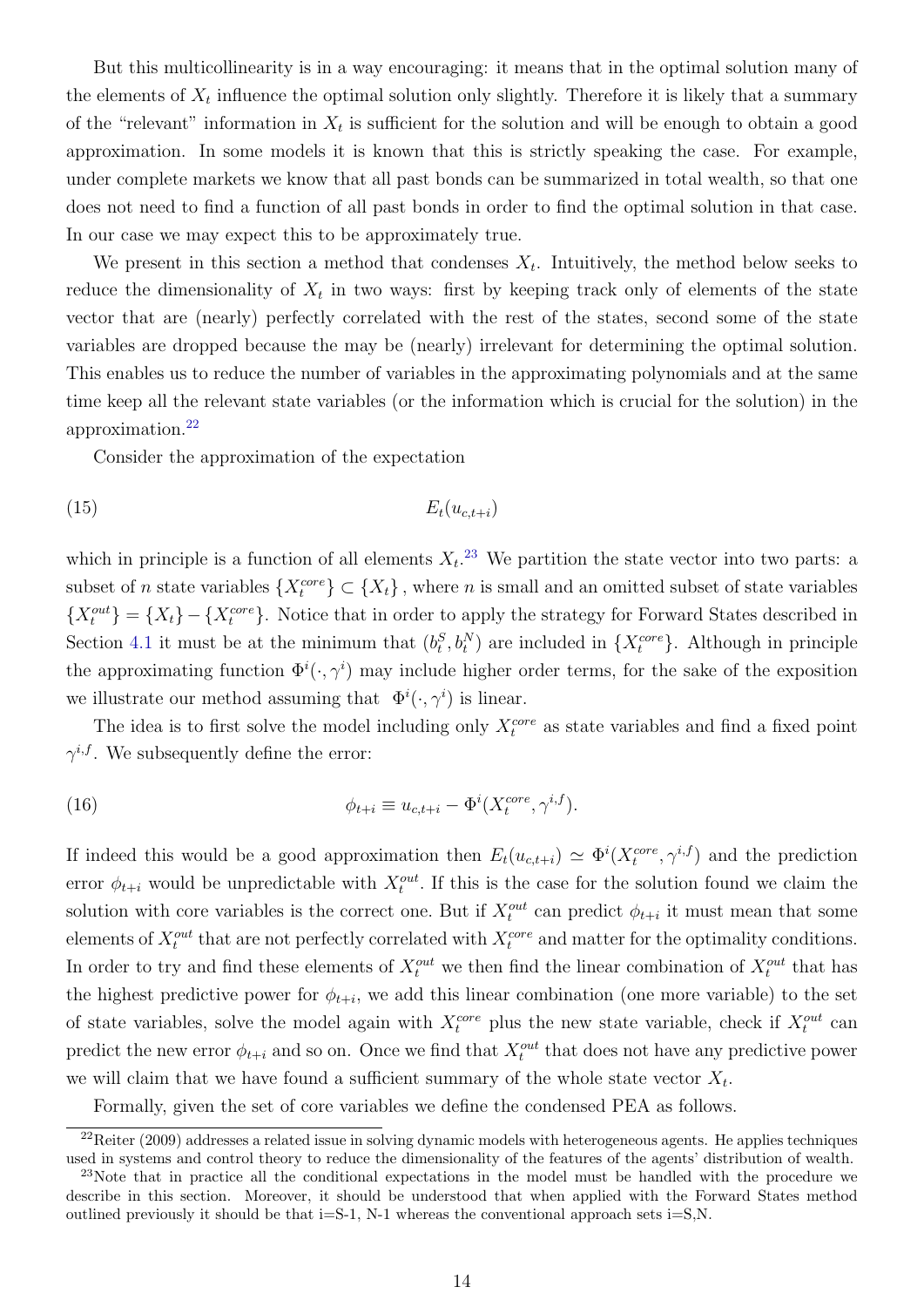#### Step 1 Parameterize the expectation as

(17) 
$$
E_t(u_{c,t+i}) = (1, X_t^{core}) \cdot \overline{\gamma}^i.
$$

Find values for  $\overline{\gamma}^i \in R^{n+1}$ , denoted  $\overline{\gamma}^{i,f}$ , that satisfy the usual PEA fixed point i.e. where the series generated by  $(1, X_t^{core}) \cdot \overline{\gamma}^{i,f}$  causes this to be the best parameterized expectation of  $u_{c,t+i}$ .

This solution is of course based on a restricted set of state variables. It is therefore necessary to check if the omission of  $X_t^{out}$  affects the approximate solution. The next step orthogonalizes the information in  $X_t^{out}$ . This will be helpful to give good initial conditions for the next iteration and to arrive at a well conditioned fixed point problem in Step 4.

**Step 2** Using a long simulation<sup>[24](#page-15-0)</sup> run a regression of each element of  $X_t^{out}$  on the core variables. Let  $X_{j,t}^{out}$  be the j−th element, we now run the regression

$$
X_{j,t}^{out} = (1, X_t^{core}) \cdot \omega_j^1 + v_{j,t}^1
$$

 $\omega_j^1 \in R^{n+1}$  for  $j = 1, 2, ..., 2N + S + 1 - n$  and calculate the residuals

(18) 
$$
X_{j,t}^{res,1} = X_{j,t}^{out} - (1, X_t^{core}) \cdot \omega_j^1.
$$

It is clear that  $X^{res,1}$  adds the same information to  $X^{core}$  as  $X^{out}$  does, but  $X^{res,1}$  has the advantage that it is orthogonal to  $X^{core}$ .

**Step 3** Find  $\alpha^{1} \in R^{2N+S-n}$  through the following OLS regression:

(19) 
$$
\alpha^{1} = \arg\min_{\alpha} \sum_{t=1}^{T} \left( u_{c,t+i} - X_t^{core} \cdot \overline{\gamma}^{i,f} - X_t^{res,1} \cdot \alpha \right)^{2}.
$$

If  $\alpha^1$  is close to zero the solution with only  $X^{core}$  is sufficiently accurate and we can stop here. Otherwise there is evidence that more state variables should be added to the solution.

**Step 4** Apply PEA adding  $X_t^{res,1}$  $t^{res,1}_{t} \cdot \alpha^{1}$  as a state variable, i.e. parameterizing the conditional expectation as

$$
E_t(u_{c,t+i}) = \left(X_t^{core}, X_t^{res,1}\alpha^1\right) \cdot \overline{\overline{\gamma}}^i
$$

where  $\bar{\bar{\gamma}}^i \in R^{n+2}$ . Find a fixed point  $\bar{\bar{\gamma}}^{i,f}$  for this parameterized expectation. Since  $\bar{\gamma}^{i,f}$  is a fixed point, since  $X_t^{core}$  and  $X_t^{res,1}$  are orthogonal and since the linear combination  $\alpha^1$  has high predictive power, in order to find the fixed point  $\overline{z}^{i,f}$  it makes sense to start the iterations at the initial conditions

$$
\overline{\overline{\gamma}}_{(n+2)\times 1}^{=i} = {\overline{\gamma}}^{i,f}
$$

Go to Step 2 with  $(X_t^{core}, \alpha^1 X_t^{res,1})$  $\binom{res,1}{t}$  in the role of  $X_t^{core}$ , check if a new linear combination is needed, etc.

<span id="page-15-0"></span> $^{24}$ This definition assumes we are interested in the steady state distribution, of course it could be modified in the usual way (i.e. running the model with many short samples) to take into account transitions. See, for example, Faraglia, Marcet, Oikonomou and Scott (2014a) for a detailed description.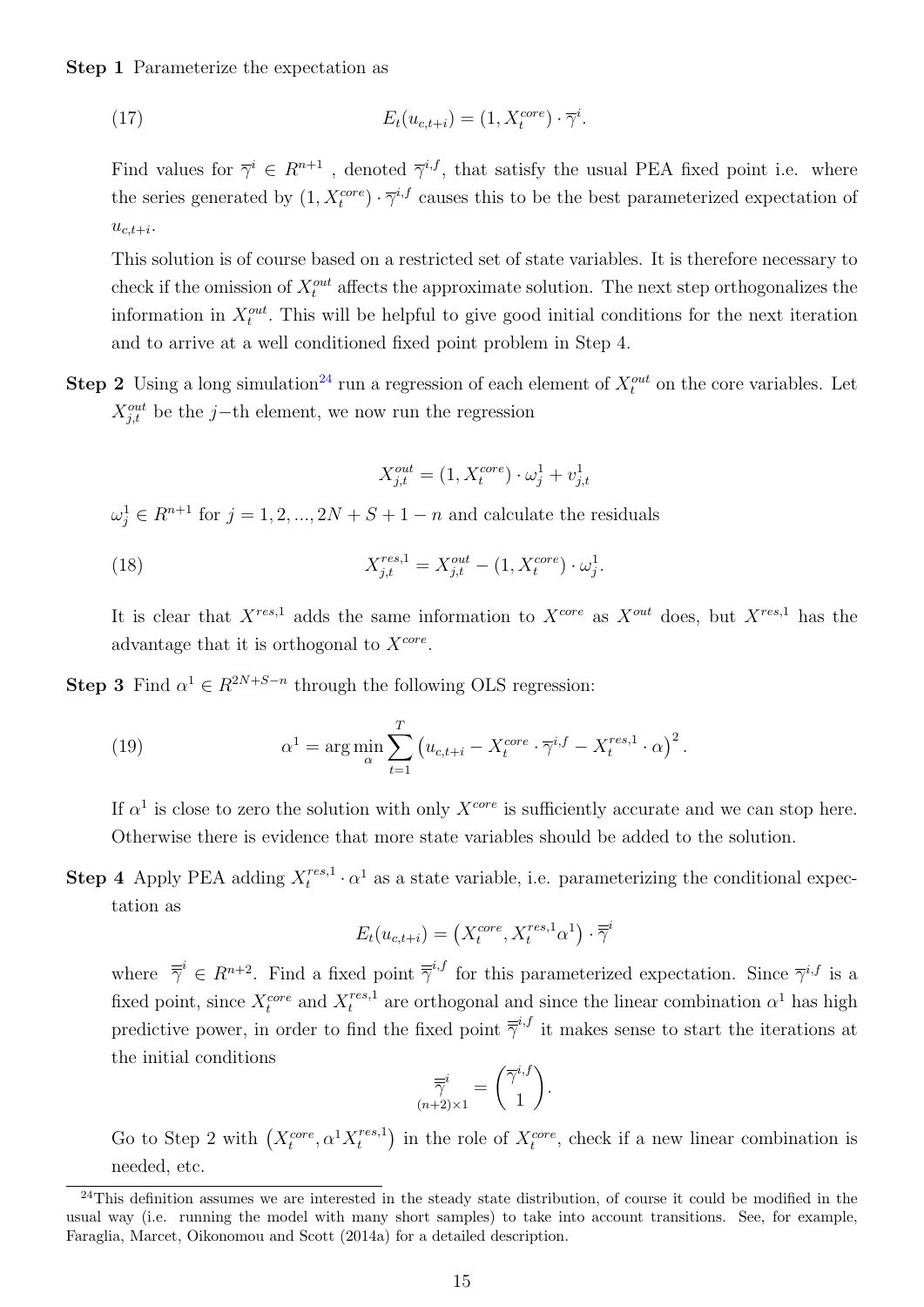A couple of remarks are in order. First, note that the Condensed PEA proposed in this section is designed to deal with a very large number of state variables. Our focus is on debt management and more broadly portfolio models but the method should be useful in many other applications with high-dimensional states including models with many sectors or heterogeneous agents.

Second, note that in the presence of many state variables the literature has often solved dynamic economic models by adding state variables one by one in some "order" until the next variable does not change much the solution found. For example, if many lags are needed the typical approach is to add the first lag, then the second lag, and so on. If at some step the solution changes very little it is claimed that the solution is sufficiently accurate. But it is easy to find reasons why this argument may fail. For instance, maybe the variables further down the list are more relevant, as is the case in our model since a simple inspection of the first equation in the system of FOC [\(10\)](#page-12-0) suggests that the N-th lag of  $b^N$  and  $\lambda$  play a special role in the solution.<sup>[25](#page-16-0)</sup> Or it can be that a linear combination of the remaining variables makes a difference but these variables do not make a difference one by one. The condensed PEA method gives a chance to all these variables to make a difference in the solution in only one step, so it will pick up a relevant variable regardless of the "order" of introduction (for example capturing the relevance of  $b_{t-N}^N$ ,  $\lambda_{t-N}$ ) and it will pick up the relevance of some combinations of state variables (for example capturing that under complete markets only total wealth matters).

# <span id="page-16-3"></span>5 Optimal Debt Management under Buyback

As explained in the introduction we are ultimately interested in a model where the government holds bonds until maturity. The literature has yet to explore the dynamics of debt management under the assumption of full buyback in a model with incomplete insurance.<sup>[26](#page-16-1)</sup> To better understand the effects of each assumption we first consider in this section the standard model with full buyback, in the process we encounter features of this model that had not been previously discussed. Obviously, this model will fail Facts 5-8 by design, the issue is to study if it can address Facts 1-4.

The calibration of the model is as follows. We follow the literature and we take the long bond to mature in  $N = 10$  years, while the short bond is a  $S = 1$ -year bond. As discussed previously, the bounds  $M_i$  and  $\overline{M}_i$  are in units of steady state market value of debt and we set the upper bounds  $\overline{M}_i$  equal to 150% of GDP. We first consider  $\underline{M}_i = -\overline{M}_i$  and subsequently we impose  $\underline{M}_i = 0$  to rule out lending from the government to the private sector. In words, the government in our model can issue debt for a total steady-state market value of debt three times as large as GDP if both bonds are at the upper bound. Since in our sample the US total government debt is less than GDP in all years we view these as a loose debt limit.<sup>[27](#page-16-2)</sup>

<span id="page-16-0"></span><sup>25</sup>For another example, incomplete market models with a large number of agents need as state variable all the moments of the distribution of agents, which is an infinite number of state variables. Usually these models are solved first by using the first moment as a state variable, and checking that if the second moment is added nothing much changes. But it could be, of course, that the third or fourth moment are the relevant ones, especially since the distribution of wealth in the data is skewed.

<span id="page-16-1"></span> $^{26}$ The closest to this is Lustig et al. (2008). They study a model where the number of possible realizations equals the number of bonds but markets are effectively incomplete because of no-lending constraints. Our model is different in the extent of market incompleteness, since  $g$  has a continuum of realizations but only two bonds. Another difference is that we consider real bonds. Lustig et al. find that only the longest maturity is ever issued so their model can not speak to the observed dynamics of short bonds.

<span id="page-16-2"></span> $27$ The government never hits the upper bound of total debt in our simulations (i.e. the overall market value is never as high as 300% of GDP). Debt constraints, however, have an impact on the optimal portfolio as they rule out large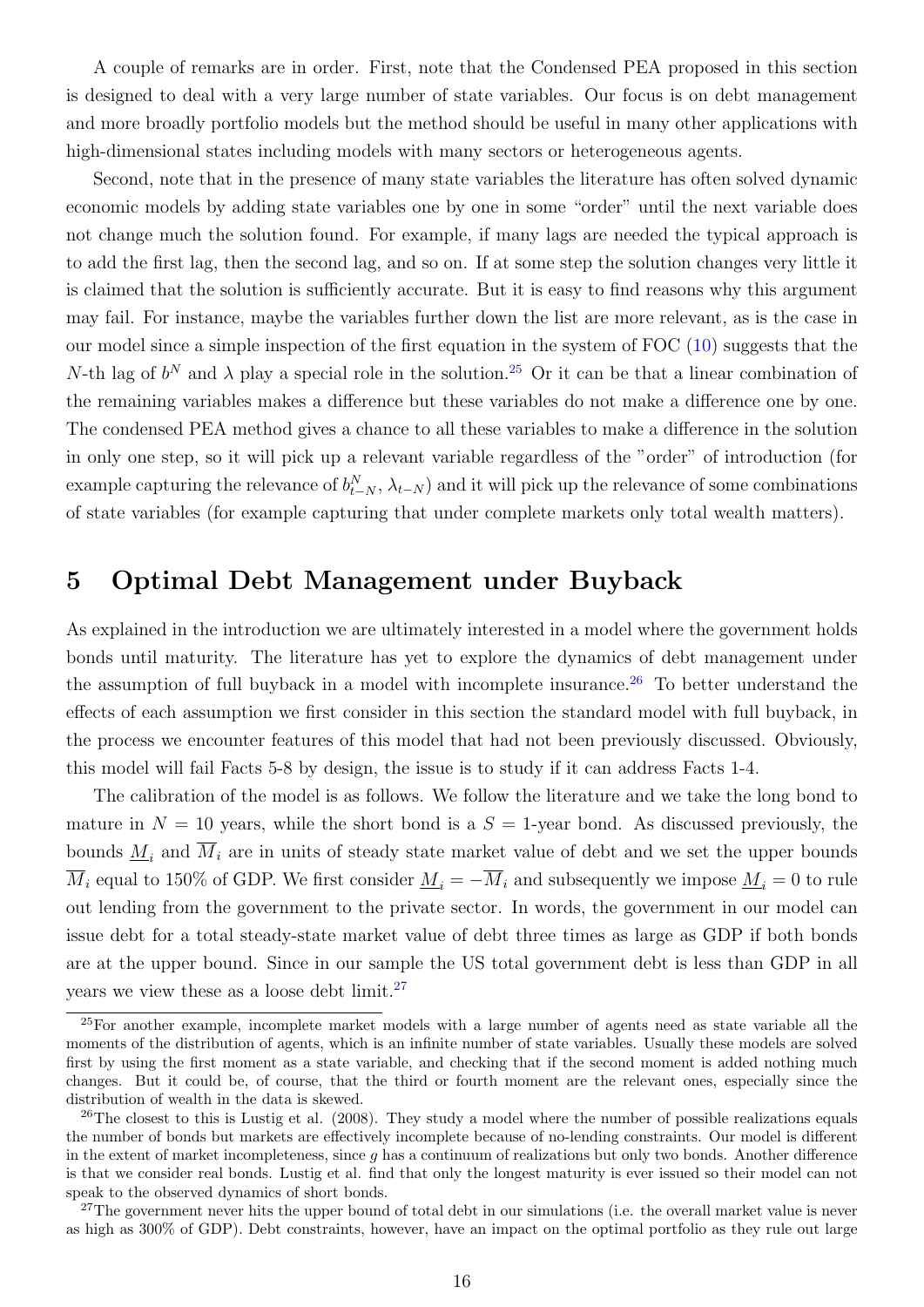To calibrate our model we follow Marcet and Scott (2009). We choose  $\beta$ =0.95, we set utility  $u(c_t) + v(x_t) = log(c_t) + \eta \frac{(x_t)^{1-\gamma}}{1-\gamma}$  $\frac{\gamma_t}{1-\gamma}$  and time endowment T=100. We choose a value of  $\gamma = 2$  and target a value for  $\eta$  so that on average the household's leisure is 30% of the time endowment with taxes that balance the budget at the deterministic steady state, this gives  $\eta = 12.857$ .

Finally, our parameterization of the stochastic process of spending shocks is the following:

(20) 
$$
g_t = (1 - \rho_g)\overline{g} + \rho_g \ g_{t-1} + \epsilon_t.
$$

We set  $\rho_g=0.95$ ,  $\sigma_{\varepsilon}^2=1.44$ . We further truncate the value of spending so that it always lies within an interval of 15% to 35% of steady state GDP.  $\bar{q}$  is chosen so that the ratio of spending to output is 25% in the deterministic steady state.

### <span id="page-17-0"></span>5.1 Buyback and Lending

We first consider the case where the government can both borrow and lend in the market. In Figure [4](#page-44-0) we show a simulated path for the optimal portfolio plotting the market value of short and long bonds, while Figure [5](#page-45-0) shows the path for the overall market value of debt for the same realization. This is meant to illustrate the government's deficit financing strategy in each period through the two maturities.

[ Figures [4](#page-44-0) and [5](#page-45-0) About Here ]

[ Table [3](#page-39-0) About Here ]

In Table [3](#page-39-0) we show the serial correlation, standard deviation and the mean of the share of short bonds over total debt, and the correlation of the market value of short debt with long debt normalized by output. The second row reports the empirical moments in the US whereas in the third row we show the computations for the variables in the version of the lending-buyback model that we now consider. The model-statistics reported are averages over one thousand samples generated by the model, each sample 60 years long. The initial value of government debt in each sample is 60% relative to GDP which is the corresponding starting value in our dataset.

The behavior of the model is as follows: as in other models of optimal policy under incomplete markets and no lower bound on government debt (e.g. Aiyagari et al (2002)) we find that in the long run the government accumulates savings. This is seen from Figure [5.](#page-45-0) The mechanism that leads governments to accumulate savings is well known so we do not motivate it and document it any further.

Also, we find that on average the value of the long bond issued  $p_t^N b_t^N$  is much larger than the value of the short bond  $p_t^S b_t^S$ . The mean position in short term bonds is -43.27 while the mean position in long bonds is 40.31. This, combined with the fact that debt is on average negative, is why the model

stocks of long term debt and short term savings (Angeletos (2002) and Buera and Nicolini (2004)). In our simulations the overall debt level is rarely as high as 120-130% of GDP, under buyback and in the case lending is permitted, long term bonds may hit their upper bound constraint and short bonds their lower bound. We refer the reader to Faraglia, Marcet, Oikonomou and Scott (2014a) for further details on these model properties.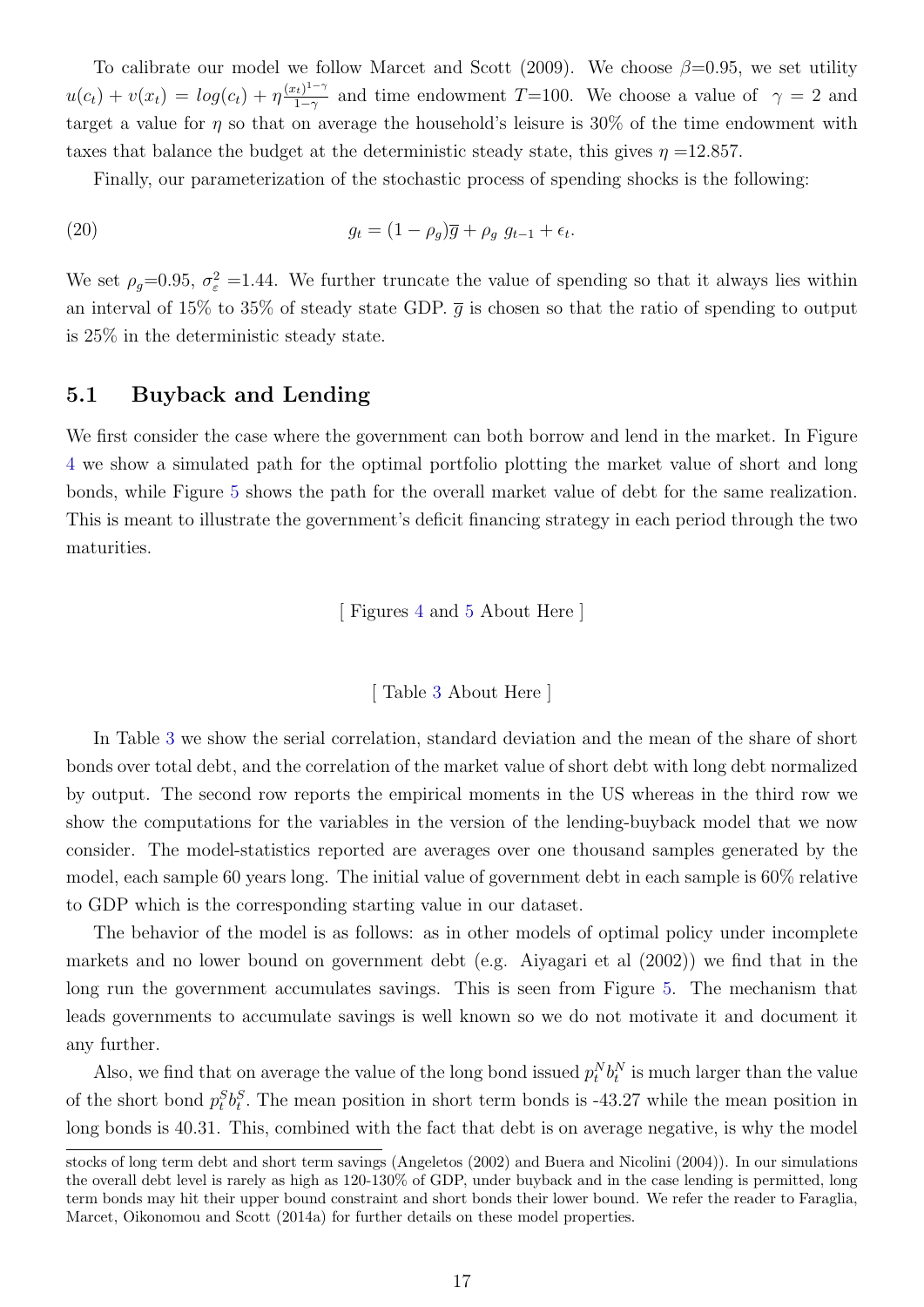yields an average share of short term bonds which is positive and exceeds unity. In this average sense this model of incomplete markets echoes the complete market result of Angeletos, Buera and Nicolini (ABN) where the optimal portfolio was to issue long and save short.

However, in contrast to the complete market result, the optimal portfolio is not constant over time. There is an active management of the maturity structure, the share of long and short bonds changes through time. This is clear from Figure [4](#page-44-0) and from the fact that the variance of the share of short bonds is very large.[28](#page-18-0) We sometimes have very quick changes of these positions and in some periods we even have reversals, where  $b_t^N < b_t^S$ , as occurs in periods 120 to 150 of Figure [4.](#page-44-0) These reversals happen in 5% of the periods.

The reason for this high volatility of the positions is a combination of two model features. First, as is common in incomplete market models, total debt varies through time because it is used as a buffer stock to smooth out shocks. Second, we know that optimal short and long positions that achieve fiscal insurance under complete markets are very sensitive to changes in initial wealth, as is clear from standard computations in ABN. Combining the two facts it is not surprising that the positions on each bond change through time in our model, optimal policy under incomplete markets also seeks fiscal insurance and it uses debt as a buffer stock. In part the optimal policy here is to roughly mimic the effects of the positions in ABN but for a level of debt that changes from period to period.

The reversals that occur, for example, in periods 120 to 150 of Figure [4](#page-44-0) are harder to understand given the results of ABN. We find, however, that the ABN prediction of issuing long and saving short in a complete markets model is not robust. In the online Appendix [29](#page-18-1) we show analytically a case where the predictions of ABN are reversed: for a standard utility function, N very large and sufficiently high initial savings of the government optimal issuance in a model of effectively complete markets implies  $b_t^N < b_t^S$  and  $b_t^S$  very close to zero.

**Proposition 1** Assume the innovations to government spending can only take two values  $\epsilon_t \in$  $\{\epsilon^H, \epsilon^L\}$  with some probabilities  $p^H$  and  $(1-p^H)$ , utility  $\log c_t - B \log l_t$  and initial government savings are sufficiently high. Consider increasingly long maturities N. Then, we have that

$$
\beta^{N-1} b_t^N \left( g^t \right) \rightarrow \bar{b} < 0
$$

$$
b_{t-1}^1 \left( g^{t-1} \right) \rightarrow 0
$$

as  $N \to \infty$ .

This example, therefore, shows that even if markets are effectively complete you can get reversals and it justifies that reversals occur in our model.

### 5.1.1 Comparison of the 'Lending'-Buyback Model with the Data

Are the model features consistent with the Facts reported in Section [2](#page-5-3) of the paper? The answer is obviously not. In the model government debt is practically entirely long term, and therefore, the implied portfolio strategy fails badly in matching Fact 1.

<span id="page-18-0"></span> $^{28}$ In Angeletos, Buera and Nicolini the *value* of the shares of short bonds are not exactly constant but their variance is near zero since the position is constant and the price has very high serial correlation.

<span id="page-18-1"></span><sup>29</sup>See section A.1 of the online Appendix.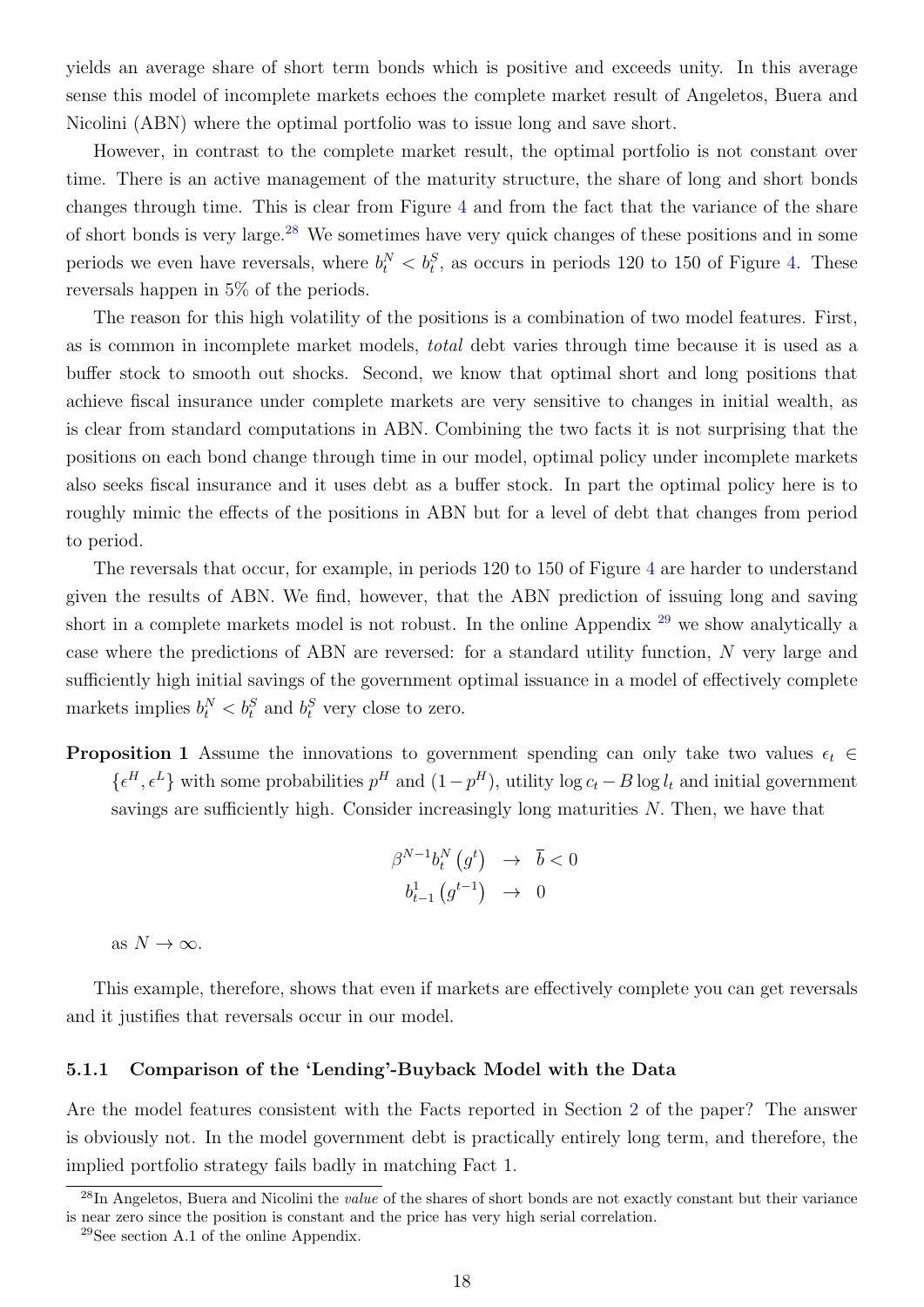Moreover, the standard deviation of the share of short term debt is huge and the first order autocorrelation is extremely low (0.22 in the model vs. 0.95 in the data). The correlation of short debt with long debt is negative, as could have been anticipated from a glance at Figure [4.](#page-44-0) Therefore the model observations are also inconsistent with Facts 1-4 reported in Section [2.](#page-5-3)

## <span id="page-19-1"></span>5.2 Buyback and No Lending

In order to give the model the best chance to match the data, we investigate in this section the properties of optimal debt management when the possibility of lending to the private sector is ruled out. We just assume (as in Lustig et al. (2008) and Nosbusch (2008)) an ad hoc lower bound on bonds  $M_i = 0$  for  $i = S, N$ . We leave the upper bounds  $\overline{M}_i$  and all other parameters as in the previous subsection.

We do not pursue to microfound this constraint, we just take the limit as given. Candidate stories for such microfoundations would be the uninsurable risk involved in holding private assets, and controversies over exactly what private assets should the government buy. In practice the U.S. Treasury does hold some private assets but they are usually small and they are held for reasons outside the model. In particular, the Treasury holds deposit accounts to face seasonal liquidity spikes, since we have a yearly model this is not an issue for us. The Fed and Treasury have purchased private assets during the financial crisis, but this has been done in order to face market disruptions that we also abstract from, in any case this has been a very rare event during our sample. While these are fascinating issues we leave them out of our study.

Figure [6](#page-46-0) plots a sample path for this model. The solid line represents one year debt and the dashed line ten year debt. The simulation uses the same sequence of spending shocks as in Figure [4](#page-44-0) in the previous section.

#### [ Figure [6](#page-46-0) About Here ]

The result which emerges from the figure is that under 'No Lending' it is still optimal to issue mostly long term debt. Though there is some debt held in one year maturity, in many periods  $b_t^1 = 0$ . As in the previous section in which we allowed the government to both borrow and lend, long bonds have a hedging value to the government budget. The 'No Lending' model thus predicts that debt management is mostly driven by fiscal insurance considerations so that long maturity debt is still preferable to finance deficits. In periods where the overall debt level is high short bonds are issued, giving rise to a positive correlation between the share of short bonds and the overall market value of debt in the model in those periods. This is not surprising since for high enough total debt the short position in the model without limits can be positive.[30](#page-19-0)

#### 5.2.1 Comparison of the 'No Lending'-Buyback Model with the Data

In the third column of Table [3](#page-39-0) we show the key moments related to Facts 1, 3, 4 for the model in this section. The average share of short term debt is roughly ten percentage points lower than in

<span id="page-19-0"></span> $30$ Lustig et al. (2008) find that the no lending limit is always binding, the government issues only the longest maturity available to the market. They consider nominal debt, in that case inflation can be utilized for fiscal hedging purposes, long bonds enable the government to also smooth the distortions from inflation over time. When debt is real this additional benefit from long maturity is absent.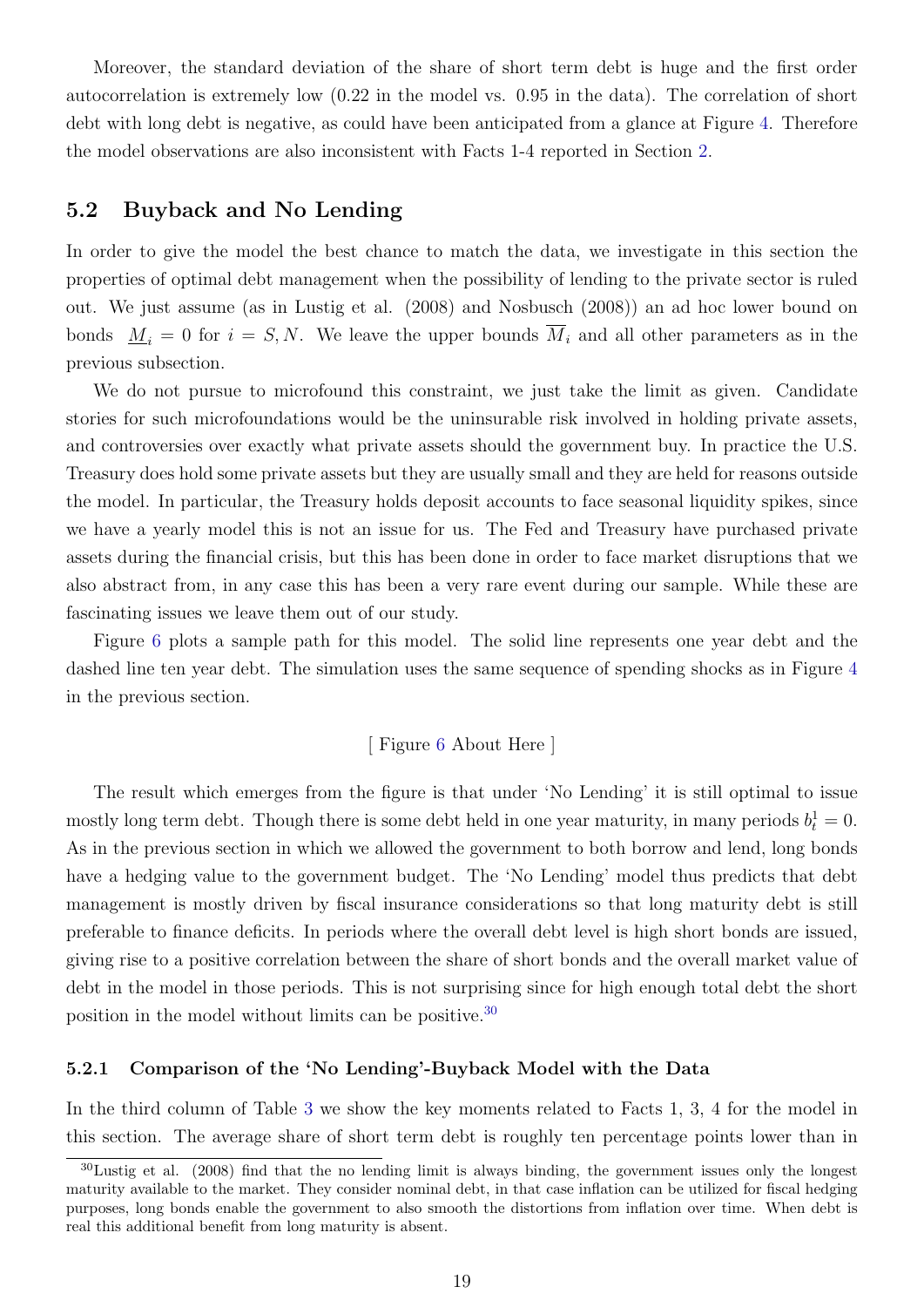the data  $(26\%$  in the model compared to  $36\%$  in the data), the standard deviation is three times larger than in the data (0.17 vs. 0.06). Therefore the volatility of the share of short bonds  $\sigma_{S_1}/\overline{S}_1$ is four times larger in the model than in the data. The model also underpredicts the persistence of the share (0.79 vs. 0.91).

Related to this point, the share of bonds is equal to zero with positive probability while this never occurs in the data. In roughly 8% of all periods in our simulations, we encounter zeros in the value of the share so that Fact 2 is violated. Moreover, we find that in 14% of all periods the share is lower than 10 per cent and in 40% of all times it is less than 20 per cent. In the US data short term debt has never been below 26 per cent.

The model also fails to explain the correlation of short and long debt (Fact 4), this is positive in the model (0.12) but much lower than in the data (0.78).

By construction the model fails in matching Facts 5-8. We conclude that the 'No Lending'- Buyback model is a fairly bad approximation of the historical observations on US debt management.

# <span id="page-20-1"></span>6 Optimal Debt Management under No Buyback

In the previous section we followed the literature in assuming that each period all outstanding government debt, independent of its maturity, is bought back and it is replaced with new bonds. Our discussion of Facts 5 to 7 in Section [2](#page-5-3) showed that this is very far from actual practice.

We now study optimal debt when the government is constrained to never repurchasing old bonds (no buyback). As this analysis is largely unexplored in the theoretical literature we describe in detail the general setup and the Ramsey problem in this case. We maintain for now the assumption of zero coupons, and hence bonds offer a single payout at maturity. In the robustness section we study a model with coupons and the case where the government removes long debt from the market a few periods before it matures.

# 6.1 The Ramsey Program

We maintain the two bonds  $S, N$  as in the previous section. When government debt is held to maturity we can write the per period budget constraint as:

<span id="page-20-0"></span>(21) 
$$
\sum_{i \in \{S,N\}} b_t^i p_t^i = \sum_{i \in \{S,N\}} b_{t-i}^i + g_t - \tau_t (T - x_t)
$$

The left hand side of  $(21)$  corresponds to the market value of new debt issued in period t, the primary deficit is given by  $g_t - \tau_t(T - x_t)$ , and the value of the maturing debt is  $\sum_{i \in \{S, N\}} b_{t-i}^i$ .

The debt limits have to be modified in order to represent a constraint on the overall market value of debt comparable to the one in the previous section. Assume that we are in a steady state so that  $p_t^i = \beta^i$  for maturity *i*. Then, given the issuances between t and  $t - N + 1$  the market value of debt in N bonds still outstanding is:  $\sum_{j=1}^{N} \beta^{j} b_{t-N+j}^{N}$ . Therefore we normalize the debt constraints for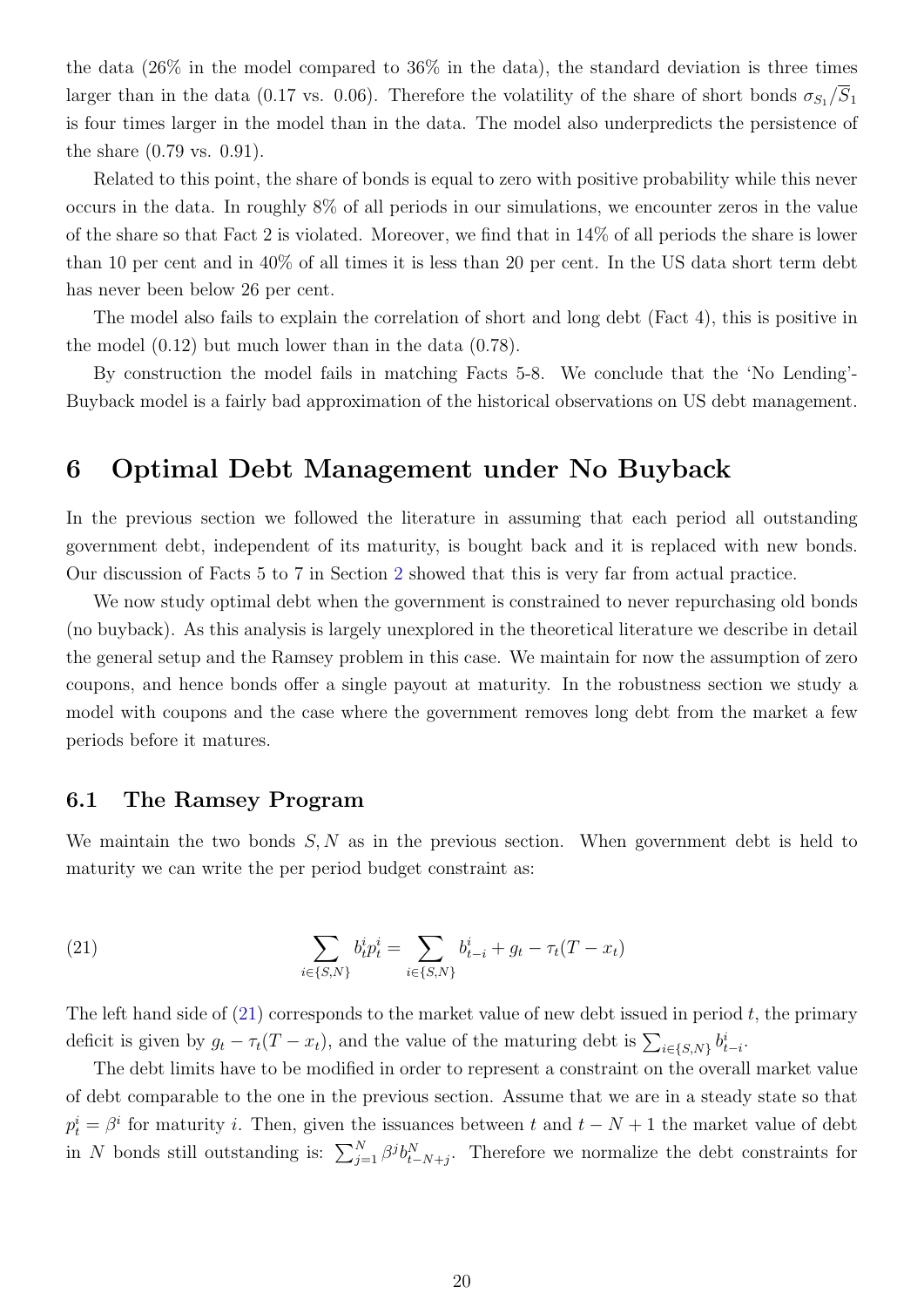$i = \{S, N\}$  as

(22) 
$$
b_t^i \in \left[\frac{\underline{M}_i}{\sum_{j=1}^i \beta^j}, \ \frac{\overline{M}_i}{\sum_{j=1}^i \beta^j}\right]
$$

Note that this puts the same limits as in the previous section for the value (in steady state) of debt in each bond, and for the total market value of debt.

Using similar substitutions as in section [3.1](#page-9-3) the Lagrangian for the planner's program is

(23) 
$$
\mathcal{L} = E_0 \sum_t \beta^t \left[ u(c_t) + v(T - c_t - g_t) - \lambda_t \left[ \sum_{i \in \{S, N\}} b_t^i \beta^i u_{c, t+i} - \sum_{i \in \{S, N\}} b_{t-i}^i u_{c, t} \right] - g_t u_{c, t} + (u_{c, t} - v_{x, t})(g_t + c_t) \right] + \sum_{i \in \{S, N\}} \xi_{U, t}^i \left( \frac{\overline{M}_i}{\sum_{j=1}^i \beta^j} - b_t^i \right) + \sum_{i \in \{S, N\}} \xi_{L, t}^i (b_t^i - \frac{\underline{M}_i}{\sum_{j=1}^i \beta^j}) \right]
$$

The first order conditions for the optimum are given by:

<span id="page-21-1"></span>(24) 
$$
u_{c,t} - v_{x,t} + \lambda_t \left[ u_{cc,t}c_t + u_{c,t} + v_{xx,t}(c_t + g_t) - v_{x,t} \right] + u_{cc,t} \sum_{i \in \{S,N\}} (\lambda_{t-i} - \lambda_t) b_{t-i}^i = 0
$$

<span id="page-21-2"></span>(25) 
$$
\beta^{i} E_{t}(u_{c,t+i}\lambda_{t+i} - u_{c,t+i}\lambda_{t}) + \xi_{L,t}^{i} - \xi_{U,t}^{i} = 0 \text{ for } i = S, N
$$

where  $(24)$  and  $(25)$  are the first order conditions for consumption and for bonds respectively.<sup>[31](#page-21-3)</sup>

# <span id="page-21-0"></span>6.2 Fiscal Hedging and Taxes Under No Buyback

Before we display the simulations we discuss two analytic results that help us understand the properties of the model. These results show that now there are two opposing forces, one in favor of issuing long bonds (fiscal insurance) and one in favor of issuing short bonds (smoothing cash payments).

### 6.2.1 In Favor of Long Bonds: Fiscal Insurance

First, we show that the notion that the government can better insure against spending shocks through issuing long term debt still applies. Notice that the outstanding bonds that do not mature at time t does not appear explicitly in the per period budget constraint [\(21\)](#page-20-0), although these bonds do affect the government's future financing needs. To make this explicit we reformulate the budget constraint.

Let  $s_t = \tau_t(T - x_t) - g_t$  be the primary surplus in t. From the flow budget constraint in  $t + j$  we find

$$
E_t(s_{t+j}) + E_t \sum_{i \in \{S, N\}} b^i_{t+j} p^i_{t+j} = E_t \sum_{i \in \{S, N\}} b^i_{t-i+j}
$$

$$
X_t = \{g_t, \lambda_{t-1}, ..., \lambda_{t-N}, b_{t-1}^S, b_{t-S}^S, b_{t-1}^N, ..., b_{t-N}^N\}
$$

<span id="page-21-3"></span> $31$ The numerical procedure outlined in Section [4](#page-11-4) of the paper is necessary to solve the equilibrium under no buyback. According to [\(25\)](#page-21-2) each of the two Euler equations defines (uniquely) a value of  $\lambda_t$  under the conventional PEA, and the set of states for this model is still given by:

Therefore both the 'Forward States' methodology and the 'Condensed PEA' approach described in Section [4,](#page-11-4) can be fully applied in this context.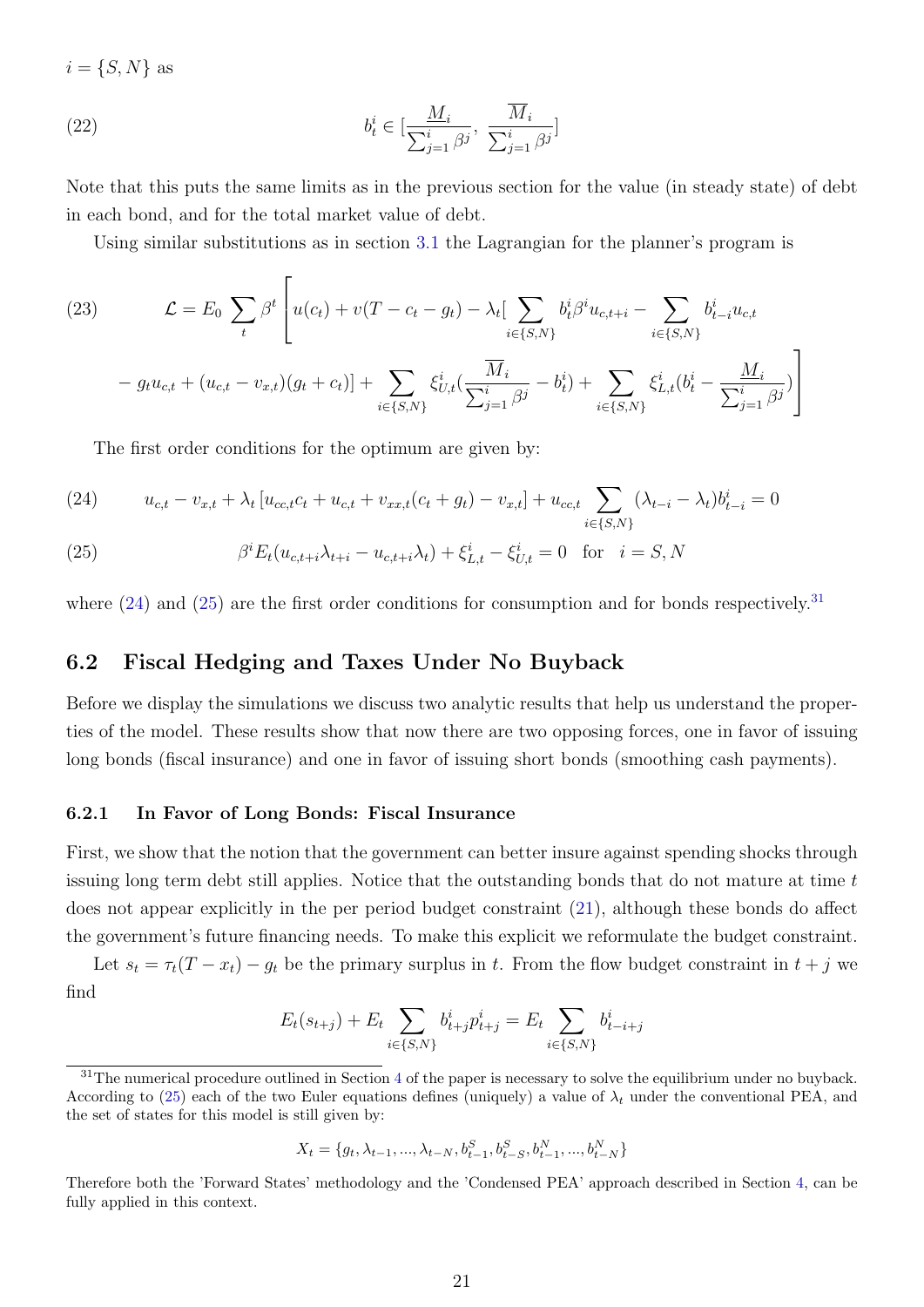multiplying the above expression by  $p_t^j$  and summing over all  $j = 0, 1, ...N - 1$  we can write:

(26) 
$$
E_t p_t^N \sum_{i \in \{S, N\}} \sum_{j=0}^{i-1} p_{t+N}^j b_{t-i+j+N}^i + E_t \sum_{j=0}^{N-1} p_t^j s_{t+j} = E_t \sum_{i \in \{S, N\}} \sum_{j=0}^{i-1} p_t^j b_{t-i+j}^i
$$

where we made use of the standard properties of bond prices that  $p_t^i = E_t(p_{t+j}^{i-j})$  $_{t+j}^{i-j}p_{t}^{j}$  $\binom{J}{t}$ .

Iterating forward, and taking  $S = 1$ , we can express the intertemporal budget of the government as

<span id="page-22-0"></span>(27) 
$$
E_t \sum_{j=0}^{\infty} \beta^j \frac{u_{c,t+j}}{u_{c,t}} s_{t+j} = p^{N-1} b_{t-1}^N + p^{N-2} b_{t-2}^N + \dots + b_{t-N}^N + b_{t-1}^1
$$

which gives the usual condition that the expected future discounted surpluses have to equal current total debt.

The intertemporal budget constraint in [\(27\)](#page-22-0) shows a hedging effect of issuing long term debt analogous to the buyback model. Suppose there is a rise in  $g_t$  above the steady state level. This will cause the left side of this equation to go down. Since long bond prices go down when the primary deficit increases the right side of [\(27\)](#page-22-0) will compensate this increase if  $b_{t-j}^N$  are positive. Therefore we may expect that issuing long bonds helps build a portfolio that absorbs shocks to primary deficit and it alleviates tax volatility.

To give some analytic basis to the intuitive argument in the previous paragraph we analyze in Section A.2 of the online Appendix the case when  $g$  can only take two values and no buyback. We find that, as in ABN, long term debt can be used to effectively complete markets by issuing long debt and saving in short debt. What differs now is that under no buyback, long bonds that were issued in the past but have not yet matured contribute to fiscal hedging and, in this case, the relative magnitude of the positions of long debt and short savings taken under complete markets, is smaller.

Given these observations we can expect that issuing long debt provides fiscal insurance also under no buyback in our model.

#### <span id="page-22-2"></span>6.2.2 Against Long Bonds: Tax Volatility

It turns out that long bonds have a problem: they fabricate lumps in bond payouts that can lead to large volatility of taxes.

To make this point clear let us consider a special case where only long bonds are present and with a very simple structure for  $q$ . Assume:

- i) no short bond can be issued or purchased, that is  $M_S = \overline{M}_S = 0;$
- ii)  $g_t$  is not random, it is higher in the first period than in all the others:  $g_0 > g_1 = g_2 = ...;$

<span id="page-22-1"></span>*iii*) debt limits on the long bond are not binding.

The first order conditions are still given by the budget constraints, [\(24\)](#page-21-1) and [\(25\)](#page-21-2), although the latter effectively does not hold for  $b_t^S$  due to assumption *i*). Equation [\(25\)](#page-21-2) for  $b_t^N$  gives:

(28) 
$$
\lambda_t = \lambda_{t+N} \quad \text{for all } t = 0, 1, ...
$$

In other words,  $\lambda$  has an  $N - period$  cycle.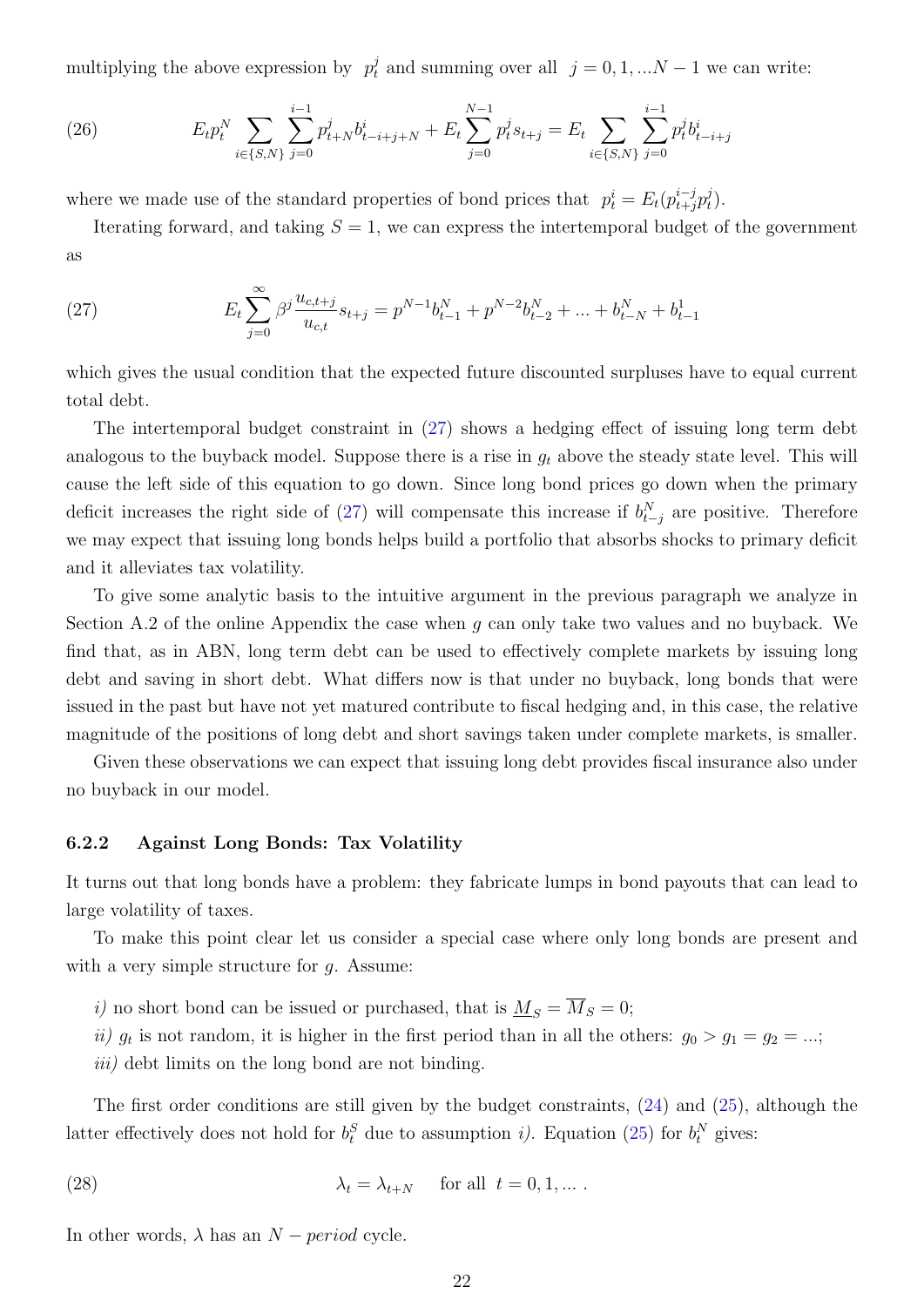Furthermore, under the additional assumption

$$
iv) b_{-i}^N = \overline{b}
$$
 for  $i = 1, ..., N;$ 

then  $\lambda_1 = \lambda_2 = ... = \lambda_{N-1}.^{32}$  $\lambda_1 = \lambda_2 = ... = \lambda_{N-1}.^{32}$  $\lambda_1 = \lambda_2 = ... = \lambda_{N-1}.^{32}$ . Putting all this together implies that

$$
\lambda_{tN} = \lambda_0 \text{ for } t = 1, 2, ...
$$
\n  
\n $\lambda_{tN+i} = \overline{\lambda} \text{ for } i = 1, ..., N-1, \text{ and } t = 0, 1, 2, ...$ 

Equation [\(24\)](#page-21-1) implies that this cycle also arises for consumption and taxes.

The evolution of taxes in this example is shown in Figure [7](#page-47-0) assuming  $b_{-i}^N = 0$  for  $i = 1, ..., N$ .

The dashed line represents taxes in a three year maturity model  $(N = 3)$  and the crossed line in a ten year maturity  $(N = 10)$ . As we can see from this Figure taxes are very volatile if only a long bond is issued and it is bought back when it matures. The higher tax needed in period  $t = 0$  for the high  $g_0$  reverberates every N periods even if there are no further high values of g, causing a large increase in taxes in periods  $N_t$ , while the high  $g_0$  has no effect on taxes in the intervening periods. The solid (blue) line in Figure [7](#page-47-0) shows the optimal allocation if only a short bond would be issued, it is clear that in this case the high  $g_0$  affects taxes in all periods and the increase each period is much lower than the spikes in taxes for  $N = 10$ . This shows how issuing only a long zero-coupon bond induces tax volatility relative to issuing only a short bond.

Therefore, if we allowed the government to issue short bonds by setting  $-\underline{M}_S = \overline{M}_S > 0$  it would be optimal to issue short debt in this economy, as this would achieve the complete market outcome.

To understand the reason for this result notice that through forward iteration on the budget constraints [\(21\)](#page-20-0) we have

<span id="page-23-1"></span>(29) 
$$
\sum_{j=0,N,2N,\dots} \beta^j u_{c,t+j} (\tau_{t+j}(T-x_{t+j}) - g_{t+j}) = u_{c,t} b_{t-N}^N \text{ for } t = 0,1,...N-1.
$$

This shows that if only one long bond is issued taxes can only be compensated every N periods. After the initial spending increase there is a rise in taxes and issuance of debt in  $t = 0$ . But the new debt issued at  $t = 0$  has to be redeemed in N years at which point taxes have to increase for the accumulated interest and further debt has to be issued. It is pointless to increase taxes in intervening periods when spending is back at the steady state value. More precisely, it is not possible to reduce  $\tau_0$  by increasing, for example,  $\tau_1$  or  $\tau_2$ . The additional tax revenue at  $t = 2$  cannot be utilized to reduce the debt accumulated at  $t = 0$ . The only effect of increasing  $\tau_2$  would be to reduce  $\tau_{2+N}$  and therefore to fabricate even more volatility in the intervening periods. It is only possible to reduce  $\tau_0$ by increasing  $\tau_N, \tau_{2N}$  and so on.

#### [Figure [7](#page-47-0) About Here]

The case displayed in Figure [7](#page-47-0) is chosen to give the starkest result but the presence of these

<span id="page-23-0"></span><sup>&</sup>lt;sup>32</sup>To prove this notice that [\(28\)](#page-22-1) and [\(24\)](#page-21-1) imply  $c_i = c_{i+Nt}$  for  $i = 1, 2, ..., N-1$  and all  $t = 1, 2, ...$  Together with [\(29\)](#page-23-1) this implies  $u_{c,i}(\tau_i(T - x_i) - \overline{g}) = u_{c,i}(\overline{b}(1 - \beta^N))$ , therefore  $c_i = \overline{c}$  and  $\lambda_i = \overline{\lambda}$ , for  $i = 1, 2, ..., N - 1$ .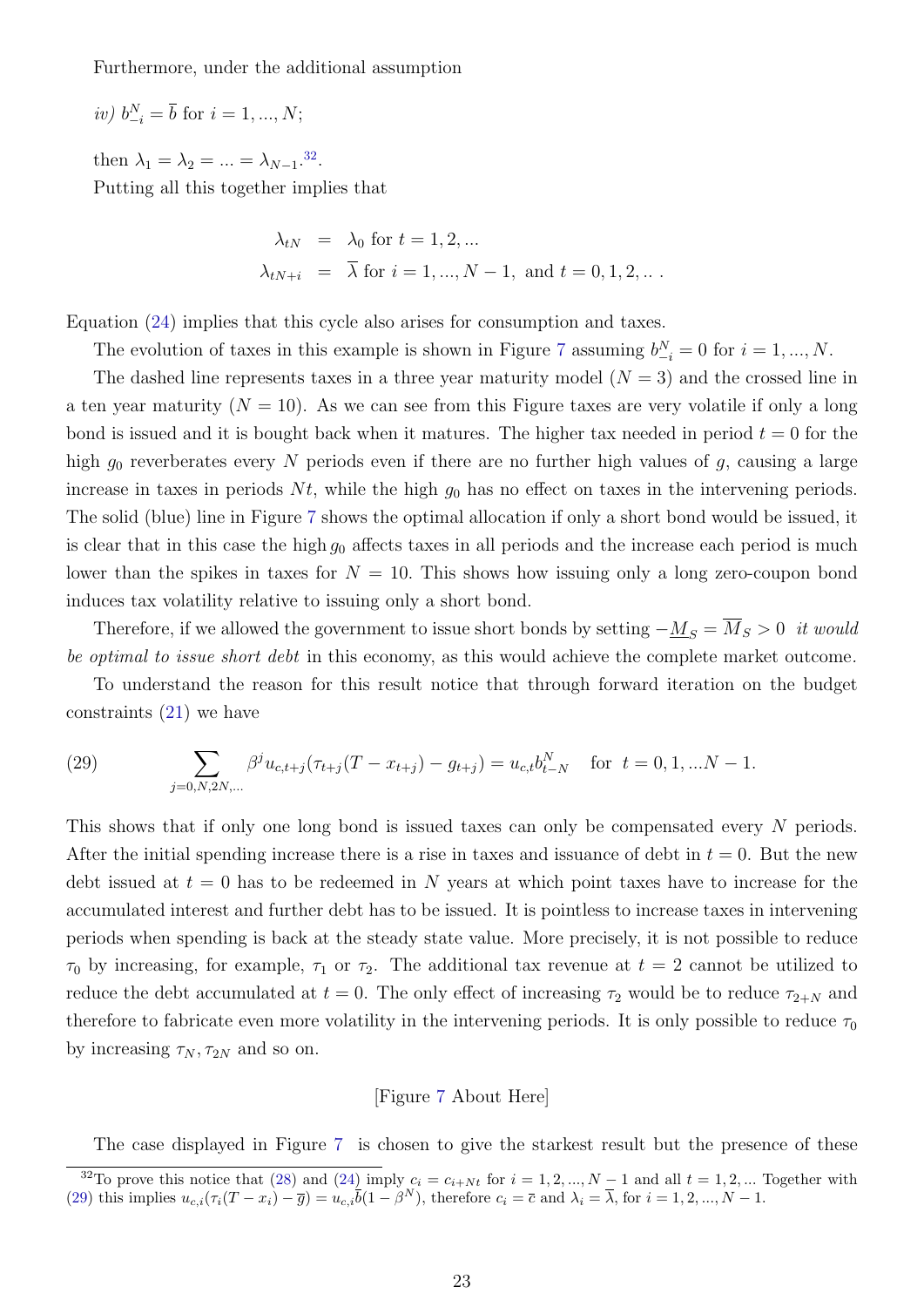cycles is very robust.<sup>[33](#page-24-0)</sup> The N-period cycle in  $\lambda$  is always present as implied by [\(25\)](#page-21-2) for N. This cycle in  $\lambda$  will usually imply a pattern for taxes as in Figure [7.](#page-47-0) The result that issuing short bond is optimal in this example hinges on the assumption of having a lower bound on short debt  $M<sub>S</sub>$ that may allow for lending but that is sufficiently tight,  $34$  but strictly speaking it does not require a no-lending constraint  $M<sub>S</sub> = 0$ .

### 6.3 Optimal Debt Management under No Buyback

We now turn to the optimal portfolio under no buyback. Our simulations are displayed in Figures [8](#page-48-0) and [9.](#page-49-0) All parameter values, including the  $M$ 's, are as in section [5.](#page-16-3) Figure [8](#page-48-0) considers the case of the 'Lending' model, i.e. where the government is permitted to hold negative debt in both maturities. Figure [9](#page-49-0) presents the simulation results under 'No Lending', when  $M_i = 0$  i = S, N.

The two versions of the model yield a similar prediction: if the government is in debt, it is optimal to issue debt in both short and long maturity. In fact  $b_t^S$  and  $b_t^N$  tend to have the same sign. Forcing the government to hold its obligations to maturity yields the prediction that debt is not entirely long term, as was the case under the buyback model.

#### [ Figures [8](#page-48-0) and [9](#page-49-0) About Here ]

The results in section [6.2](#page-21-0) provide intuition for this model behavior: issuing long bonds is nice because it provides fiscal insurance, but short bonds are also nice because they avoid lumpy cash payments and, therefore, lumpy taxes. The optimal policy balances the two objectives by issuing (or purchasing) both types of bonds at the same time.

#### 6.3.1 Model vs. Data Moments

In Table [3](#page-39-0) we evaluate the performance of the no buyback model. Not surprisingly the moments shown under the 'Lending' model fit the average, standard deviation and serial correlation of the share very badly, the model has too much volatility of the share of short debt. This mismatch of the US data occurs because bonds switch sign often in the simulations as does the total market value of debt.<sup>[35](#page-24-2)</sup> However the correlation of short and long debt is very high. This shows that  $b_t^S$  and  $b_t^N$  now move together as we had anticipated.

When the 'No Lending' constraint is introduced  $(M<sub>S</sub> = M<sub>N</sub> = 0)$  optimal policy is much closer to the empirical observations. We see in Table [3](#page-39-0) that the model now delivers a substantial serial correlation (0.88 vs. 0.91 in the data) and a moderate volatility (0.085 vs. 0.06 in the data) in the share of short bonds. The correlation of short and long debt is very high. Therefore, assuming no

<span id="page-24-0"></span><sup>&</sup>lt;sup>33</sup>Strictly speaking the cycle in taxes would be less marked for shocks which are mean reverting (and in the case  $\rho_q = 0.95$  which is our baseline), since in the intervening periods there would be a decrease of taxes, but an element of a reverberating shock would occur also in this case. The cycle would not occur in the case of permanent shocks, but at the same time it is meaningless to talk about debt management even from the point of view of the complete market-fiscal insurance analysis. No matter the structure of bond markets in this case, the tax rate must increase forever and fully finance the entire the rise in government spending if the shock is permanent.

<span id="page-24-1"></span><sup>&</sup>lt;sup>34</sup>More precisely: if  $M<sub>S</sub>$  would be sufficiently negative one could implement the complete market solution by saving in short bonds in the intervening periods and selling these short bonds every N periods to pay for the interest of the long bond. In the stochastic general model, however, these strategies are unfeasible and they can be eliminated by very loose negative  $M<sub>S</sub>$ .

<span id="page-24-2"></span><sup>&</sup>lt;sup>35</sup>As was the case with the buyback model, we find that under no buyback the planner accumulates precautionary savings in the long run. However, now the savings are not only held in short maturity, but in both types of bonds.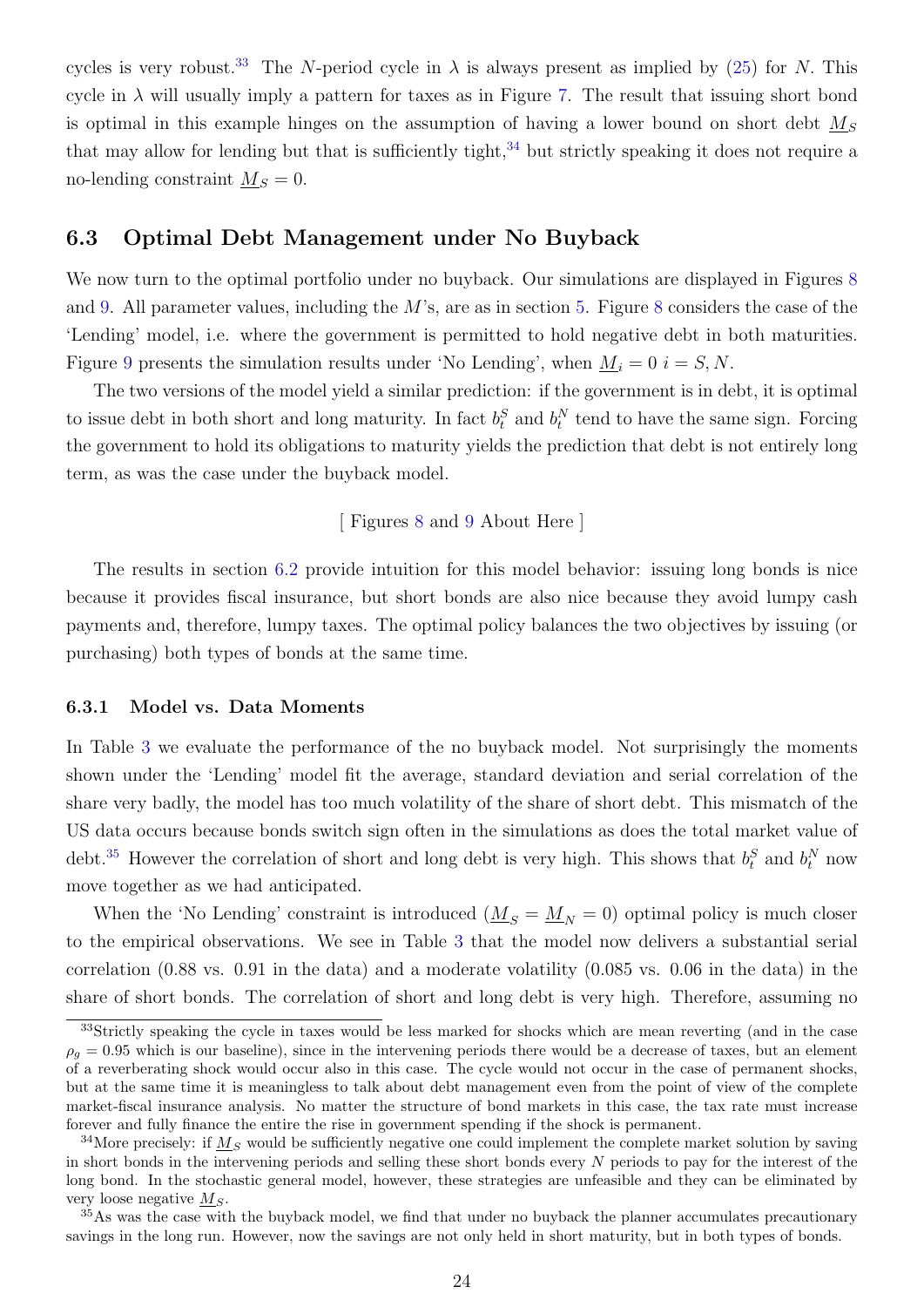buyback enables us to match the data moments reasonably well. For the first time in this paper and, indeed in the literature, a model of optimal debt management matches the basic Facts 1-4, as well as Facts 5-7.

The fit is not perfect. The no buyback model overpredicts the average of the share relative to the US data (0.54 in the model vs. 0.36 in the data). We are not too concerned by the fact that we do not match this model implication, many issues are left out of our simple setup, we cannot fully capture the entire range of risks that governments face and which may induce debt management authorities to issue more long maturity debt. Furthermore, the average share is not very precisely estimated and it is highly model dependent, suggesting that a range or reasonable and minor modifications would bring this statistic in line with the data.  $36,37$  $36,37$  $36,37$ 

Note that the positive correlation of short and long debt (Fact 4) is not driven by the no-lending constraint, this shows that the reason for matching this fact is the introduction of no buyback. Given this positive correlation it is not surprising that the share of one year debt is always positive in the simulations, therefore it matches Fact 2 much better than the model of section [5.1.](#page-17-0)

# 7 Extensions

# <span id="page-25-2"></span>7.1 Coupons

We have maintained the assumption that government bonds pay no coupons. Although this is the standard assumption in the literature most governments bonds do pay coupons. Coupons are not a relevant issue under complete markets but they certainly matter under incomplete markets. In particular, since coupons can be considered a form of debt at a shorter maturity they could matter for the prediction that short debt should be issued. We now assume that long term bonds pay out coupons every period. However, we continue to assume that the principal is redeemed at maturity and therefore we remain in a world with no buyback. We show that the analysis in Section [6](#page-20-1) applies to this case.

When the government issues a bond it commits to the amount and the timing of the coupon payments. The size of the coupon may vary across issuance dates t. We denote by  $\kappa_t$  the coupon payment promised by the long bond issued at t. The bond then pays a constant amount  $\kappa_t$  from periods  $t + 1$  to period  $t + N$  and it also pays the principal (normalized to unity) in period  $t + N$ .

It is easy to show that the competitive equilibrium price of this bond is

$$
q_t^N = \kappa_t \sum_{j=1}^N \beta^j E_t \left( \frac{u_{c,t+j}}{u_{c,t}} \right) + \beta^N E_t \left( \frac{u_{c,t+N}}{u_{c,t}} \right)
$$

i.e. the price is now the sum of prices of zero coupon bonds of maturity  $j < N$   $(p_t^j = \beta^j E_t(\frac{u_{c,t+j}}{u_{c,t}}))$  $\binom{c,t+j}{u_{c,t}})$ 

<span id="page-25-0"></span><sup>36</sup>Within our model it is possible to bring down the average share by increasing the maturity of the long bond. Since the share is defined as all outstanding debt which is of one year maturity (including long bonds issued in the past and which have one year to mature), higher N gives a smaller fraction of long debt issued in the past which is nearing maturity. Through increasing maturity to  $N = 18$  we produce an average share of 0.46.

<span id="page-25-1"></span><sup>&</sup>lt;sup>37</sup>The literature has identified various reasons why long bonds may be preferred. For example, Greenwood et al. (2010) add further shocks to the economy including a shock to the discount factor, which would give rise to variability in interest rates and debt refinancing risks. In this case the government would like to ward off these risks through issuing more long maturity debt. The clientele narrative in Guibaud et al (2013) may also be used to increase the share of long bonds if a 'long-horizon clientele' is added to the model.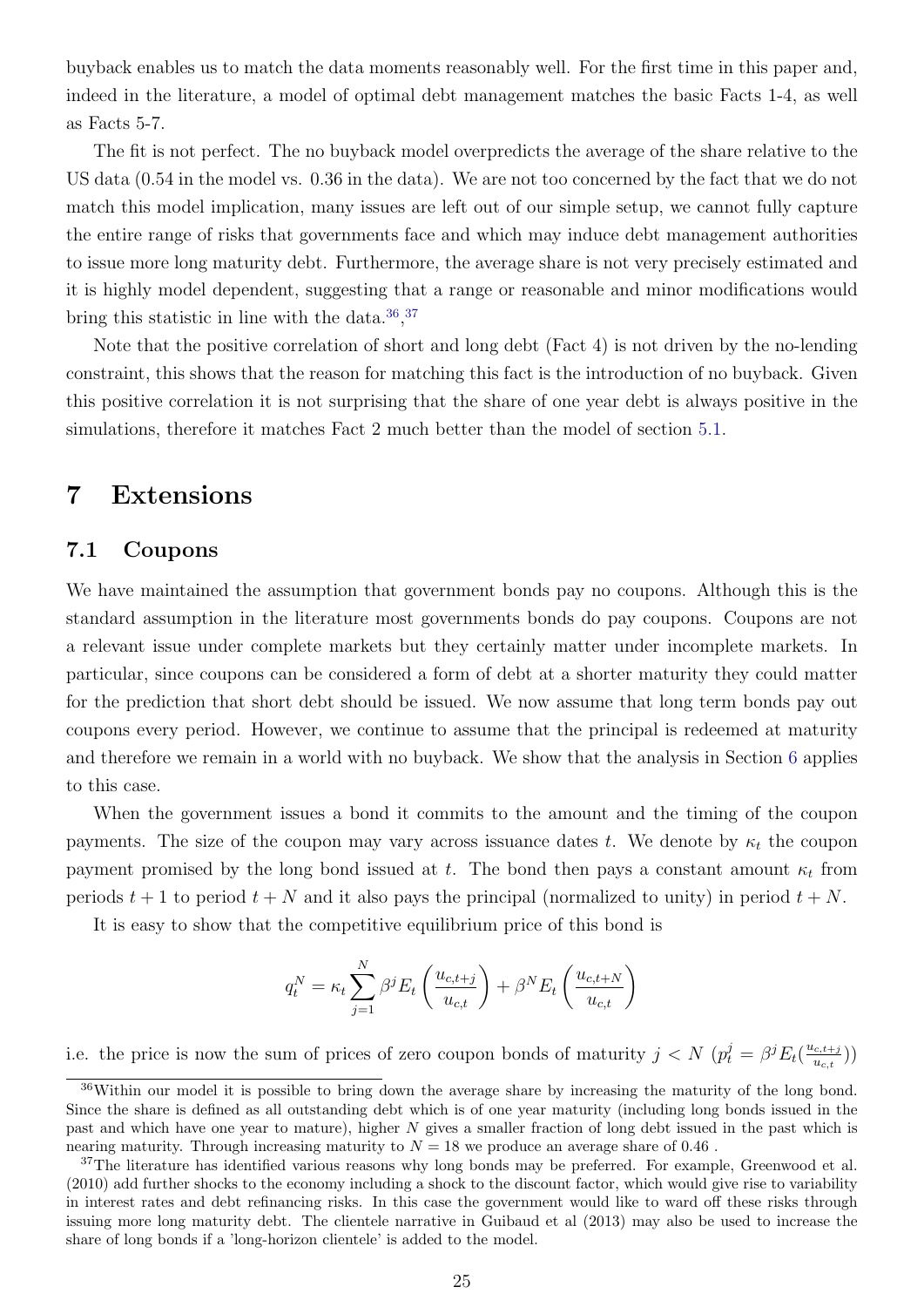weighted by the coupon payments promised by the bond. Moreover, in the steady state (with constant coupons and consumption) the bond price becomes equal to  $\kappa \sum_{j=1}^{N} \beta^j + \beta^N$ .

According to the CRSP data, bonds issued by the US government trade close to par when they are issued, namely  $q_t^N \approx 1$ . To choose coupons that are consistent with this observation we set  $\kappa_t = \kappa = \frac{1-\beta}{\beta}$  $\frac{-\beta}{\beta}$  for all t, where  $\beta$  is the utility discount factor. It turns out that in this case bonds trade close to par, our simulations yield  $q_t^N$  close to 1 in all periods.

#### 7.1.1 The Ramsey Program under Non-Zero Coupon Bonds

We now find the optimal policy assuming that long bonds pay a yearly coupon  $\kappa_N$ . Debt limits are:

$$
b_i^N \in \left[\frac{\underline{M}_N}{\sum_{j=1}^N \beta^j + \kappa_N \sum_{j=1}^N \sum_{i=1}^j \beta^i}, \frac{\overline{M}_N}{\sum_{j=1}^N \beta^j + \kappa_N \sum_{j=1}^N \sum_{k=1}^j \beta^k}\right] \equiv \left[\widetilde{\underline{M}}_N, \widetilde{\overline{M}}_N\right]
$$

and  $[\underline{\widetilde{M}}_1, \ \overline{M}_1] \equiv [\frac{M_1}{\beta}]$  $\frac{M_1}{\beta}, \frac{M_1}{\beta}$  $\frac{d_1}{\beta}$  for short bonds.<sup>[38](#page-26-0)</sup> The planning problem and the FOC with respect to consumption are given in the online appendix.

Off corners the first order conditions for  $b_t^1$  and  $b_t^N$  are:

(30) 
$$
\lambda_t E_t(u_{c,t+1}) = E_t(\lambda_{t+1} u_{c,t+1})
$$

<span id="page-26-1"></span>(31) 
$$
\lambda_t E_t(\kappa_N \sum_{j=1}^N \beta^j u_{c,t+j} + \beta^N u_{c,t+N}) = E_t(\kappa_N \sum_{j=1}^N \beta^j u_{c,t+j} \lambda_{t+j} + \beta^N u_{c,t+N} \lambda_{t+N}).
$$

#### 7.1.2 Repayment Profiles and Optimal Portfolios under Non-Zero Coupon Debt

The previous section illustrated that when the government cannot buy back its debt before maturity, long term zero coupon bonds feature a lumpy redemption profile. This feature, in the context of the Ramsey problem was shown to be linked to the fact that the dynamics of  $\lambda_t$  were characterized by an N period cycle.

Equation [\(31\)](#page-26-1) is the analogue of equation [\(25\)](#page-21-2) (when the debt constraints are loose) for the nobuyback model with positive coupons. It reveals that the multiplier follows a complicated pattern which equates it with the sum of all expected future terms  $u_{c,t+j}\lambda_{t+j}$  for  $j=1,2,...,N$  weighted by the payments that the bond promises.

#### [ Figure [10](#page-50-0) About Here ]

To illustrate the effects of a fiscal shock, we study simulations of this model with the same calibration as before. In Figure [10](#page-50-0) we show the response of the tax schedule to the spending shock. The main implication is that under coupons the optimal tax schedule features a similar pattern as under no buyback (previous section) characterized by an important  $N$  cycle component.<sup>[39](#page-26-2)</sup> We conclude that under positive coupons the main features of optimal fiscal policy under no buyback persist, the interest rate payments are still concentrated every N periods.

<span id="page-26-0"></span><sup>&</sup>lt;sup>38</sup>In the US coupon payments are usually six monthly. However, since our model's horizon is one year we model one year debt as zero coupon.

<span id="page-26-2"></span> $39$ The difference from Figure [7](#page-47-0) is that we now assume that shocks are persistent as in our baseline calibration. We obtain a similar profile when we set  $\kappa_N = 0$ .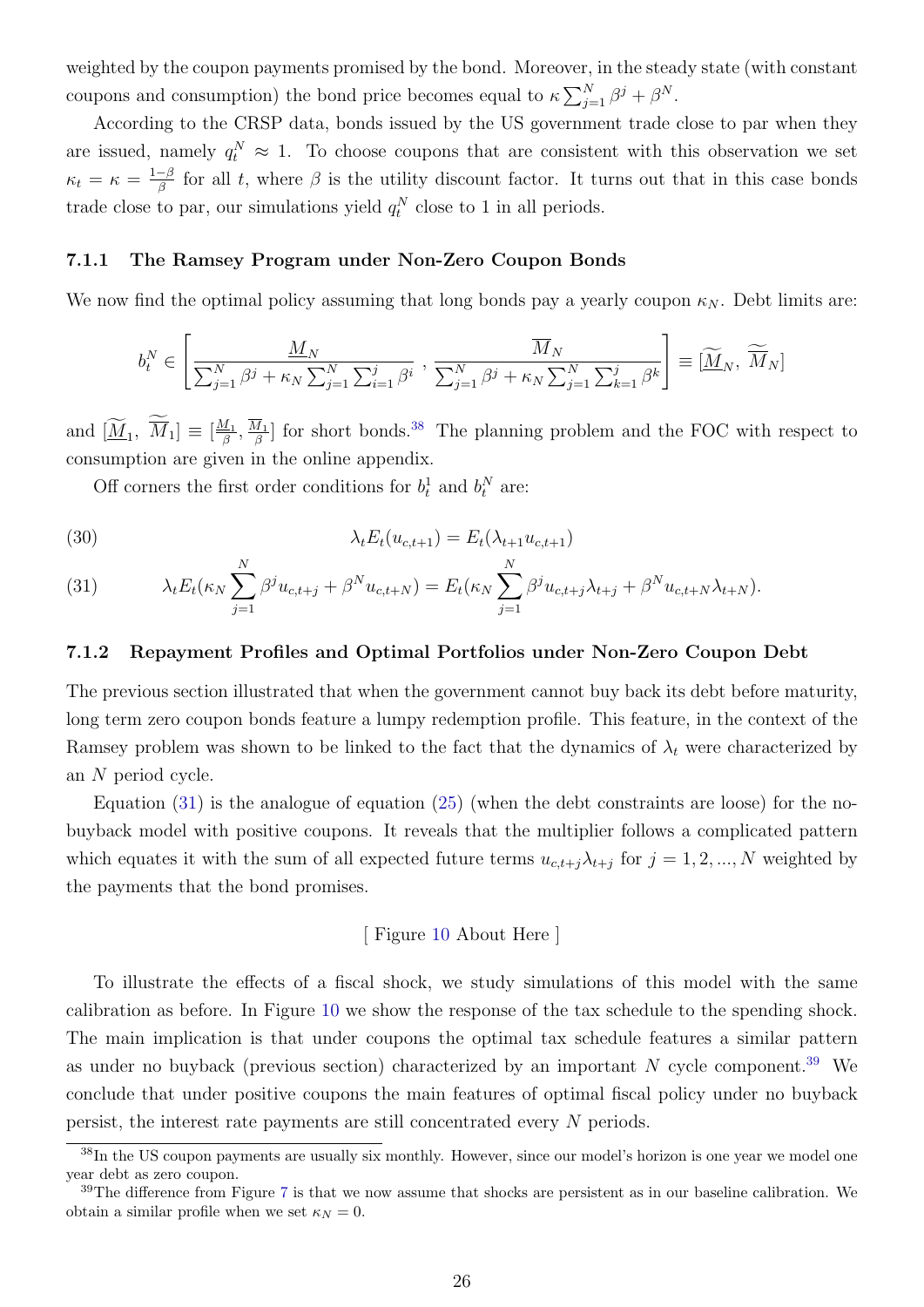In Figure [11](#page-51-0) we show a sample from the optimal portfolio model under 'No Lending' and with coupons. As is evident from the figure the basic implication is that the government uses both short term and long term debt. The resulting debt sequence is strikingly similar to that of the zero coupon model. Moreover, the last row of Table [3](#page-39-0) shows that the key moments in the non zero coupon model are nearly identical to those of the benchmark no buy back model, featuring only a small improvement in terms of the volatility and the serial correlation of the share. $40$ 

[ Figure [11](#page-51-0) About Here ]

# <span id="page-27-0"></span>7.2 Buybacks/Callable Bonds

We now illustrate that our assumption of no buyback may be further relaxed to let the government purchase long term debt prior to maturity. In particular, we show that if the long term bond of maturity N is removed from the market  $m < N$  years after its issuance, the optimal portfolio will still feature a large share of short maturity (one year) debt.

As was discussed in Section [2](#page-5-3) a substantial fraction of long term debt in the US in the 50s and the 60s was held in callable bonds (details are section [A.2](#page-34-0) of the Appendix). The government very frequently exercised the option: in roughly 75% of all cases the Treasury removed from the market callable bonds at the first possible call date. Recall, also, that the first call date is quite close to maturity. For 10 year notes the first possible call date is between 2 and 5 years before the bond matures, for 25 year bonds the first callable date is 5 years before maturity, for 30 year bonds it is between 5 to 10 years. (see Table [2\)](#page-38-0).

Rather than setting up the planner's program giving the explicit option to buyback, we assume that a bond issued in t is completely bought back at  $t + m$ , since the data tells us that this is a reasonable approximation to the realized debt management strategy. We set  $N = 10$  as previously, and also  $m = 5$ . Notice that given the actual callable dates this chooses m to be the earliest possible call date observed, thus making these long bonds as close as possible to buyback.

Off corners the first order condition with respect to  $b_t^N$  (see our derivations in the online Appendix) is given by :

$$
E_t(u_{c,t+N}\lambda_{t+m} - u_{c,t+N}\lambda_t) = 0
$$

and therefore as in the case of the no buyback model of Section [6](#page-20-1) if we ignore short bonds the multiplier  $\lambda_t$  has an *m*-year (rather than an N year) cycle.

Figure [12](#page-52-0) presents our simulations of the 'No Lending' model. The model behaves in a similar way as in the previous cases.

### [ Figure [12](#page-52-0) About Here ]

We conclude it is not necessary to impose that the government purchases long term debt at maturity for our results to go through. No buyback maybe more loosely interpreted as keeping debt in the market for sufficiently many periods after its issuance.

<span id="page-27-1"></span><sup>40</sup>When we assume 'Lending' our results are similar to the ones obtained in section [6.](#page-20-1) We omit them for sake of brevity.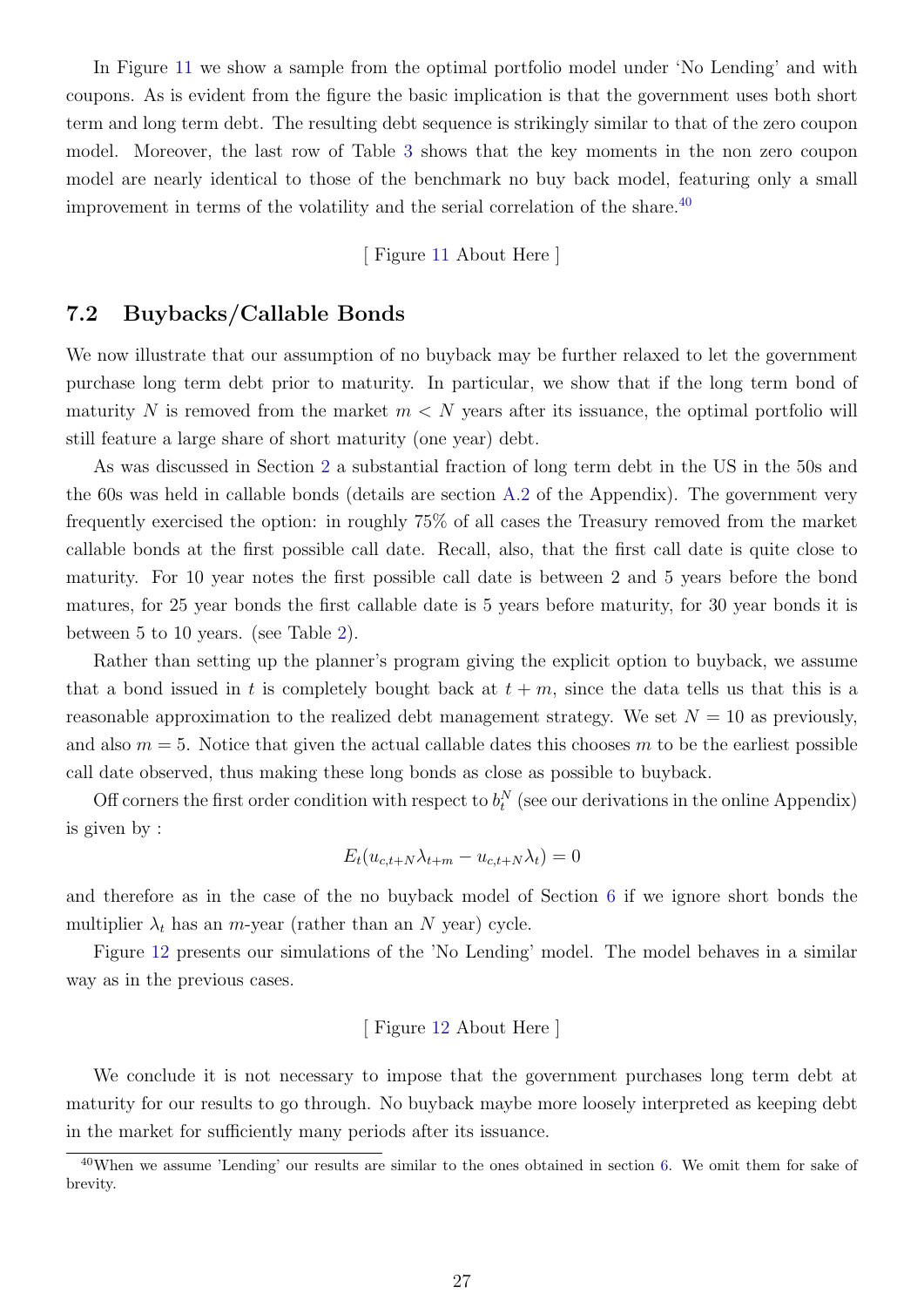# 8 Summary of the Empirical Results

The object of the paper is to explore to what extent a standard Ramsey policy model can match basic observations on debt management. We claim that there is a huge gain from introducing no buyback, and that 'No Lending' also helps. Not surprisingly we do not match closely all the moments, for example the sample mean of the share of short bonds  $S_{1,t}$ , see Table [3.](#page-39-0)

Looking only at Table 3 may leave the reader undecided about goodness of fit, after all no model matches the sample moments perfectly. We now provide some discipline as to whether a moment of a model is "sufficiently close" to the sample moment. This will also tell us where there is room for improvement. We compute t-statistics for the null hypothesis that the population statistics reported in Table [3](#page-39-0) are equal in the data and in the models. We do not estimate parameters so as to improve the fit, we keep the parameters from Marcet and Scott (2009) who did not consider debt management.

To make t-statistics comparable across models and for robustness, we estimate the standard deviation of each statistic considered in Table [3](#page-39-0) from the data.<sup>[41](#page-28-0)</sup> The results are shown in the first row of Table [4](#page-39-1) . The t-statistics are found dividing the difference between each statistic in the data and in each model by the standard deviation of each sample statistic. The results are shown in rows 3 to 7 of the Table. The t-statistics have a standard normal distribution asymptotically.

As can be seen the model with no buyback, no lending and coupons matches all moments considered except the mean of  $S_{1,t}$ . In particular, note how all the t-statistics in the last row of the same Table (except for the mean) are within the 95% confidence interval.

We find this surprising. First, because the models under buyback (closest to the available Ramsey debt management literature) have huge t-statistics, even the buyback model with lending does very badly. Second, because we did not set out to match empirically all these moments, were only looking for qualitative results using standard parameter values and standard Ramsey models.

The only statistic we do not match is the mean of  $S_{1,t}$ . We do not see this as a crucial failure at this point. The previous literature using Ramsey models of debt management with buyback found that short government bonds issuance was negative or equal to zero. Even our incomplete market model under buyback and no lending (section [5.2\)](#page-19-1) shows a very low average share, and  $S_{1,t} = 0$  in many periods, while this never happens in the data. We conclude that no buyback matches qualitatively the observed positive issuance of short bonds although it does not match it quantitatively.

Many reasonable modifications of our model should help in lowering average  $S_{1,t}$  and make it closer to the data. One could introduce a role for long bonds that is not captured in the current paper. Some alternatives are: introducing a bond market clientele, or rollover risk, or the role of long debt in tying the hands of rival parties in future governments, etc. We do not pursue these in the current paper.

<span id="page-28-0"></span> $^{41}$ To estimate the standard deviation of sample averages we use the fact that, for a mean zero stationary and ergodic process  $x_t$  we have  $\frac{\sum_{x}^{T} x_t}{\sqrt{T}} \to N(0, S_w)$  in distribution. We estimate  $S_w = \sum_{j=-\infty,\infty} E(x_t x_{t-j})$  using the Newey-West statistic. The asymptotic standard deviation of functions of moments (such as correlations) are found with the delta method.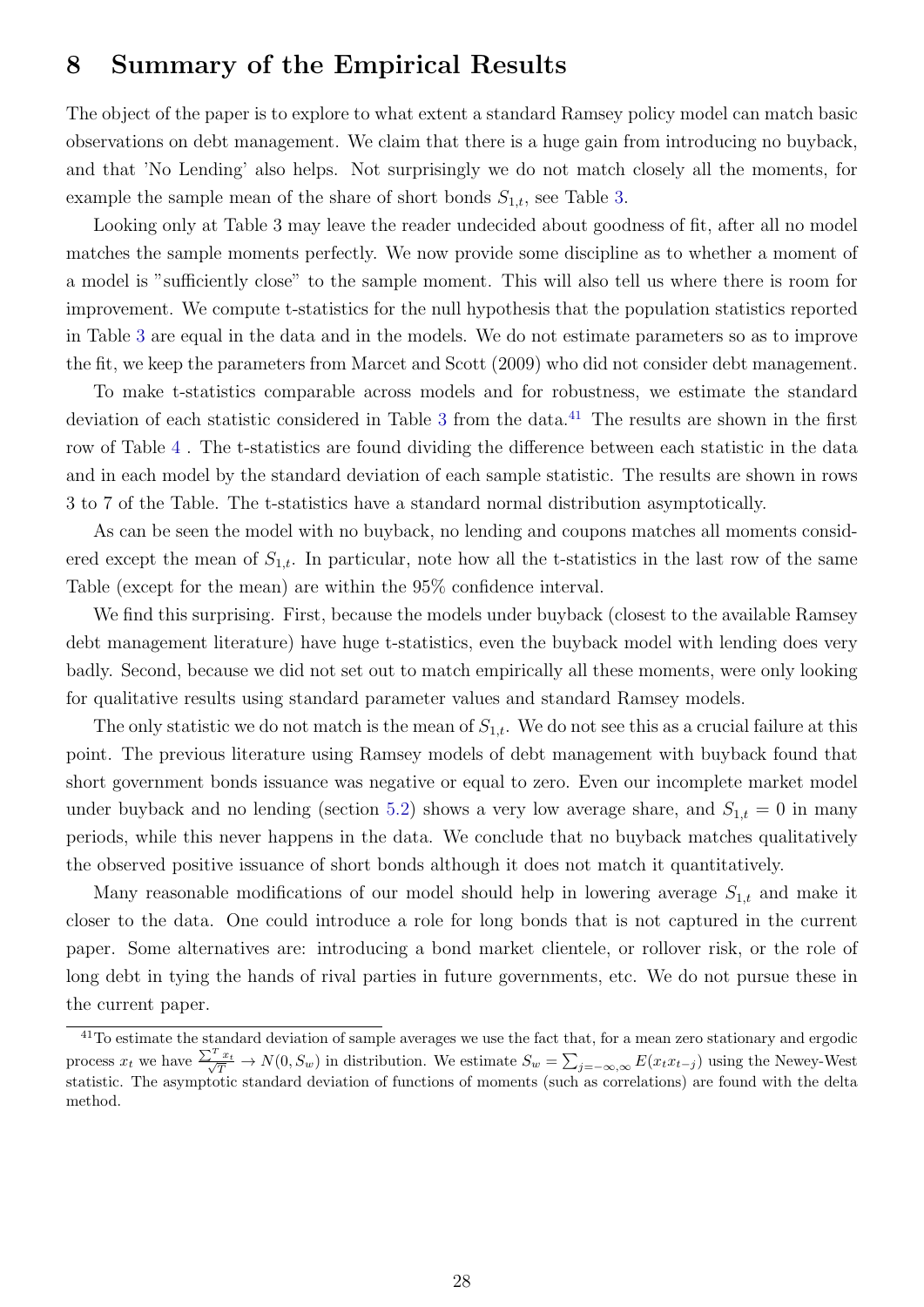# 9 Conclusion

The literature on debt management has difficulties in explaining basic features of observed government bond portfolios. It has often produced recommendations that were extremely different from observed debt management in most countries.

In this paper we have sought to throw light on why governments issue short term debt as well as long term debt in substantial amounts, a combination that the canonical Ramsey model of optimal fiscal policy finds challenging to explain. Furthermore we explain why the level of short debt correlates positively with total debt, the volatility of short debt. We do so by introducing a feature of actual debt, namely, that long debt is held until maturity, or recalled shortly before maturity. When governments have to hold debt to maturity the timing of cash flows matters, long bonds concentrate cash payments on a few periods, giving governments a desire to use short term debt so as to spread interest payments and debt repayment more evenly over time. Short term bonds provide cash flow benefits whilst long bonds provide better fiscal insurance, as has been previously identified in the literature. Therefore, optimal debt management implies issuance at many maturities and all these should move together with total debt.

We show how this result is immune to the introduction of callable bonds and also helps explain why governments like to issue coupon paying bonds.

Making the assumption that bonds are held to maturity substantially complicates the state space of our model and so requires two significant algorithm features (Forwarded- and Condensed-PEA) that may be useful in a variety of dynamic models.

We have focused in this paper on showing the importance, both empirically and theoretically, of the fact that governments tend not to buy back debt until its maturity. We have shown how under incomplete markets making this assumption matters as it affects time timing of cash flows for the government and has a substantive effect on debt management. The result is that the predictions of the canonical Ramsey model move dramatically closer to those we observe in the data and help to explain a variety of real world features of debt management. However much work remains to provide a full understanding of debt management not least of all endogenising the no buyback feature. Our approach also needs to be extended to include refinancing risks as well as preferred habitat, clientele models.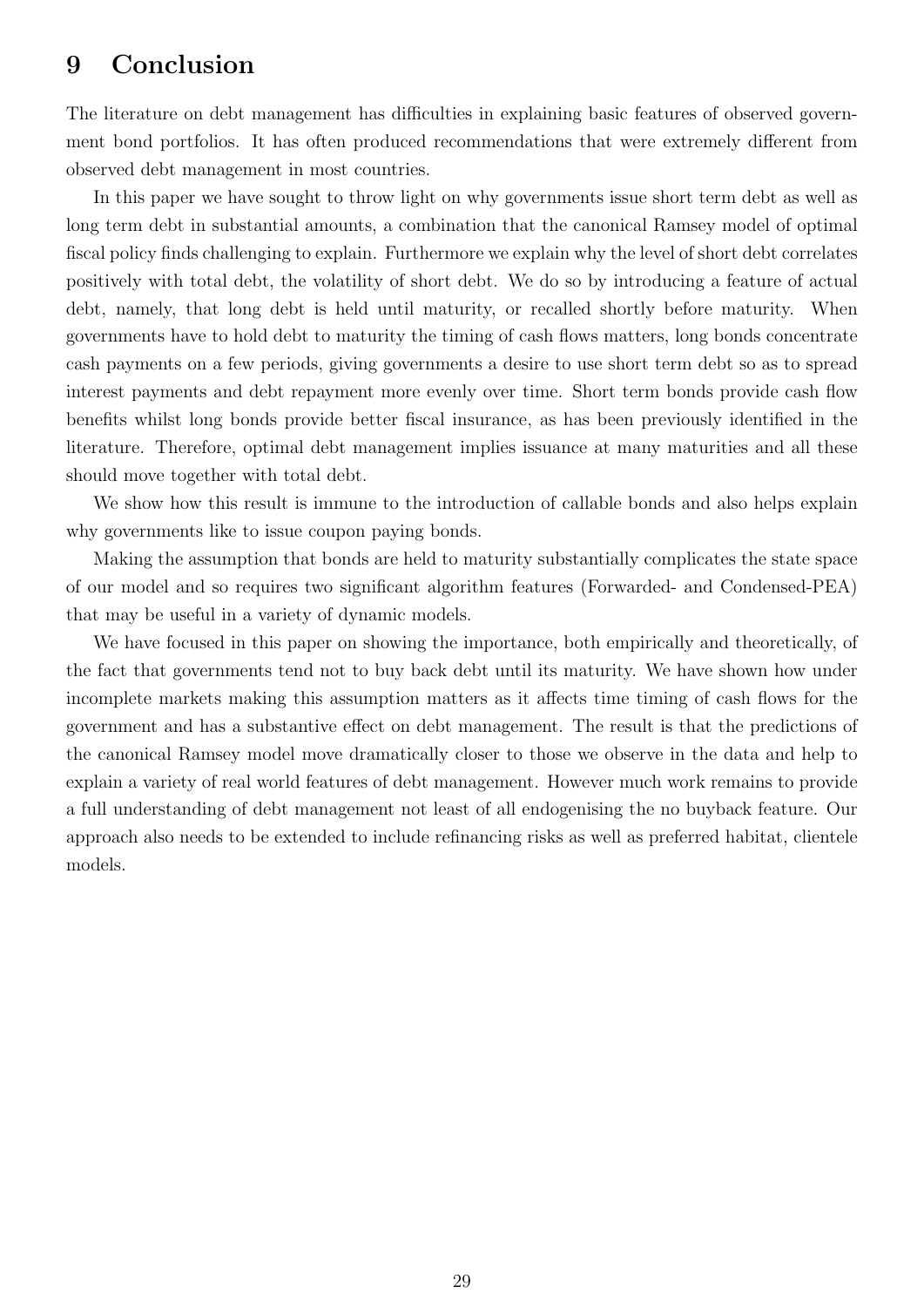# References

Aguiar, M. and Amador. J, (2013) "Take The Short Route: How To Repay And Restructure Sovereign Debt With Multiple Maturities", mimeo.

Arellano, C. and Ramanarayanan, A. (2012) "Default and the Maturity Structure of Sovereign Bonds," Journal of Political Economy, 2, 187 - 232.

Aiyagari, R., Marcet, A., Sargent, T.J. and Seppala, J. (2002) "Optimal Taxation without State-Contingent Debt" Journal of Political Economy, 110, 1220-1254

Angeletos, G-M (2002) "Fiscal policy with non-contingent debt and optimal maturity structure", Quarterly Journal of Economics, 27, 1105-1131

Blanchard, O. and Missale, A. (1994). "The Debt Burden and Debt Maturity," American Economic Review, American Economic Association, 84(1), 309-19, March.

Blommestein, J., Elmadag, M. and Ejsing W. (2012), "Buyback and Exchange Operations: Policies, Procedures and Practices among OECD Public Debt Managers", OECD Working Papers on Sovereign Borrowing and Public Debt Management, No. 5, OECD Publishing.

Brednt, A., Lustig, H. and Yeltekin, S. (2012) "How does the U.S Government Finance Fiscal Shocks ", American Economic Journal: Marcoeconomics, 4(1), 69-104

Broner F., Lorenzoni, G. and Schmukler, S. (2013) "Why do Emerging Markets Borrow Short Term ", Journal of the European Economic Association, 11, 67-100

Buera F. and J.P. Nicolini (2006) "Optimal Maturity of Government Debt with Incomplete Markets", Journal of Monetary Economics, 51, 531-554

Calvo, G. (1988). "Servicing the Public Debt: The Role of Expectations," American Economic Review, 78(4), 647-61.

Calvo, G. and Guidotti, P. (1992) "Optimal Maturity of Nominal Government Debt: An Infinite-Horizon Model," International Economic Review, 33(4), 895-919

Campbell, J. (1995) "Some lessons from the yield curve," Journal of Economic Perspectives 9, 129-152.

Chari, V.V., and Kehoe, P. (1999) "Optimal Fiscal and Monetary Policy," Handbook of Macroeconomics, Volume 1, Elsevier.

Debortoli, D., Nunes, R. and Yared, P. (2014) "Optimal Government Debt Maturity under Limited Commitment " mimeo

den Haan, W.J. and Marcet, A. (1990) "Solving the stochastic growth model by parameterizing expectations" Journal of Business and Economic Statistics, 8, 31-34.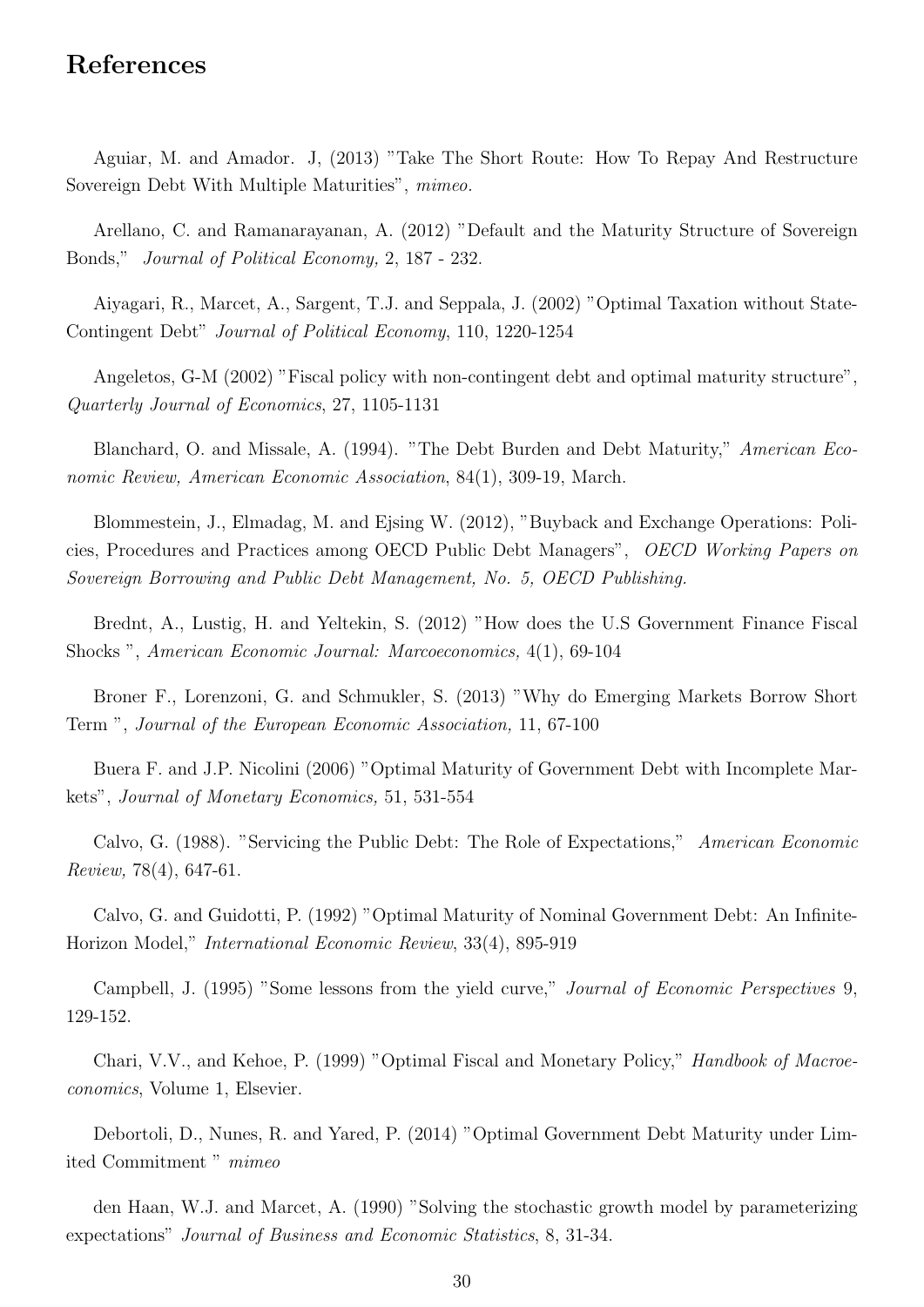den Haan, W. J. (1995) "The term structure of interest rates in real and monetary economies," Journal of Economic Dynamics and Control, Elsevier, vol. 19(5-7), pages 909-940.

Devereux M. and Sutherland, A. (2011) "Country Portfolios in Open Economy Macro Models" Journal of the European Economic Association, 9(2), 337-369.

Faraglia, E, Marcet, A and Scott, A. (2008). "Fiscal Insurance and Debt Management in OECD Economies," Economic Journal, Royal Economic Society, vol. 118(527), pages 363-386, 03

Faraglia, E., Marcet, A. and Scott. A (2010) "In Search of a Theory of Debt Management", Journal of Monetary Economics, vol. 57, (7), 821-836.

Faraglia, E., Marcet, A., Oikonomou, R. and Scott. A (2014 (a)) "Solving Numerically Optimal Fiscal Policy Problems under Complete and Incomplete Markets: A Numerical Toolkit ", mimeo LBS

Faraglia, E., Marcet, A., Oikonomou, R. and Scott, A. (2014 (b)) "Dealing with Maturity: Optimal Fiscal Policy in the Case of Long Bonds", mimeo LBS

Farhi, E. (2010) "Capital Taxation and Ownership when Markets are Incomplete ". Journal of Political Economy 118(5): 908-948.

Garbade, K. and Rutherford, M. (2007) "Buybacks in Treasury Cash and Debt Management", Staff Report no. 304, Federal Reserve Bank of New York.

Greenwood, R., Hanson, S. and Stein, J. (2010) "A Comparative Advantage Approach to Government Debt Maturity ", mimeo Harvard

Greenwood, R. and Vayanos, D. (2010) "Price Pressure in the Government Bond Market ", American Economic Review, P&P 585-590.

Guibaud, S., Nosbusch, Y. and Vayanos, D. (2013) "Bond Market Clienteles, the Yield Curve, and the Optimal Maturity Structure of Government Debt ", Review of Financial Studies, 26, 1914-1961.

Judd. K., Maliar, L., and Maliar. S (2011 (a)) "Numerically Stable and Accurate Stochastic Simulation Methods for Solving Macro Models ", Quantitative Economics 2, 173-210

Judd. K., Maliar, L., and Maliar. S (2011 (b)) "How to Solve Dynamic Stochastic Models Computing Expectations Just Once ", NBER paper 17418

Judd. K., Maliar, L., and Maliar. S (2012) "Merging Simulation and Projection Aproaches to Solve High-Dimensional Problems ", NBER paper 18501

Krueger, D. and Kubler. F (2004) "Computing equilibria in OLG economies with stochastic production ", Journal of Economic Dynamics and Control 28, 1411-1436

Longstaff. F (1992) "Are Negative Option Prices Possible? The Callable US Treasury Bond Puzzle", Journal of Business, 65, 571-592.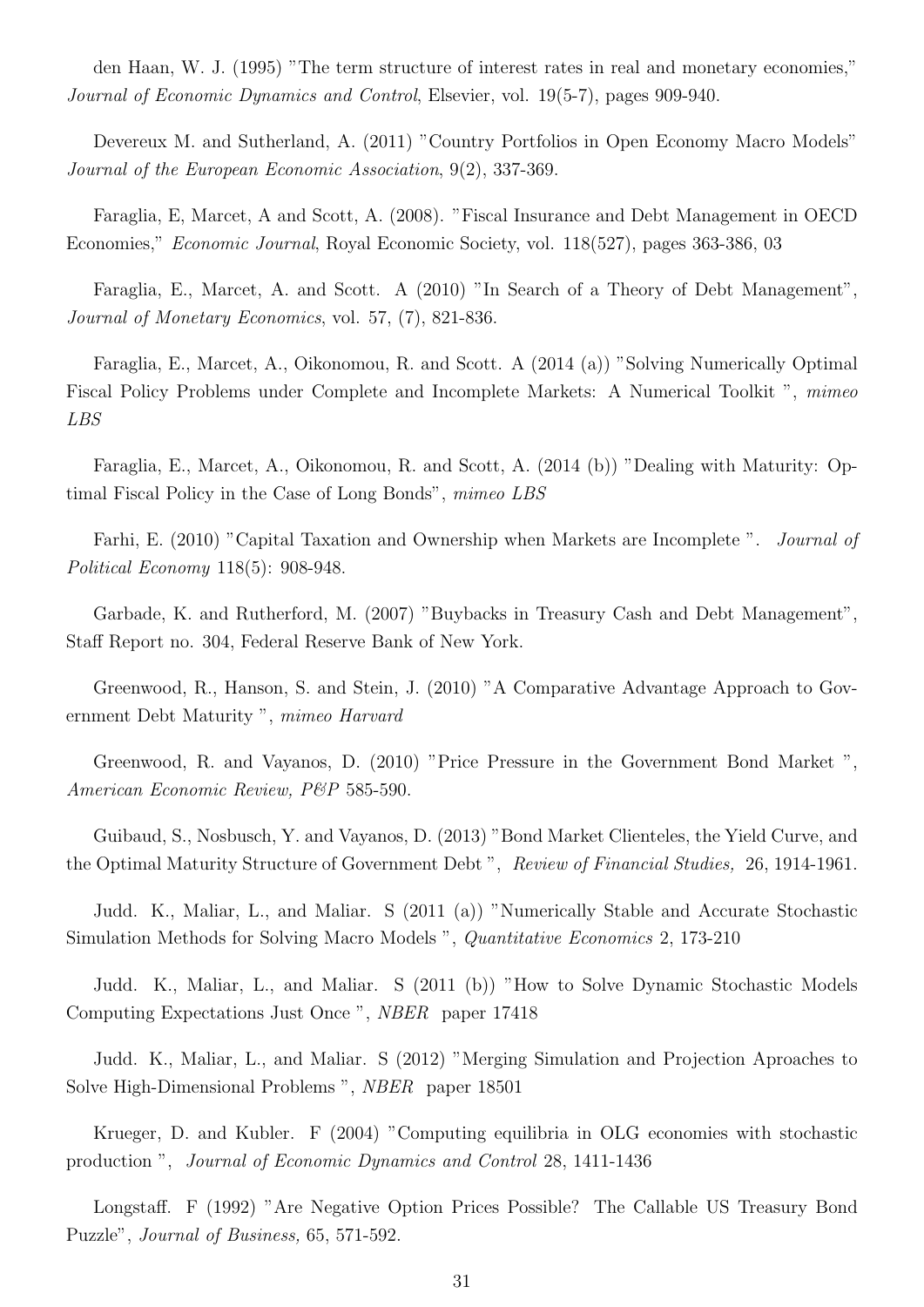Lustig. H., Christopher Sleet. C., and Yeltekin. S (2008) 'Fiscal Hedging with Nominal Assets', Journal of Monetary Economics 55, (4), 710-727

Lustig. H., Christopher Sleet. C., and Yeltekin. S (2013) " How does the US Government Finance Fiscal Shocks", American Economic Journal: Macroeconomics 4, (1), 69-104

Marcet, A and Marimon. R (2012) "Recursive Contracts" IAE Mimeo

Marcet, A and Scott. A (2009) "Debt and Deficit Fluctuations and the Structure of Bond Markets" Journal of Economic Theory 144, 473 -501

Marcet, A and Singleton. K (1999) "Equilibrium Asset Prices and Savings in a Model with Heterogeneous Agents, Incomplete Markets and Liquidity Constraints", Macroeconomic Dynamics, 3, 243-276.

Marchesi, S. (2006) "Buybacks of domestic debt in public debt management," European Journal of Finance, 12, 379-400.

Nosbusch, Y. (2008) "Interest Costs and the Optimal Maturity Structure of Debt" Economic Journal, 118, 477-498

Reiter, M. (2009) "Approximate and Almost-Exact Aggregation in Dynamic Stochastic Heterogeneous-Agent Models", working paper, IHS Vienna.

Schmitt-Grohe. S. and Uribe. M (2004) "Optimal Fiscal and Monetary Policy Under Sticky Prices", Journal of Economic Theory, 114 198-230

Scott, A. (2007) "Optimal Taxation and OECD Labor Taxes" *Journal of Monetary Economics*, 54 (3), 925-944

Siu. H (2004) "Optimal fiscal and monetary policy with sticky prices" Journal of Monetary Economics, 51, 575-607

Shin, Y. (2007) "Managing the Maturity Structure of Government Debt,"Journal of Monetary Economics, Journal of Monetary Economics, 54, 1565-1571.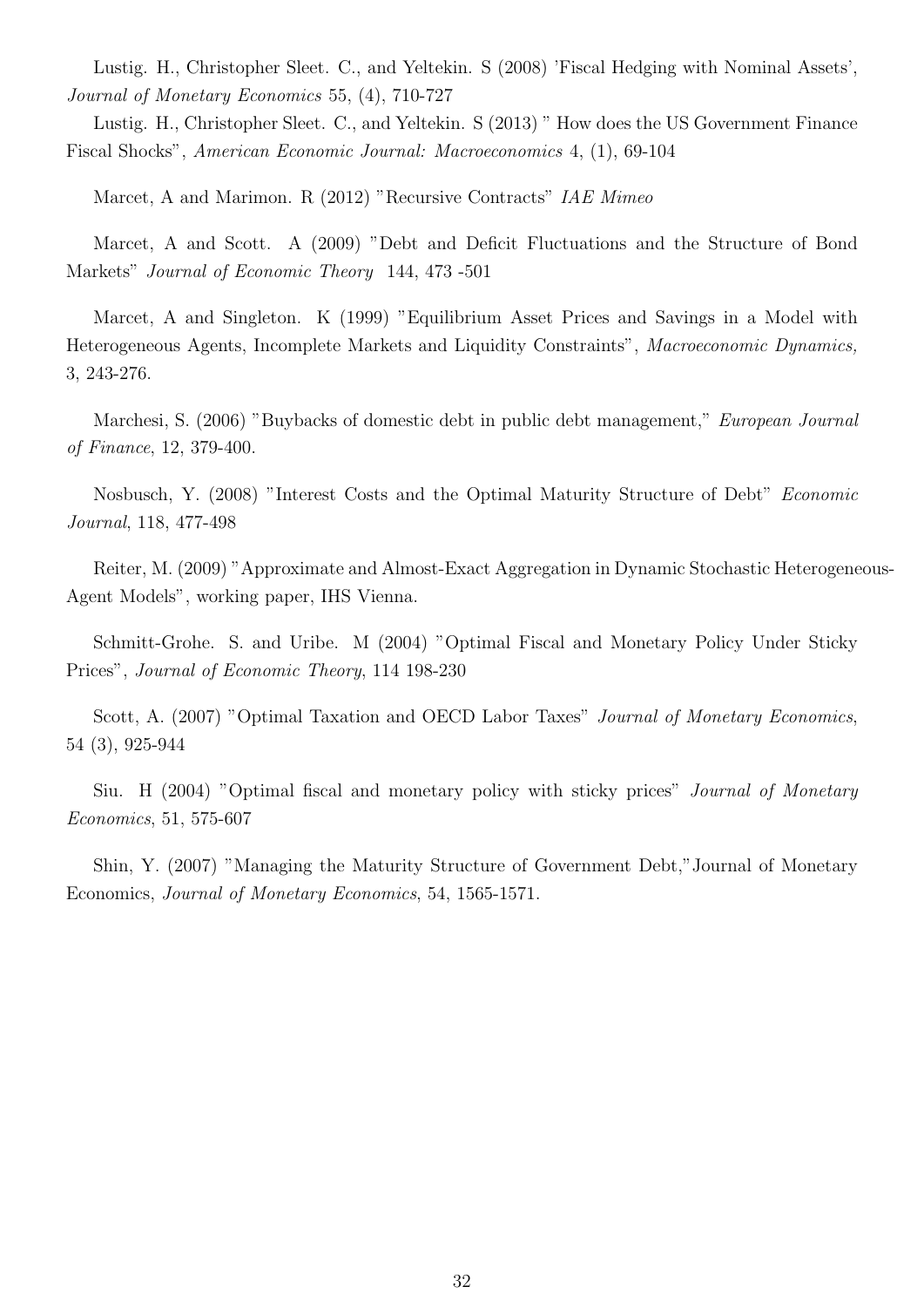# A Data Appendix

# A.1 Database and Construction of Figures

Data on US Treasuries was obtained from the CRSP US Treasury Database and is comprised of all types of marketable treasury securities (bills, notes, bonds and inflation protected securities (TIPS)). Observations are available at a monthly frequency and were taken from the period 1955-2011. Date variables of particular interest for this study included the quote date, the date of the first coupon and the maturity date. Amounts outstanding of the bonds were usually available although missing for certain observations. Gaps in amounts outstanding were filled with preceding observations when available for the same bond or future observations if no preceding data points exist. Coupons are typically paid every six months from the date the bond is issued and until maturity.

To construct the share of short term debt ( in Figure [1\)](#page-41-0) we stripped the coupons. The strips, were given distinct maturity dates, face values and market values. For a ten year bond paying coupons every six months the first coupon is counted as six month maturity debt (at the issuance date), the second coupon as one year debt and so on. <sup>[42](#page-33-0)</sup> Market values for the strips were imputed using the yield-to-maturity data (available from the database as a one-day rate) for the principal bond from which they were separated. The parent bond's price outstanding was adjusted by subtracting the present value of its coupons.

The share of short term government debt which is plotted in Figure [1](#page-41-0) is comparable to Greenwood et al. (2010, Figure 3). The difference between our approach in constructing the sample and theirs, is that we include inflation protected debt in our calculation. TIPS typically represent long maturity claims (typically five, ten or thirty year debt) and therefore, in our case, contribute towards reducing the average value of the share of short term debt. This is so in the post 1997 part of our sample when the first inflation protected security in the US government bond market was issued (before then there was no indexed government debt).

Finally, to construct the time series of the issuances (Figure [2\)](#page-42-0) we adopt the following approach. Because our definition of short term debt in the data includes maturities which are less than one year (one month to six months in the CRSP data) we define the total issuance in short maturity debt as :  $I_{S,t} = \frac{I_{m,t}}{12} + \frac{I_{3m,t}}{4} + \frac{I_{6m,t}}{2} + \frac{I_{12m,t}}{1}$  where  $I_{xm,t}$  denote claims of maturity x months in the data <sup>[43](#page-33-1)</sup> and the quantities  $I_{xm,t}$  are sums of issuances over year t. Note that differently from the case of the stocks displayed in Figure [1](#page-41-0) the issuances share is formed by a flow variable in the numerator and a stock variable in the denominator. This approach enables us therefore to not bias the share upwards by counting very short term issuances (monthly debt) many times over the year.

#### A.1.1 Bond Prices for Non-Zero Coupon Bonds

As discussed in the text bond prices of non zero coupon bonds typically float near par value (i.e. at a market price equal to the principal amount) but rarely trade exactly at par. In Figure [13](#page-53-0) we

<span id="page-33-0"></span><sup>&</sup>lt;sup>42</sup>Our approach to strip the coupons and assign an appropriate maturity to each strip is compatible with the notion that the benefits from fiscal insurance are proportional to the amount of long term government debt outstanding. If a long term bond is issued paying coupons every six months then this bond should provide less insulation to the governments budget than a zero coupon long term bond. When we construct the model counterparts for the series plotted in Figure [1](#page-41-0) we follow essentially the approach.

<span id="page-33-1"></span><sup>&</sup>lt;sup>43</sup>This definition includes the first coupons of long term notes and bonds.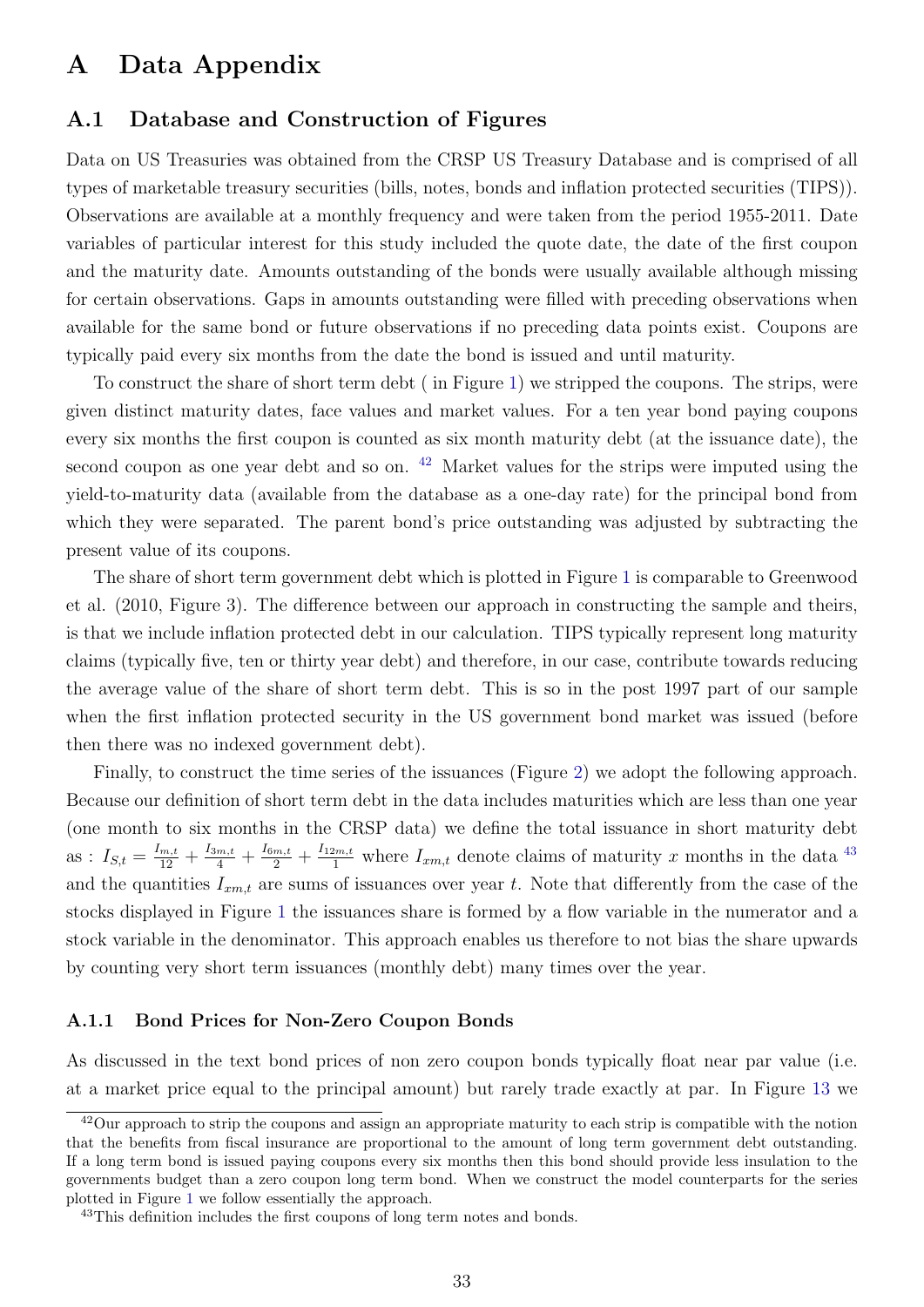provide evidence supporting this claim through plotting the percentage deviation of the price from par for all bonds which pay coupons in the CRSP dataset. The data concerns issuances in the post 1955 period and therefore omits long term debt which has been issued during WWII or shortly after, and during the Korean war. As the figure shows for the vast majority of long term debt issued, bond prices at the issuance date lie within the interval [−5%, +1%] of par value (roughly 40 percent trade exactly at par value). This is essentially the claim we made in section [7.1.](#page-25-2)

#### [ Figure [13](#page-53-0) About Here ]

# <span id="page-34-0"></span>A.2 Callable Bonds in the US

In Figure [14](#page-54-0) we illustrate the percentage of callable securities over the total value of long term debt outstanding in the US. Callable debt is basically long maturity government debt which embeds an option to redeem the principal (at par) at specific dates prior to maturity. These call dates are essentially the coupon dates of the bond but they are active past a certain period from the bonds issuance. For example a ten year bond issued with a call option gives the right to the treasury to redeem the amount of debt outstanding at any coupon date 5 years before the bond matures. Therefore, this bond can be withdrawn from the market at the earliest five years after its issuance. Call options are obviously embedded in longer term debt (for example 30 year bonds) and in this case the first call date may be earlier than 5 years prior to maturity (for instance 10 or 15 years).<sup>[44](#page-34-1)</sup>

[ Figures [14](#page-54-0) and [15](#page-55-0) About Here ]

As Figure [14](#page-54-0) shows a substantial fraction of long term government debt is callable. In the 50s up to half of overall long term government debt outstanding embeds a call option with the fraction falling over the sample period. Since 1985 most of the issues of long term debt have been non-callable (though it is always possible to add a call feature via derivatives created by non-government issuers), explaining the small fraction in the latest part of the sample.

#### A.2.1 Call Windows For Callable Bonds in the US

In Table [5](#page-40-0) we summarize the data on callable debt along the following dimension: with each row we represent the maturity of the bond and with each column the call window, the difference between the first possible call date and the maturity. For example, the first row which refers to 5 year maturity debt at the date of the issuance, shows that all of the three 5 year bonds we encounter in the data have a call window of two years. These bonds may be withdrawn from the market two years prior to maturity, or, equivalently, three years after the issuance date. Analogously, the last row of the table shows that most of the debt issued in thirty year maturity has a window of 5 years, meaning that call options are active 25 years after the issuance date. Overall, the evidence in the table suggests that for debt of 25 to 30 year maturity, call windows may be 5, 10 or even 15 years. For the case of shorter maturity debt the bonds are typically redeemable at 2 or three years before the maturity date.

<span id="page-34-1"></span><sup>&</sup>lt;sup>44</sup>The difference between the market prices of a callable treasury and a non-callable equivalent reflects the call option value. Thus a callable bond should, in theory, never sell at a higher price than a non-callable equivalent. In practice, however, it is not uncommon to observe callable securities being overpriced, with the implied option values being negative (see Longstaff (1992)).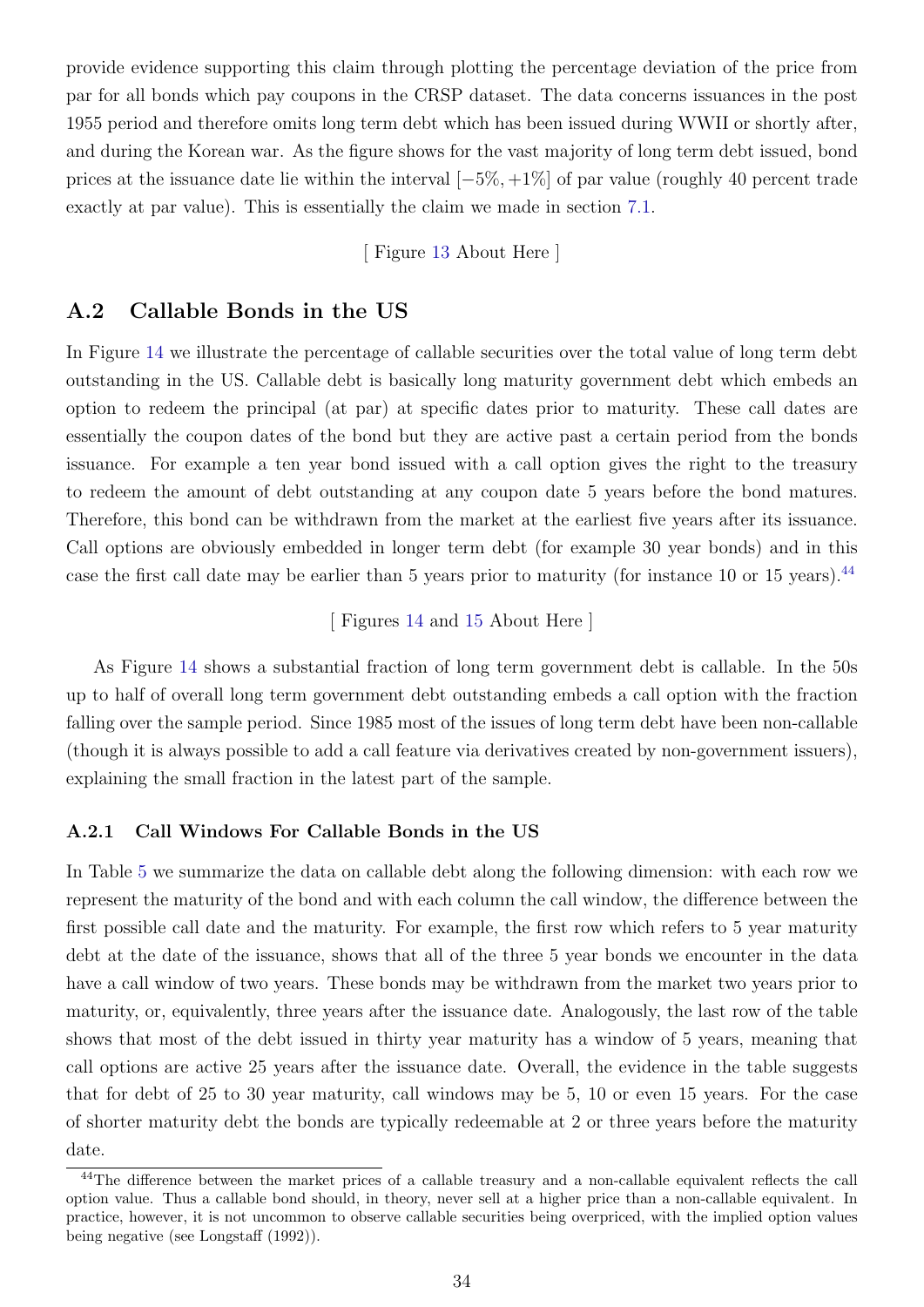#### A.2.2 Are Call Options Typically Exercised?

We investigate whether call options on long term debt are typically exercised in the historical observations and provide information concerning the redemption profile (timing) for these bonds.

Table [2](#page-38-0) lists the issuance dates of callable debt in the US, the total amounts issued in such securities (1st column) and the fraction of the amount outstanding at every issuance which has been withdrawn from the market (redeemed prior to the maturity date). Note that aside from a few cases in the late 50s and the early 60s it is typical for all callable debt to be bought back, i.e. for the government to exercise the option to redeem it at one of the call dates before the bond matures.

As discussed previously, given the structure of the call option the Treasury has the possibility of redeeming callable debt on every coupon dates (i.e. every 6 months) after the first predetermined call date. For example bonds which have a window of 2 years (see Table [5\)](#page-40-0) give the right to the issuer to buyback the debt outstanding 2 years before maturity, then at 1.5 years then at 1 year and so on. In order to illustrate how US debt management has historically exercised the option to buyback long term government debt which is callable we show in Figure [15](#page-55-0) the distribution of the timing of redemptions given the call window. The top left panel shows the fraction of callable debt with a two year window which is redeemed on the first call date  $(-2 \text{ years})$ , between 1 and 2 years (-1 years) and in less than one year from maturity (0 years). The top right shows the same for the case of bonds with a three year window, the bottom left for four year window and the bottom right for five year.

As the figure shows, the fractions of callable debt by different call windows which have been bought at the first possible call date is substantial. For example, the top left panel of the Figure illustrates that roughly 75% government debt with a call window of two years is bought at the first call date. Similar fractions of debt outstanding Have been bought in the case of 3, 4 and 5 year window bonds. For the remaining 20-30% of callable bonds, buybacks occur either 1 year before maturity or close to it (the value zero summarizes redemptions which happen even 6 months prior to maturity).

We conclude that callable bonds have indeed been a substantial fraction of long term debt in the US at least in the early periods of our sample. They typically are issued with a call option which is active several years after the issuance date and they are redeemed at the first possible call date. In this paper we show that in theory the no buyback assumption is a good approximation for this type of debt provided that the first call date is at least two years after the issuance of long term debt (as is the case in the empirical observations).

# A.3 Redemption Profiles for Non Callable Long Maturity Debt

As we explained in Section [2](#page-5-3) non callable long term debt (which forms a substantial part of the governments portfolio) is typically held until maturity. The evidence is discussed extensively in Marchesi (2006) and Bloomstein et al (2012) for the OECD countries. According to their analysis buybacks of long term debt occur but occur typically very close to maturity (less than one year before the long term bond matures) and are aimed at smoothing redemption profiles.

We wish to provide here additional evidence to support this finding, focusing on the US debt management and extending the analysis of Bloomstein et al (2012) to document no buyback over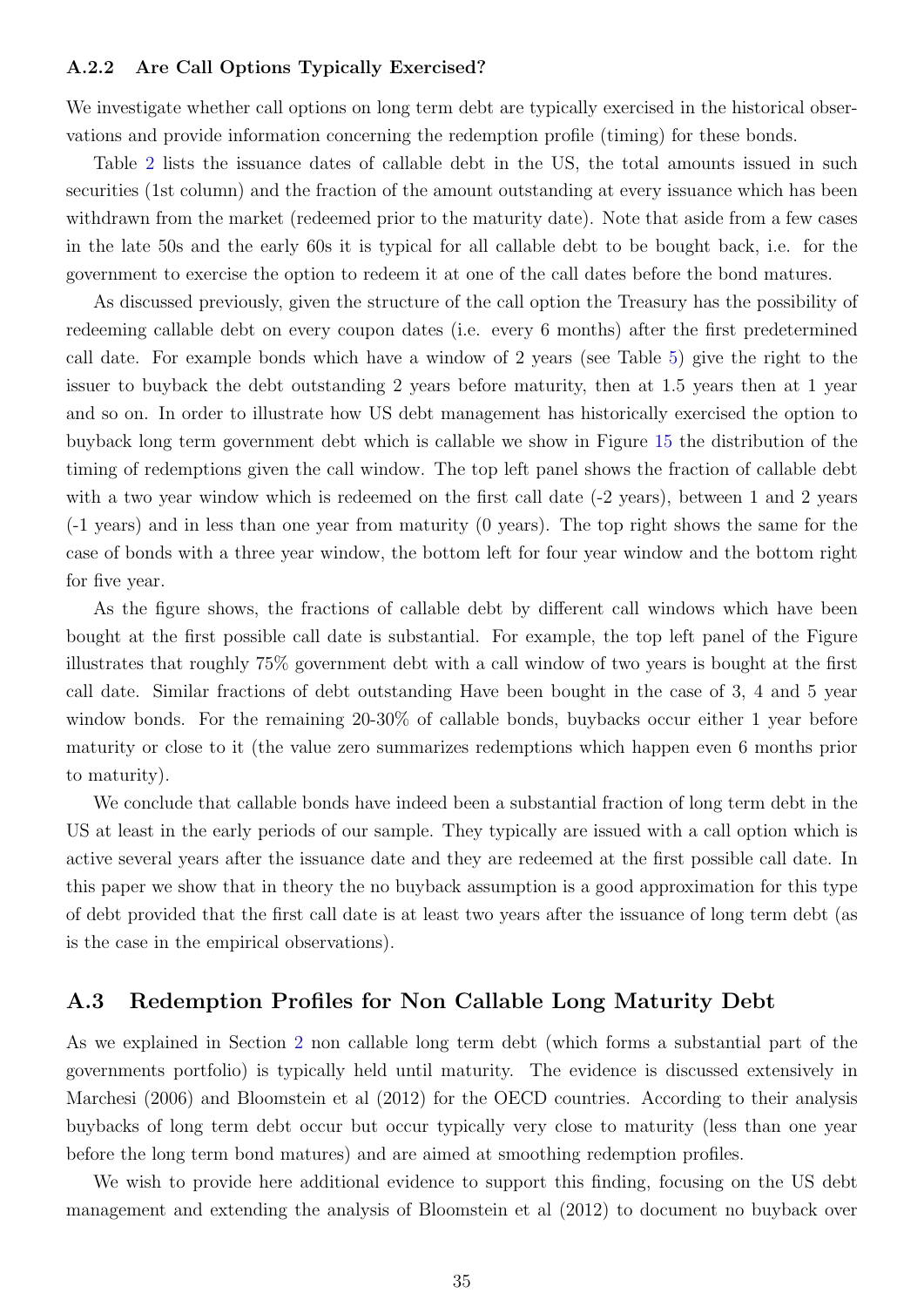lengthier sample (history) of observations. With the CRSP data we study all non callable long term bonds issued since the 1920s and in Figure [3](#page-43-0) and Table [1](#page-37-0) we show the redemption profiles by quarters. According to the results in Table [1](#page-37-0) roughly 93.6% of all long maturity government debt was redeemed at maturity (0 quarters) and another  $2\%$  is bought back at some point up to one year before maturity. Figure [3](#page-43-0) summarizes these profiles in a histogram.

Note that in our sample we have included observations since the 1920s to account for two major buyback episodes covered by the CRSP database. The first is the buyback during the 1920s and the second is the buyback of long term government debt in the early 2000s. Our reading of these episodes is the one from Garbade and Rutherford (2007) and (for the buyback in 2000-2001) from Greenwood and Vayanos (2010). It is well understood that on both occasions the Treasury, due to large and persistent budget surpluses in the 20s and the late 90s, bought back long term government debt to avoid running down issues of short maturity notes.<sup>[45](#page-36-0)</sup> However, as Garbade and Rutherford (2007) explain buybacks is not a tactical feature of debt management. This conclusion is in line with the results in Table [1](#page-37-0) which provides strong support for no buyback in the case of non-callable long term debt.

[ Table [5](#page-40-0) About Here ]

<span id="page-36-0"></span><sup>45</sup>Garbade and Rutherford (2007) document that this is precisely what happened in the 90s as a result of the Treasury's standard practice to not buyback long term bonds before maturity. The persistent surpluses convinced the authorities to consider buybacks of long bonds. The buyback defined as a consentual transaction between the Treasury and the private sector, involved purchases of the following securities: 1. callable bonds maturing between February 2010 and November 2014 (this consists of very long term debt issued in the 80s), 2. non-callable bonds maturing between February 2015 and 2019, 3. non-callable bonds maturing between 2019 and 2022 or 2023, and 4. non-callable bond maturing between 2022 or 2023 and November 2027. As Garbade and Rutherford (2007) document between 2000 and 2001 roughly 14% of long term government debt (in market value) was cancelled as the result of the buybacks operations.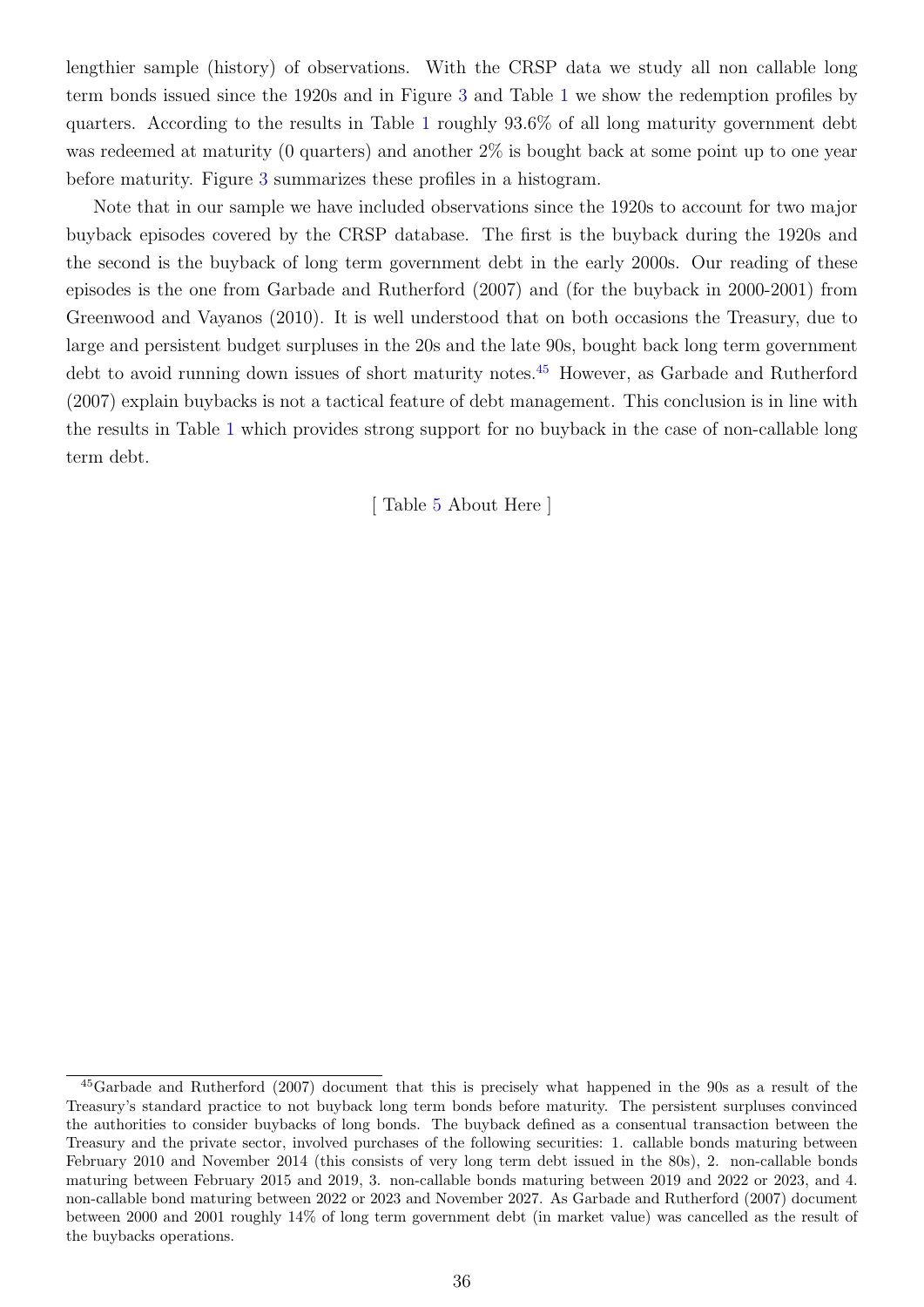| <b>Remaining Term</b> (in quarters) | <b>Normalized Count</b> |
|-------------------------------------|-------------------------|
| $\cup$                              | 93.63%                  |
| 1                                   | 1.06%                   |
| $2 - 4$                             | 1.00%                   |
| $5-9$                               | $0.83\%$                |
| 10-14                               | 0.75%                   |
| 15-29                               | 1.58%                   |
| $30 - 45$                           | 0.37%                   |
| >45                                 | 0.78%                   |

Notes: The table provides information on the redemption profiles of non callable bonds. The data are all non callable debt issued by the US Treasury since the 1920s. Remaining term counts the number of quarters remaining until maturity when debt is bought back. When 0 this signifies that debt is bought at maturity. The data are extracted from the CRSP.

### <span id="page-37-0"></span>Table 1: Remaining Term at Time of Buyback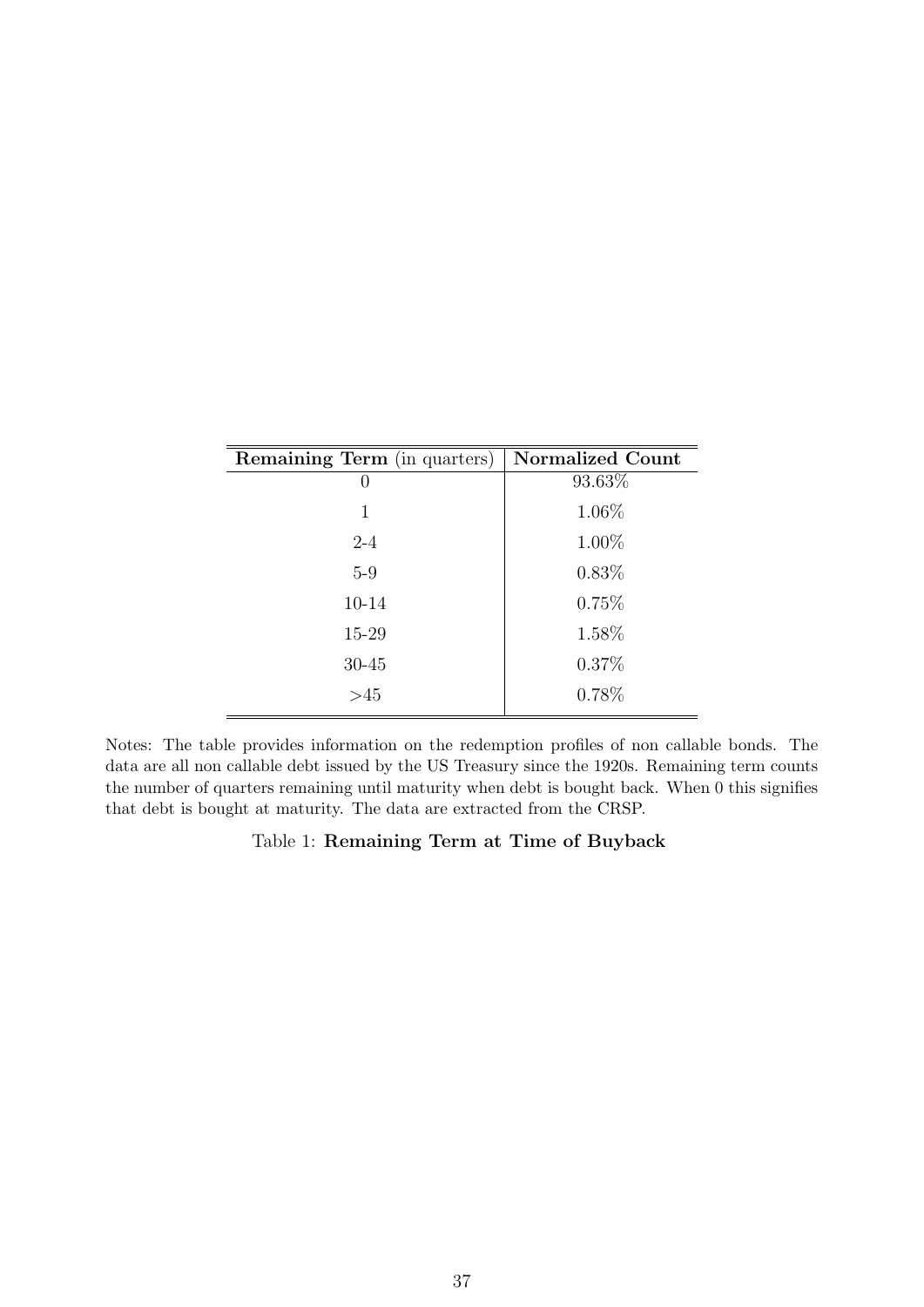| $\operatorname{Year}$ | Amount Issued (in millions) | <b>Share Called</b> |
|-----------------------|-----------------------------|---------------------|
| 1931                  | 755                         | 100%                |
| 1934                  | 491                         | 100%                |
| 1935                  | 2611                        | 100%                |
| 1936                  | 5616                        | 100%                |
| 1938                  | 3588                        | 100%                |
| 1939                  | 1689                        | 100%                |
| 1940                  | 1404                        | 100%                |
| 1941                  | 9326                        | 55.35%              |
| 1942                  | 14061                       | 38.06%              |
| 1943                  | 16763                       | 29.46\%             |
| 1944                  | 26986                       | 14.16%              |
| 1945                  | 28172                       | 11.71%              |
| 1952                  | 921                         | 100%                |
| 1953                  | 1606                        | $0\%$               |
| 1960                  | 470                         | $0\%$               |
| 1962                  | 365                         | $0\%$               |
| 1963                  | 550                         | 54.55%              |
| 1973                  | 1618                        | 100%                |
| 1974                  | 587                         | 100%                |
| 1975                  | 3616                        | 100%                |
| 1976                  | 1574                        | 100%                |
| 1977                  | 2638                        | 100%                |
| 1978                  | 4516                        | 100%                |
| 1979                  | 4523                        | 100%                |
| 1980                  | 7794                        | 100%                |
| 1981                  | 4626                        | 100%                |
| 1982                  | 3163                        | $100\%$             |
| 1983                  | 4921                        | 100%                |
| 1984                  | 16142                       | 100%                |

Notes: The table lists (by year of issuance) the total amounts of callable bonds which have been called prior to maturity. The data are extracted from the CRSP.

<span id="page-38-0"></span>Table 2: Share of Redeemed Callable Treasuries by year of issuance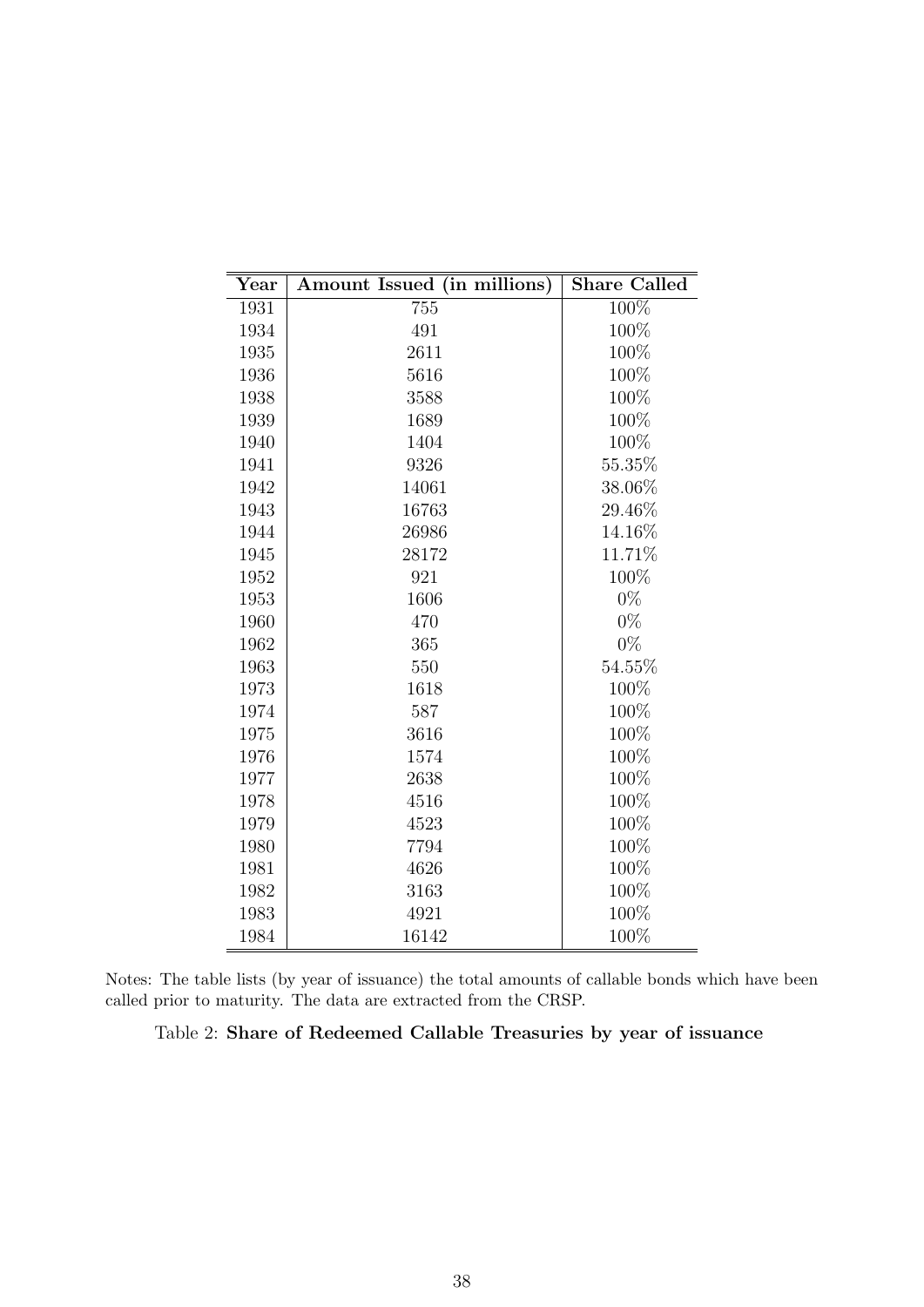|                |                    | $\overline{S}_1$ | $\sigma_{S_1}$ | $corr(S_{1,t}, S_{1,t-1})$ | $\widetilde{b}_t^S, \widetilde{b}_t^N$<br>corr |
|----------------|--------------------|------------------|----------------|----------------------------|------------------------------------------------|
| <b>US DATA</b> |                    | 36\%             | 0.06           | 0.91                       | 0.786                                          |
| <b>BuyBack</b> |                    |                  |                |                            |                                                |
|                | 'Lend.'            | 272\%            | 76.9           | 0.22                       | $-0.473$                                       |
|                | 'No Lend.'         | $26\%$           | 0.17           | 0.79                       | 0.117                                          |
| No Buy back    |                    |                  |                |                            |                                                |
|                | 'Lend.'            | 16\%             | 8.63           | 0.33                       | 0.762                                          |
|                | 'No Lend.'         | 56\%             | 0.085          | 0.88                       | 0.906                                          |
|                | 'No Lend.+Coupons' | 53%              | 0.073          | 0.92                       | 0.915                                          |

Notes:  $S_1$  denotes the share of total debt of maturity less than or equal to one year over the total (market value of debt).  $\overline{S}_1$  represents the average share and  $\sigma S_1$  denotes the standard deviation. The statistic  $corr(\tilde{b}_t^S, \tilde{b}_t^N)$  is the correlation between the market value of short debt and the value of long debt. The exact definition varies depending on the model specification. For example under buyback it holds that  $corr(\tilde{b}_t^S, \tilde{b}_t^N) \equiv corr(p_t^S b_t^S, p_t^N b_t^N)$ . Under no buyback and no coupons  $\tilde{b}_t^N \equiv \sum_{i=S+1}^N p_t^i b_{t-N+i}$ . Therefore, when  $S=1$  the value of long debt outstanding is the value of all debt which in t is of maturity greater than one year and  $\tilde{b}_t^S$  is the market value of all outstanding debt less than one year maturity. The data counterpart is constructed applying this logic (see text).

#### <span id="page-39-0"></span>Table 3: Moments: Data and Models

|                       |                    | $\overline{S}_1$ | $\sigma_{S_1}$ | $corr(S_{1,t}, S_{1,t-1})$ | $\widetilde{b}_t^S, \widetilde{b}_t^N$<br>corr |
|-----------------------|--------------------|------------------|----------------|----------------------------|------------------------------------------------|
| std. of sample moment |                    | 0.026            | 0.006          | 0.026                      | 0.096                                          |
| <b>Buyback</b>        |                    |                  |                |                            |                                                |
|                       | 'Lend.'            | 90.47            | 12739          | $-26.80$                   | $-13.13$                                       |
|                       | 'No Lend.'         | $-3.63$          | 17.81          | $-5.02$                    | $-6.98$                                        |
| No Buyback            |                    |                  |                |                            |                                                |
|                       | 'Lend.'            | $-7.45$          | 1421           | $-22.60$                   | $-6.98$                                        |
|                       | 'No Lend.'         | 7.85             | 3.72           | $-1.57$                    | 1.24                                           |
|                       | 'No Lend.+Coupons' | 6.70             | 1.73           | $-0.05$                    | 1.33                                           |

Notes: The Table presents t statistics testing the hypothesis that the data moments are equal to the model generated moments summarized in Table [3.](#page-39-0)

#### <span id="page-39-1"></span>Table 4: t stats: Data and Model Moments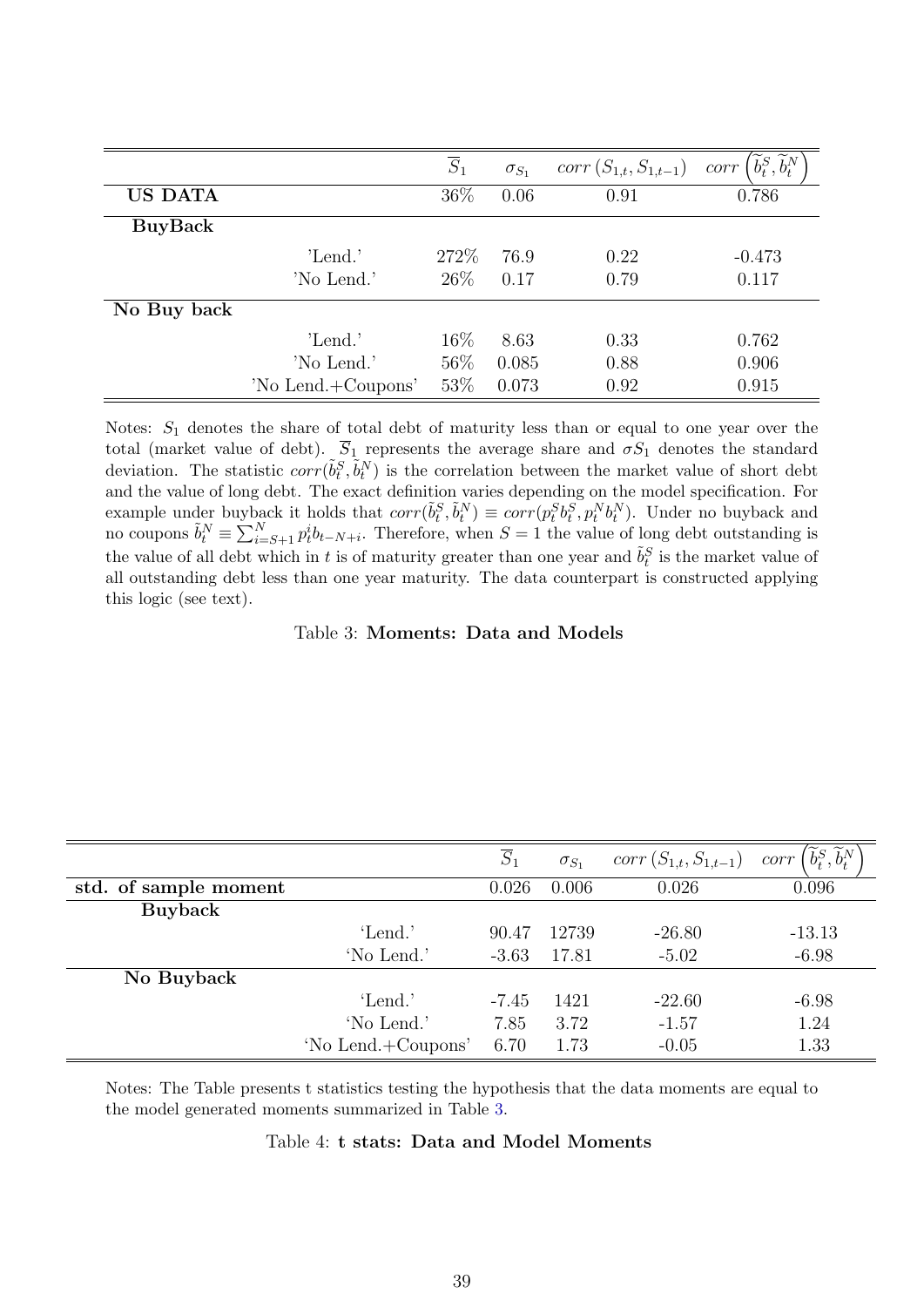| Bond Term (in years) |                  |                  |                  |                  |                  | Call Window* (in years) |
|----------------------|------------------|------------------|------------------|------------------|------------------|-------------------------|
|                      | $\bf{2}$         | 3                | $\boldsymbol{4}$ | $\bf{5}$         | 10               | 15                      |
| $\mathbf{5}$         | 3                | $\boldsymbol{0}$ | $\boldsymbol{0}$ | $\overline{0}$   | $\overline{0}$   | $\overline{0}$          |
| 7                    | $\mathbf{1}$     | $\overline{0}$   | $\boldsymbol{0}$ | $\overline{0}$   | $\boldsymbol{0}$ | $\overline{0}$          |
| $\boldsymbol{9}$     | $\mathbf 1$      | $\boldsymbol{0}$ | $\boldsymbol{0}$ | $\boldsymbol{0}$ | 0                | $\boldsymbol{0}$        |
| 10                   | 8                | $\boldsymbol{0}$ | $\boldsymbol{0}$ | $\overline{0}$   | $\overline{0}$   | $\overline{0}$          |
| 11                   | $\mathbf 1$      | $\boldsymbol{0}$ | $\boldsymbol{0}$ | $\overline{0}$   | $\boldsymbol{0}$ | $\boldsymbol{0}$        |
| 12                   | 3                | $\boldsymbol{0}$ | $\boldsymbol{0}$ | $\boldsymbol{0}$ | 0                | $\boldsymbol{0}$        |
| 13                   | $\mathbf{1}$     | $\boldsymbol{0}$ | $\boldsymbol{0}$ | $\overline{0}$   | $\overline{0}$   | $\overline{0}$          |
| 14                   | 3                | $\mathbf{1}$     | $\mathbf{1}$     | $\boldsymbol{0}$ | $\boldsymbol{0}$ | $\overline{0}$          |
| 15                   | $\mathbf 1$      | $\overline{2}$   | $\boldsymbol{0}$ | $\overline{0}$   | $\boldsymbol{0}$ | $\boldsymbol{0}$        |
| 16                   | $\mathbf{1}$     | $\mathbf{1}$     | $\boldsymbol{0}$ | $\overline{0}$   | $\overline{0}$   | $\overline{0}$          |
| 17                   | $\mathbf{1}$     | $\overline{2}$   | $\mathbf{1}$     | $\overline{0}$   | $\boldsymbol{0}$ | $\overline{0}$          |
| 18                   | $\overline{0}$   | 3                | $\boldsymbol{0}$ | $\overline{0}$   | $\boldsymbol{0}$ | $\boldsymbol{0}$        |
| 20                   | $\overline{0}$   | $\boldsymbol{0}$ | $\mathbf{1}$     | $\mathbf 1$      | 0                | $\overline{0}$          |
| 23                   | $\boldsymbol{0}$ | $\mathbf{1}$     | $\boldsymbol{0}$ | $\overline{0}$   | $\boldsymbol{0}$ | $\boldsymbol{0}$        |
| 24                   | $\boldsymbol{0}$ | $\overline{0}$   | $\mathbf{1}$     | $\boldsymbol{0}$ | 0                | $\boldsymbol{0}$        |
| 25                   | $\overline{0}$   | $\overline{0}$   | $\boldsymbol{0}$ | 8                | 1                | $\sqrt{2}$              |
| 26                   | $\overline{0}$   | $\boldsymbol{0}$ | $\boldsymbol{0}$ | $\overline{2}$   | $\boldsymbol{0}$ | $\boldsymbol{0}$        |
| $27\,$               | $\boldsymbol{0}$ | $\boldsymbol{0}$ | $\boldsymbol{0}$ | 6                | $\overline{0}$   | $\boldsymbol{0}$        |
| 29                   | $\overline{0}$   | $\overline{0}$   | $\boldsymbol{0}$ | $\overline{0}$   | $\overline{0}$   | $\sqrt{2}$              |
| 30                   | $\overline{0}$   | $\boldsymbol{0}$ | $\boldsymbol{0}$ | 13               | $\overline{2}$   | $\overline{2}$          |

Notes: The table shows the call windows (maturity minus first possible call date) for callable bonds in the US. The data are extracted from the CRSP and refer to government debt issued since the 1940s.

<span id="page-40-0"></span>

| Table 5: Bond Terms and Call Windows |  |  |
|--------------------------------------|--|--|
|                                      |  |  |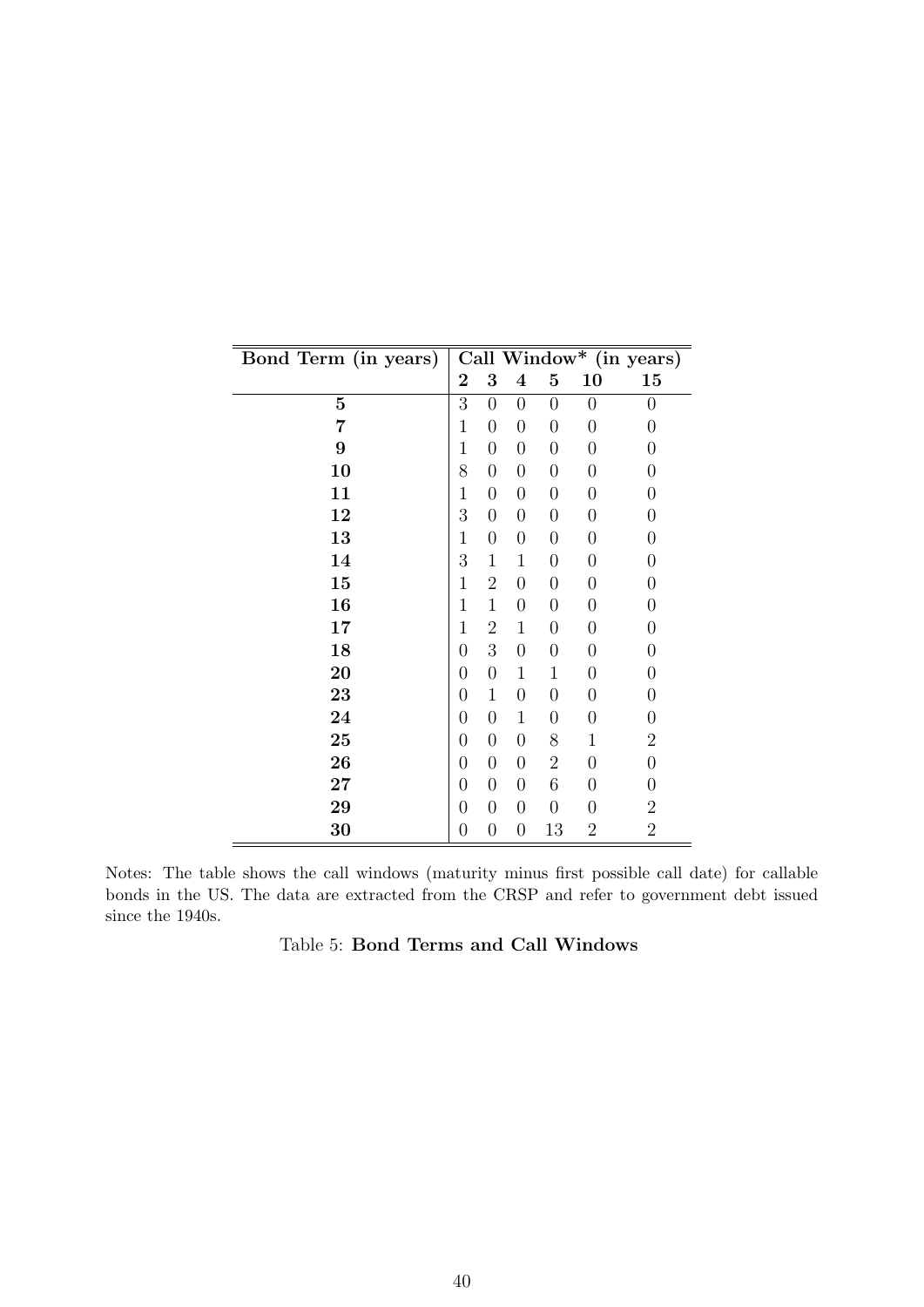

<span id="page-41-0"></span>Figure 1: Share of Short Term Debt in the US

Notes: The Figure plots the share of short maturity government debt (less than or equal to one year) in the US over the period 1955-2011. The data are annual observations (time aggregated from monthly data extracted from the CRSP). Details on the data construction are contained in the Appendix.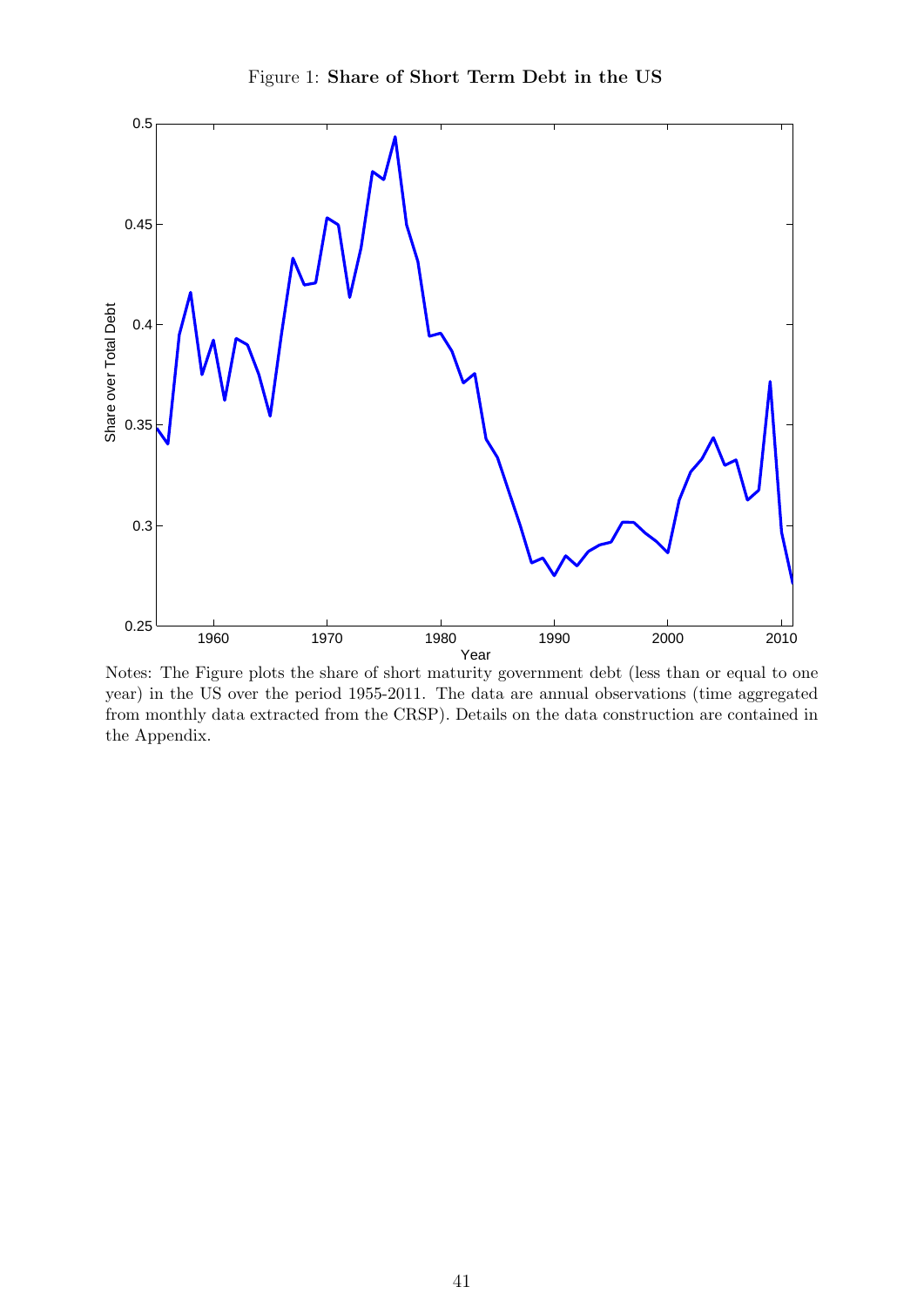

<span id="page-42-0"></span>Figure 2: Total Issuance as a Fraction of the Market Value of Outstanding Debt

Notes: The Figure plots the issuance of new government debt by year in the United States as a fraction of the total market value of government debt outstanding. The data are from the CRSP and refer to the period 1955-2011.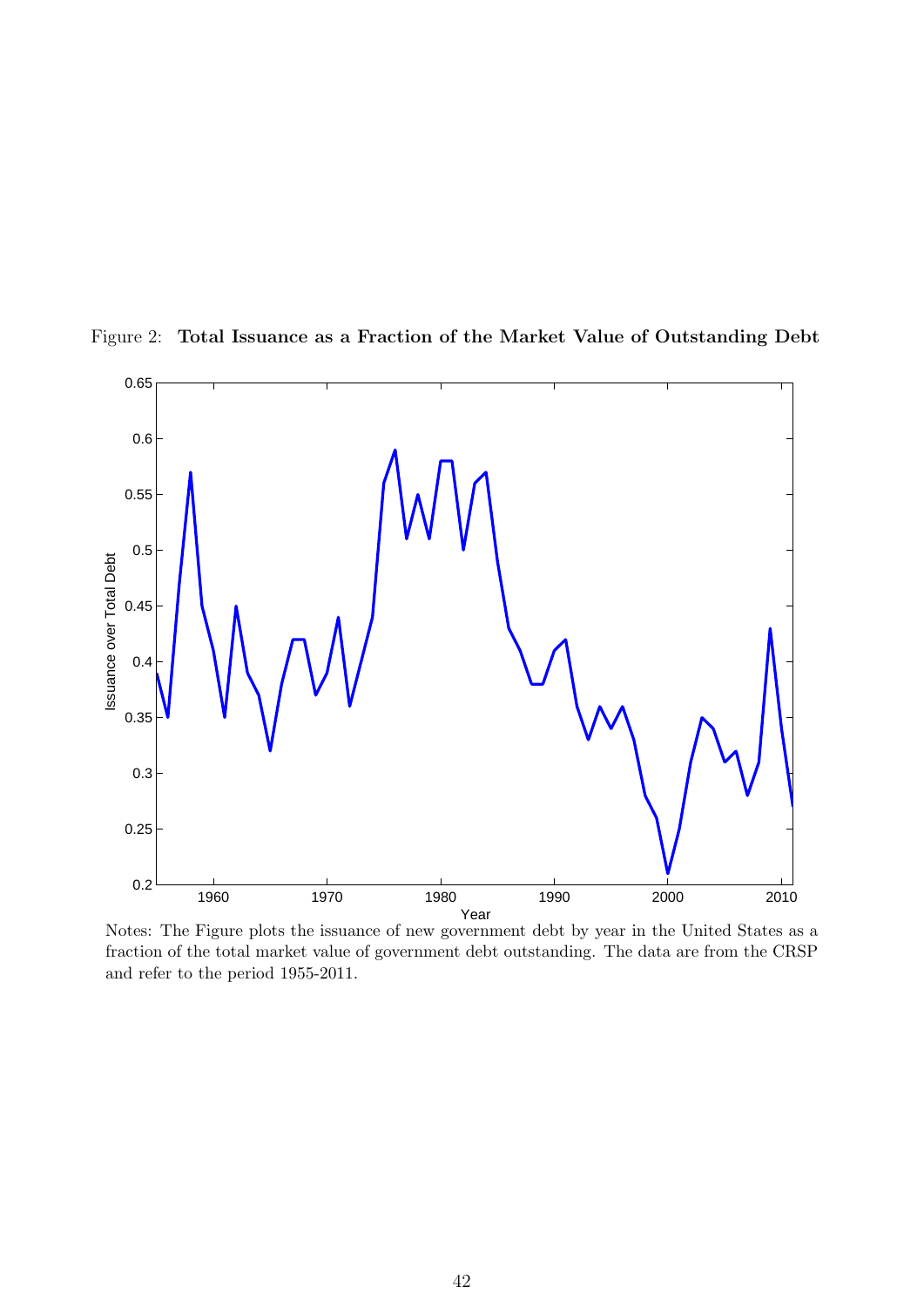<span id="page-43-0"></span>



Notes: The plots shows the timing of buybacks for non-callable debt in the US. The data are extracted from the CRSP and corresponds to all issuances of long maturity government debt since the 1920s.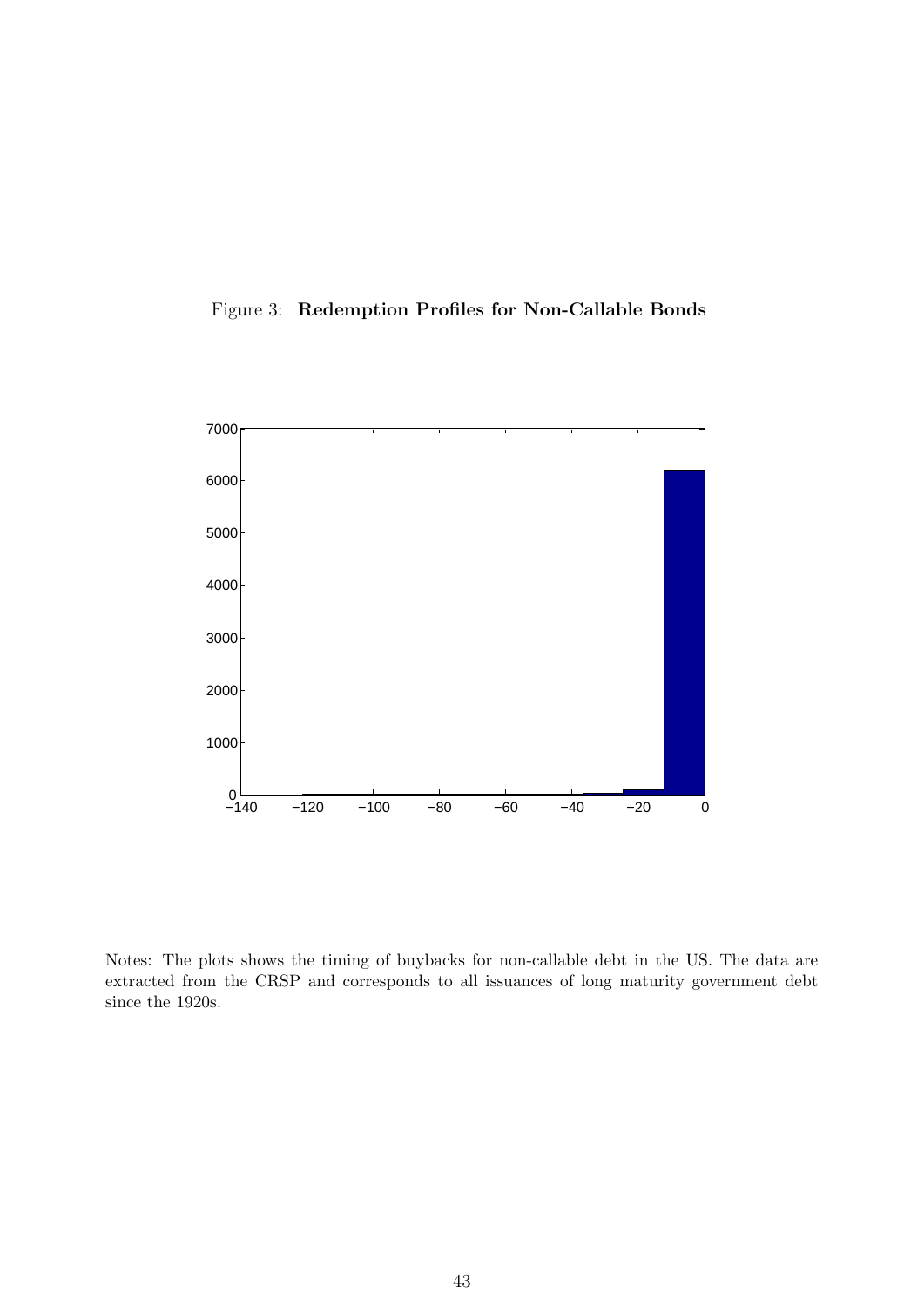

<span id="page-44-0"></span>Figure 4: Optimal Portfolio under Buyback - Lending Model

Notes: The Figure plots a sample path of the optimal portfolio under buyback. The bounds (upper and lower) correspond to 150% of (steady state) GDP. The solid line represents the short term bond. The dashed line the long maturity bond.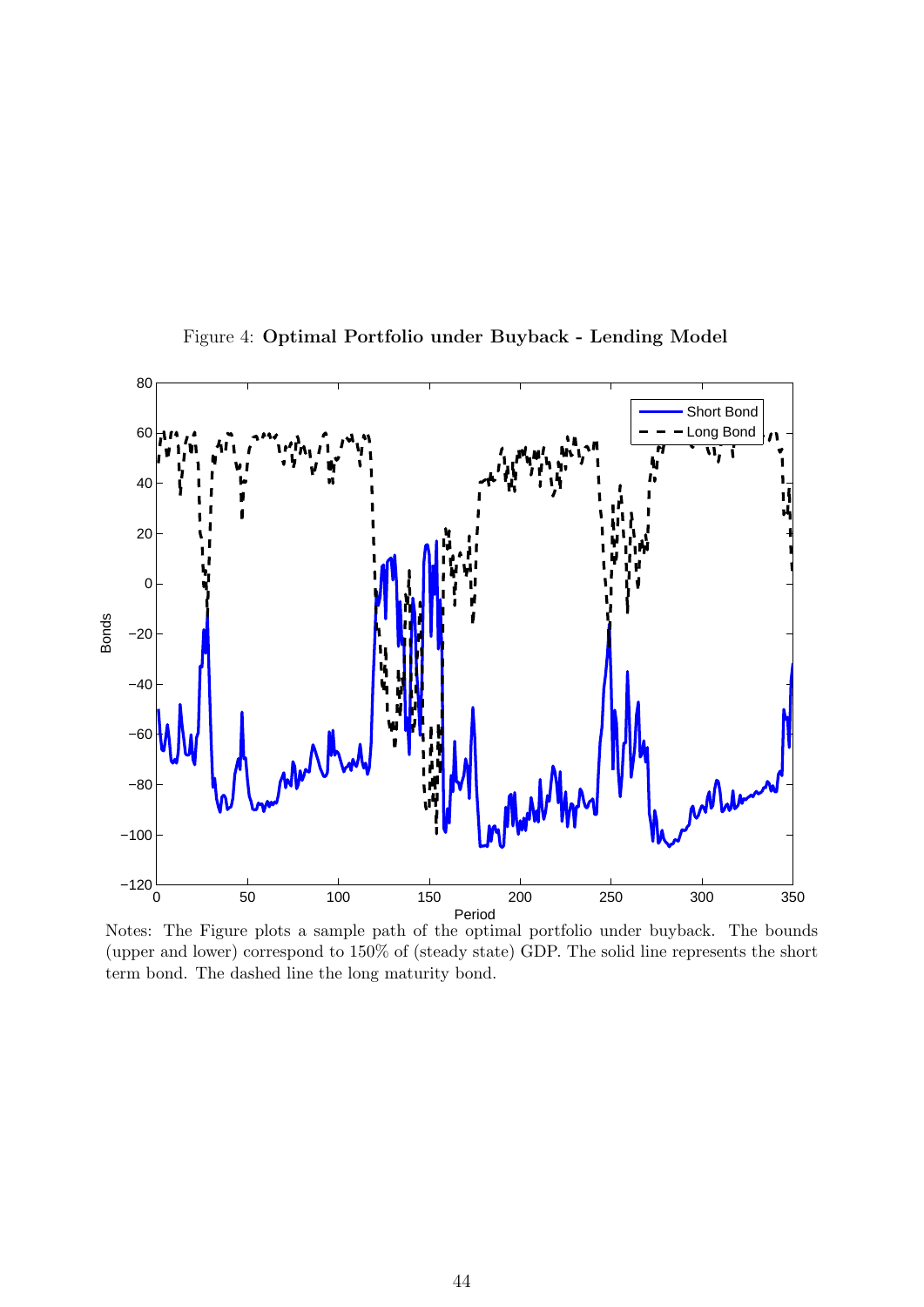

<span id="page-45-0"></span>Figure 5: Market Value of Government Debt - 'Lending' Model

Notes: The Figure plots the market value of government debt under the buyback model. The portfolio (long and short bonds) which corresponds to the market value is shown in Figure [4.](#page-44-0)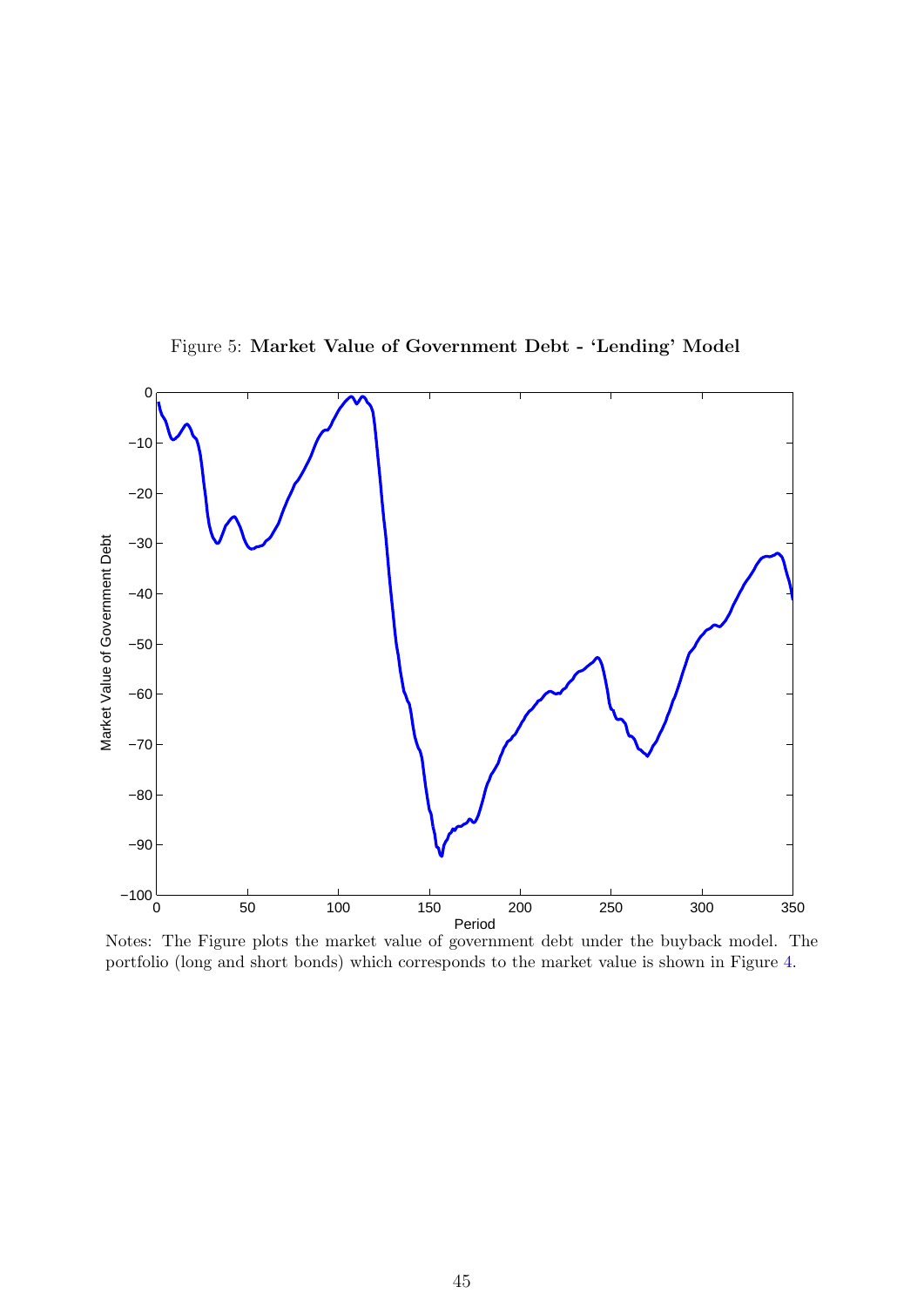

<span id="page-46-0"></span>Figure 6: Optimal Portfolio under Buyback - 'No Lending' Model

Notes: The Figure plots a sample path of the optimal portfolio under buyback and 'No Lending'. The upper bound is 150% of (steady state) GDP. The solid line represents the short term bond. The dashed line the long maturity bond.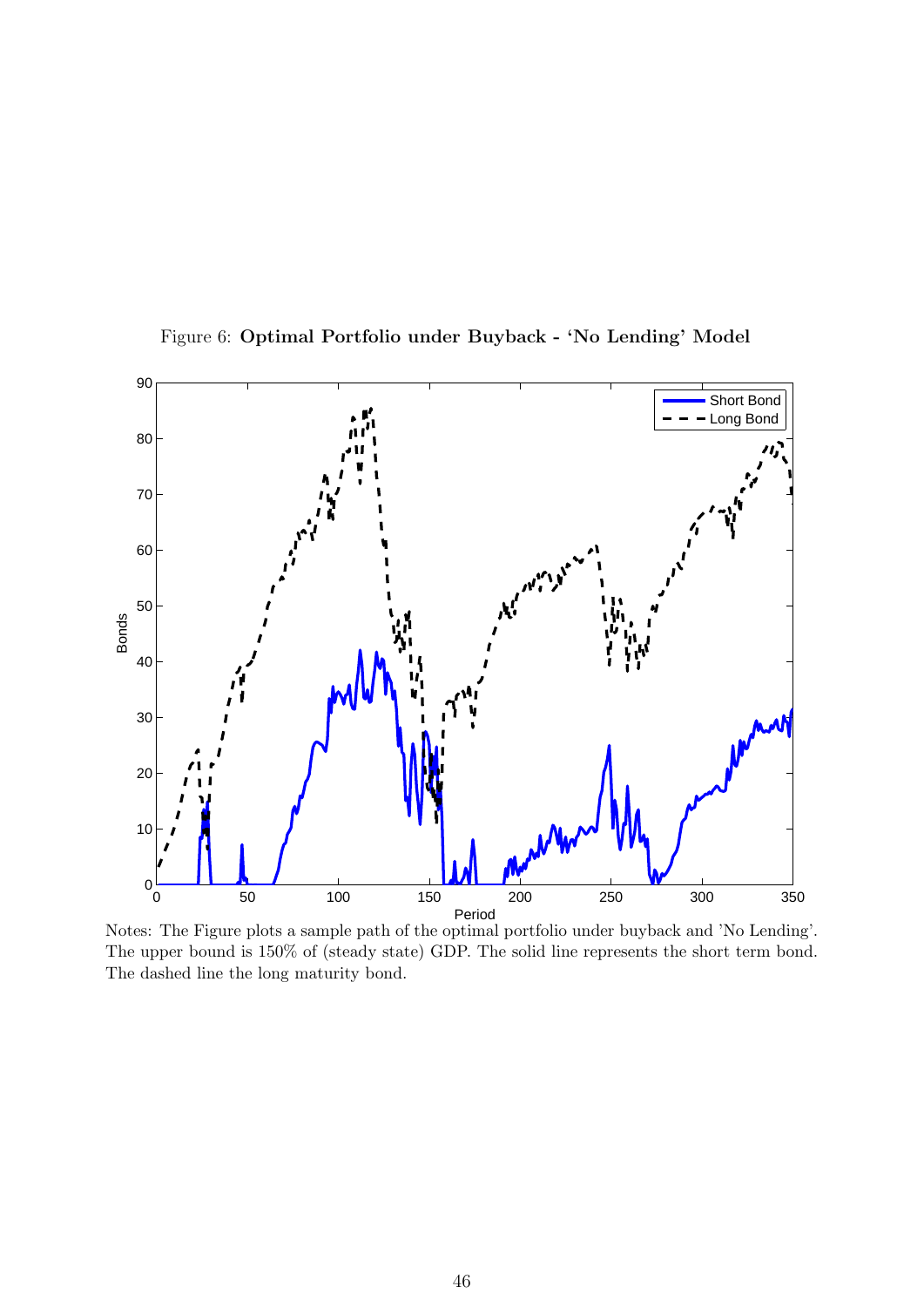

<span id="page-47-0"></span>Figure 7: Response of the Tax Schedule - No Buyback Model

Notes: The Figure plots the tax rate in a single bond economy as in the example of section [6.2.2.](#page-22-2) The solid line is for a maturity of one year, the dashed line for a maturity of three years and the crossed line for 10 years. The initial debt level is  $b_{-1}^N = b_{-2}^N = \ldots = b_{-N}^N = 0$ .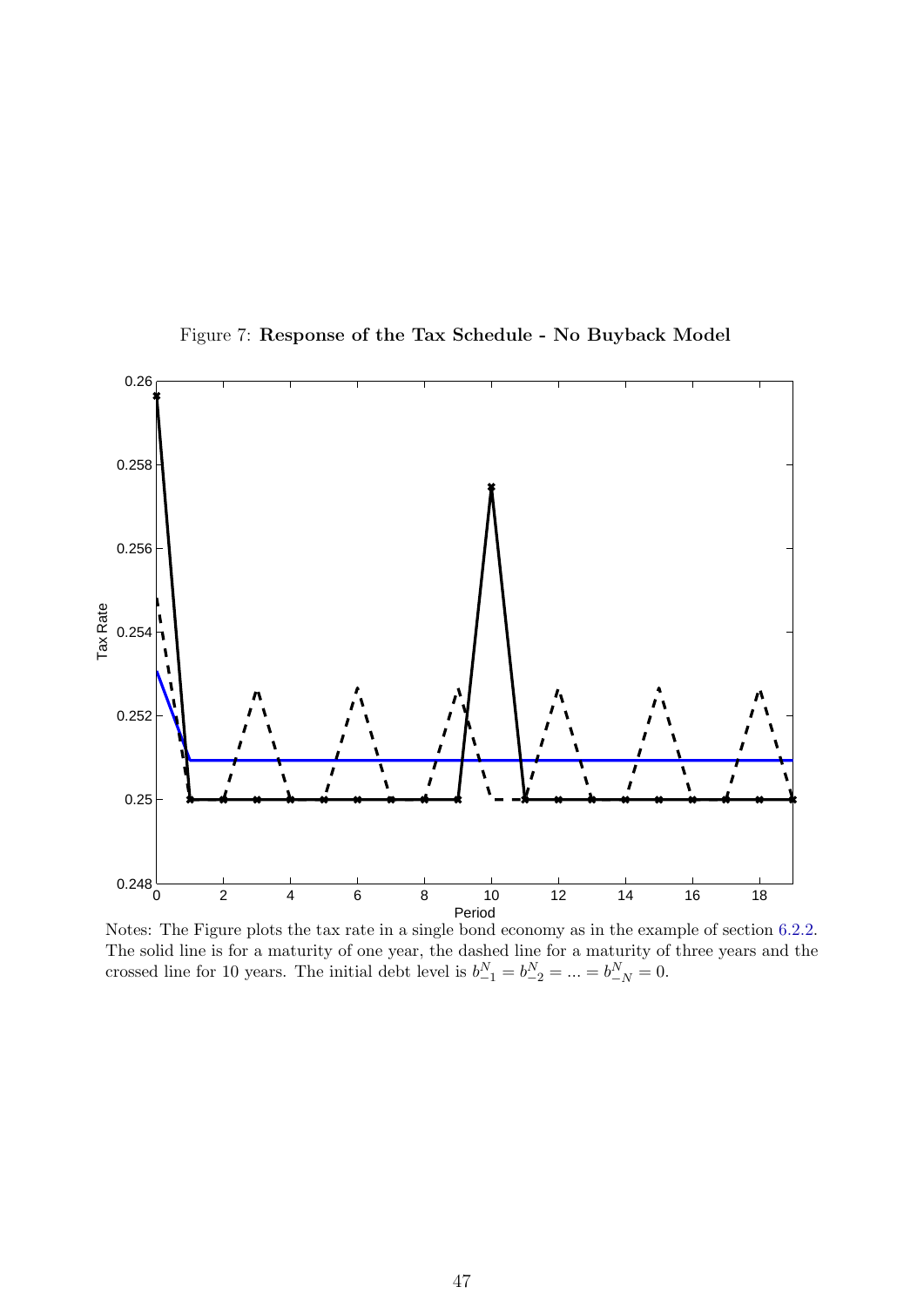

<span id="page-48-0"></span>Figure 8: Optimal Portfolio under No Buyback - 'Lending Model'

Notes: The Figure plots a sample path of the optimal portfolio under no buyback. The bounds are at 150% of (steady state) GDP. The solid line represents the short term bond. The dashed line the long maturity bond.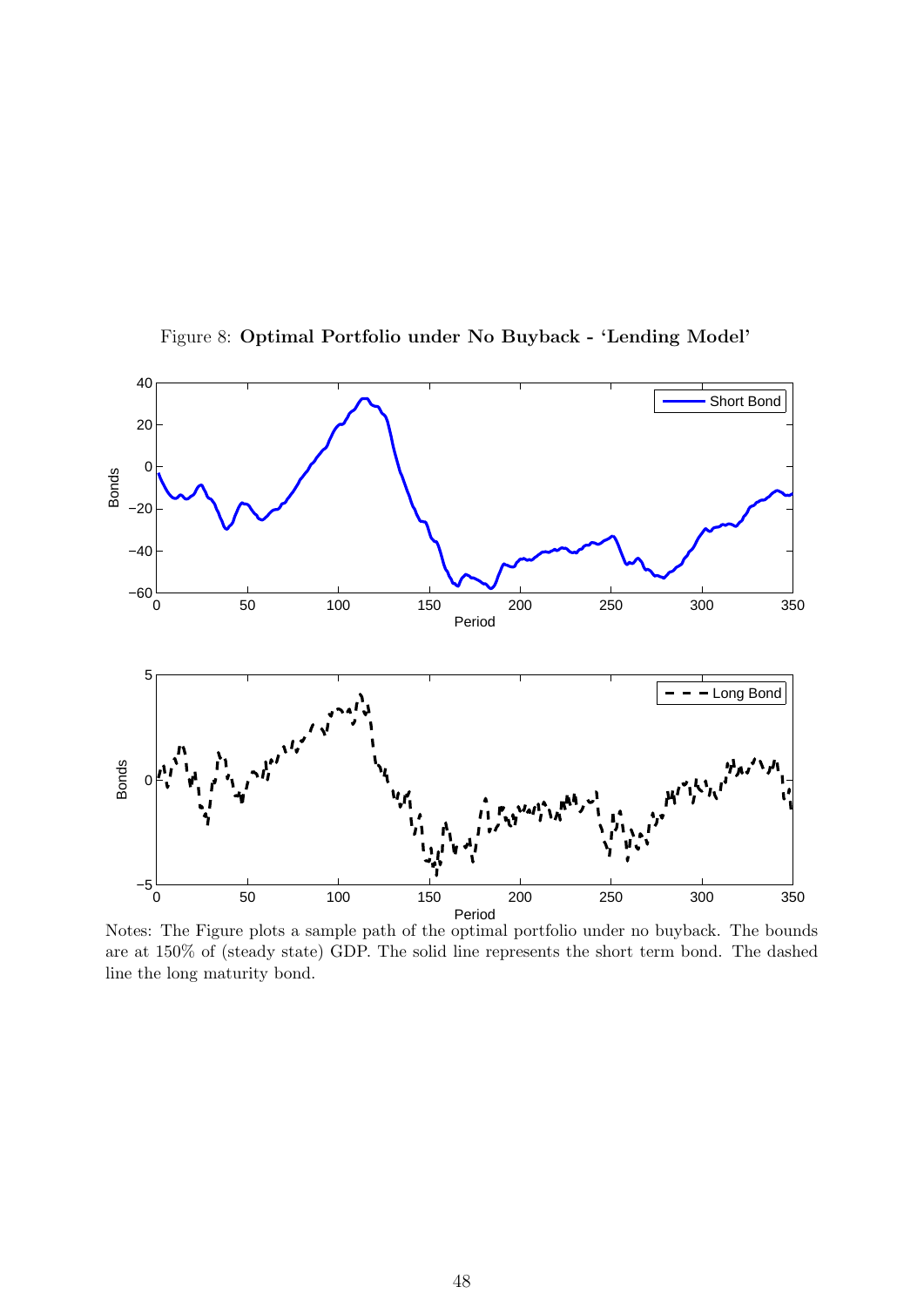

<span id="page-49-0"></span>Figure 9: Optimal Portfolio under No Buyback - 'No Lending' Model

Notes: The Figure plots a sample path of the optimal portfolio under no buyback and 'No Lending'. The upper bounds are at 150% of (steady state) GDP. The solid line represents the short term bond. The dashed line the long maturity bond.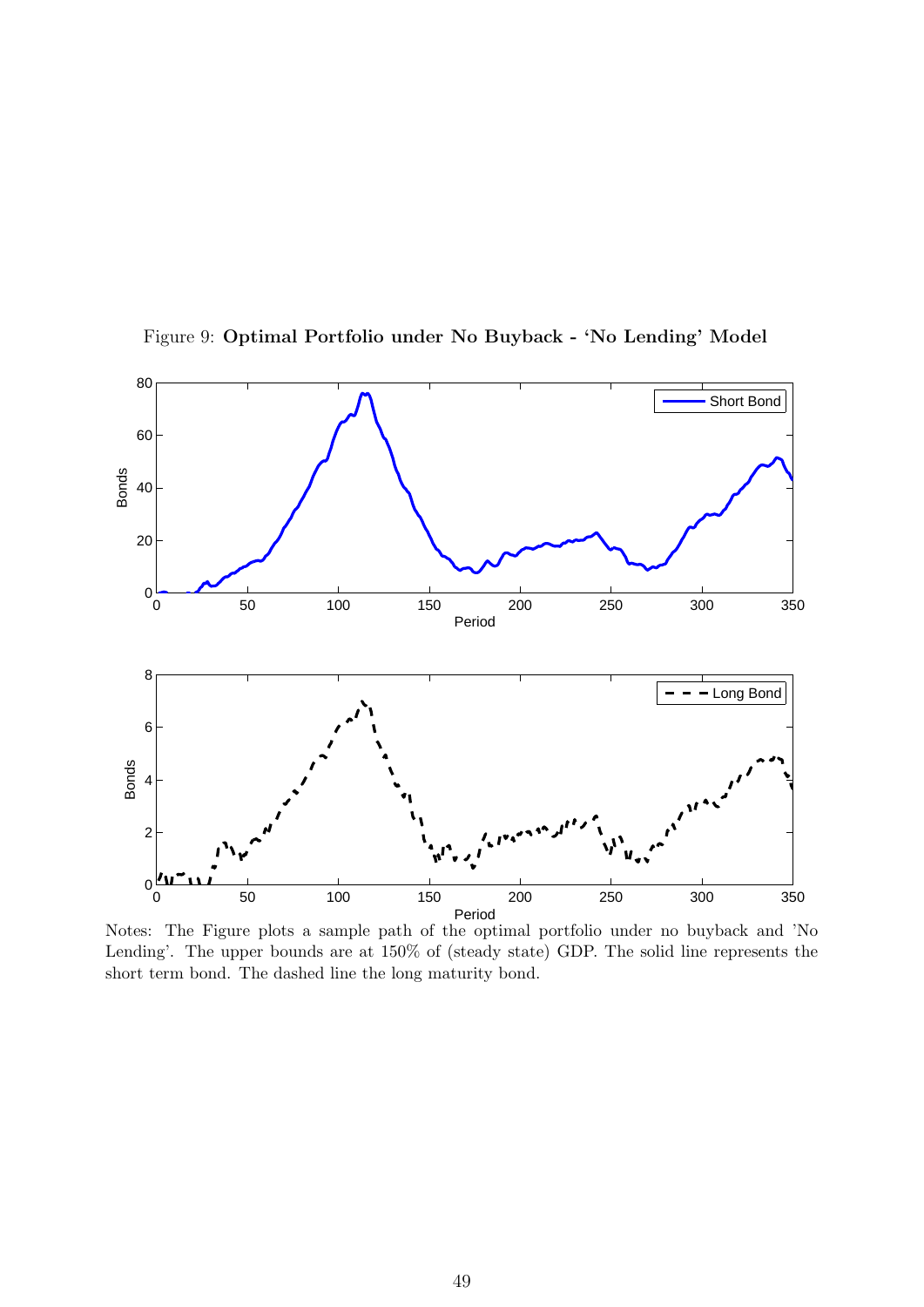

<span id="page-50-0"></span>Figure 10: Response of the Tax Schedule with Non-Zero Coupon Long Bonds

Notes: The Figure plots the response of the tax rate to a fiscal shock in a model where the government can issue debt in only a ten year non-zero coupon bond.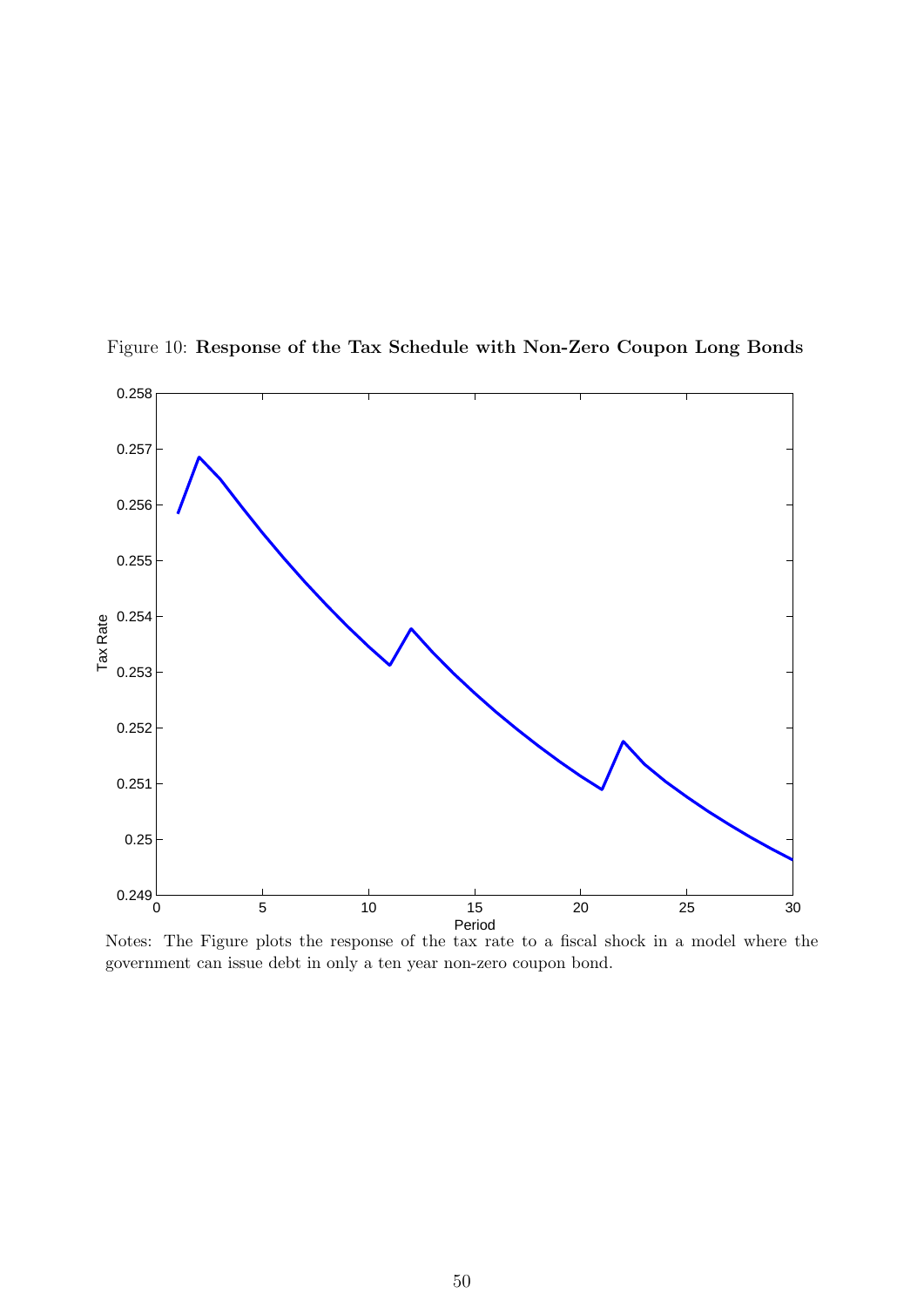

<span id="page-51-0"></span>Figure 11: Optimal Portfolio with Non- Zero Coupon Bonds - 'No Lending'

Notes: The Figure plots a sample path from no buyback model with non zero coupon bonds and 'No Lending'. The top panel illustrates the behavior of short maturity debt. The bottom panel plots the long term bond.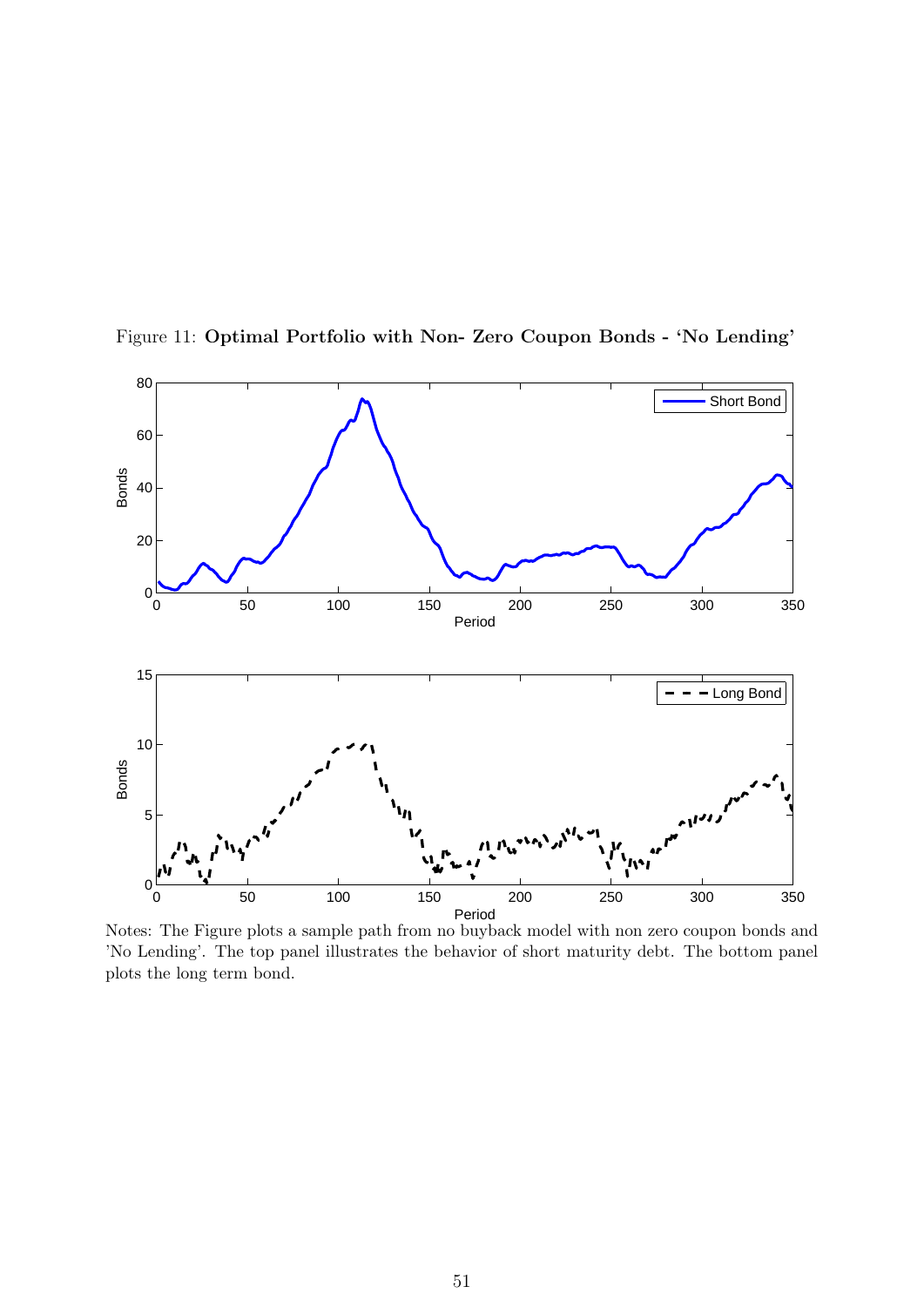

<span id="page-52-0"></span>Figure 12: Optimal Portfolio with Buybacks After 5 Years

Notes: The Figure plots a sample path assuming that the government can buy ten year debt five years after its issuance. The top panel displays short term debt. The bottom panel shows long term debt.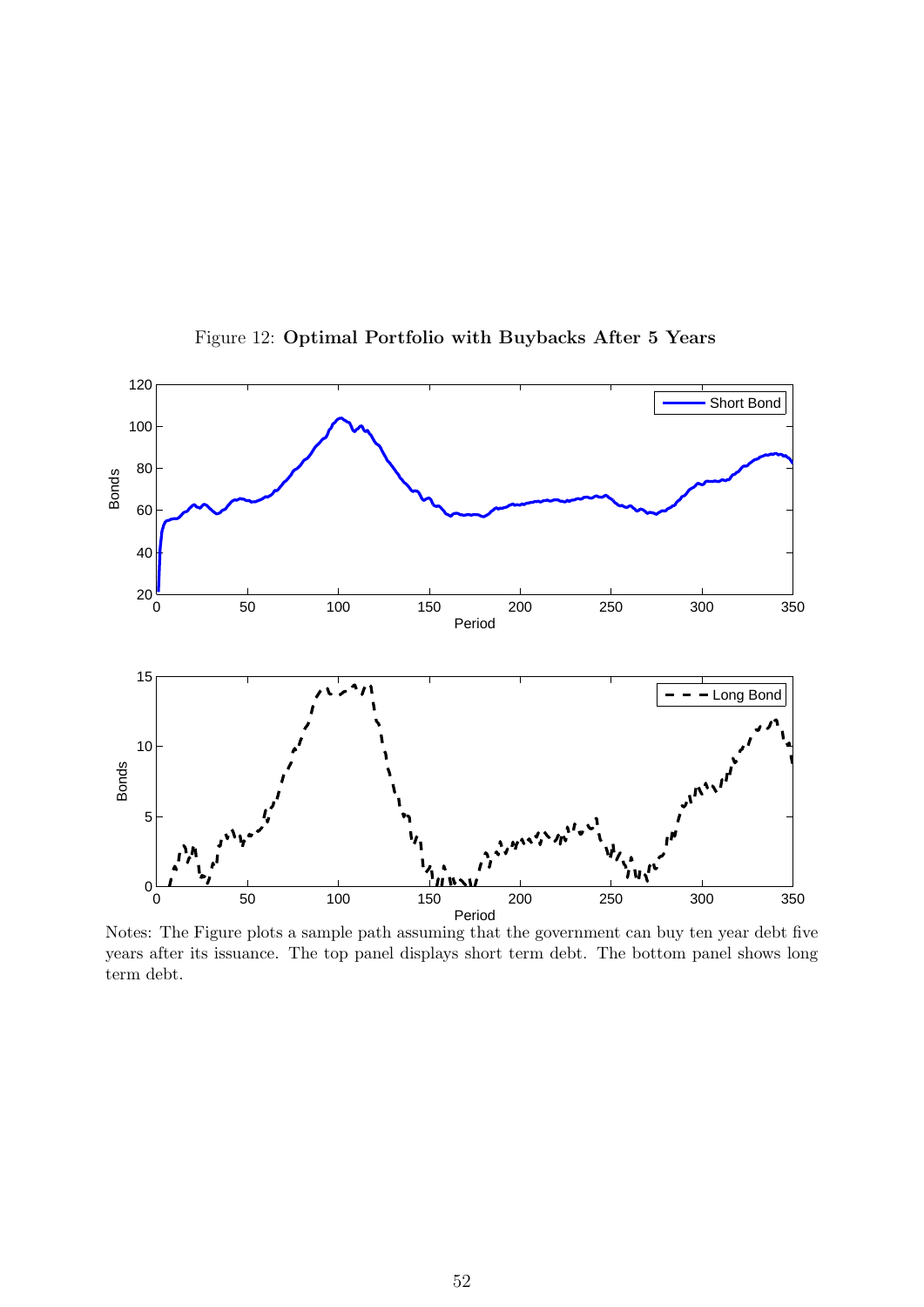

<span id="page-53-0"></span>

Notes: The Figure plots the distribution of bond prices of non zero coupon bonds issued since 1955 in the US. Par value is represented by one on the horizontal axis.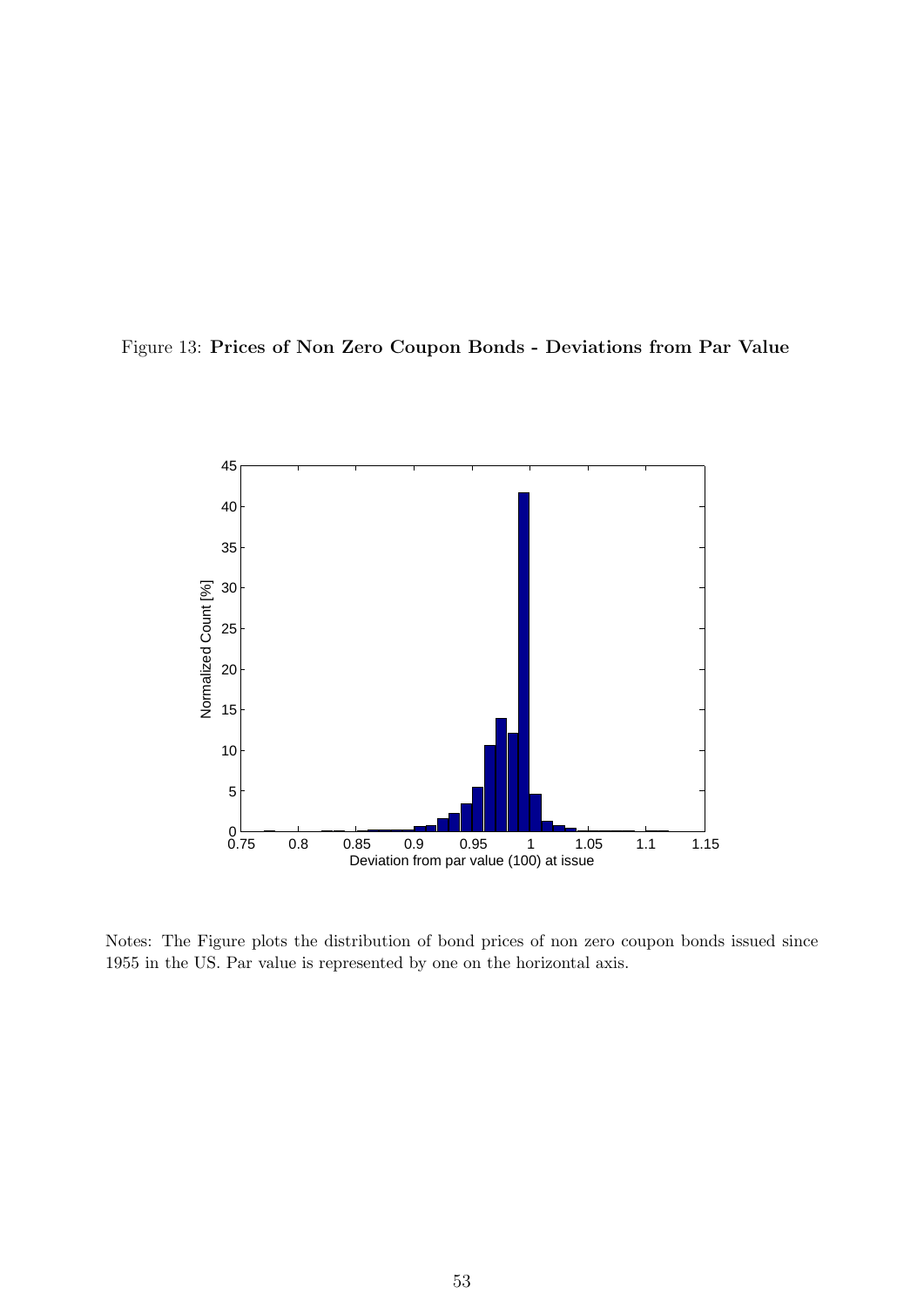

<span id="page-54-0"></span>Figure 14: Callable Bonds over Long Bonds in the US data

Notes: The Figure plots the fraction of long term debt outstanding in the US which is callable. The data are for the years 1955-2011. The data source is the CRSP.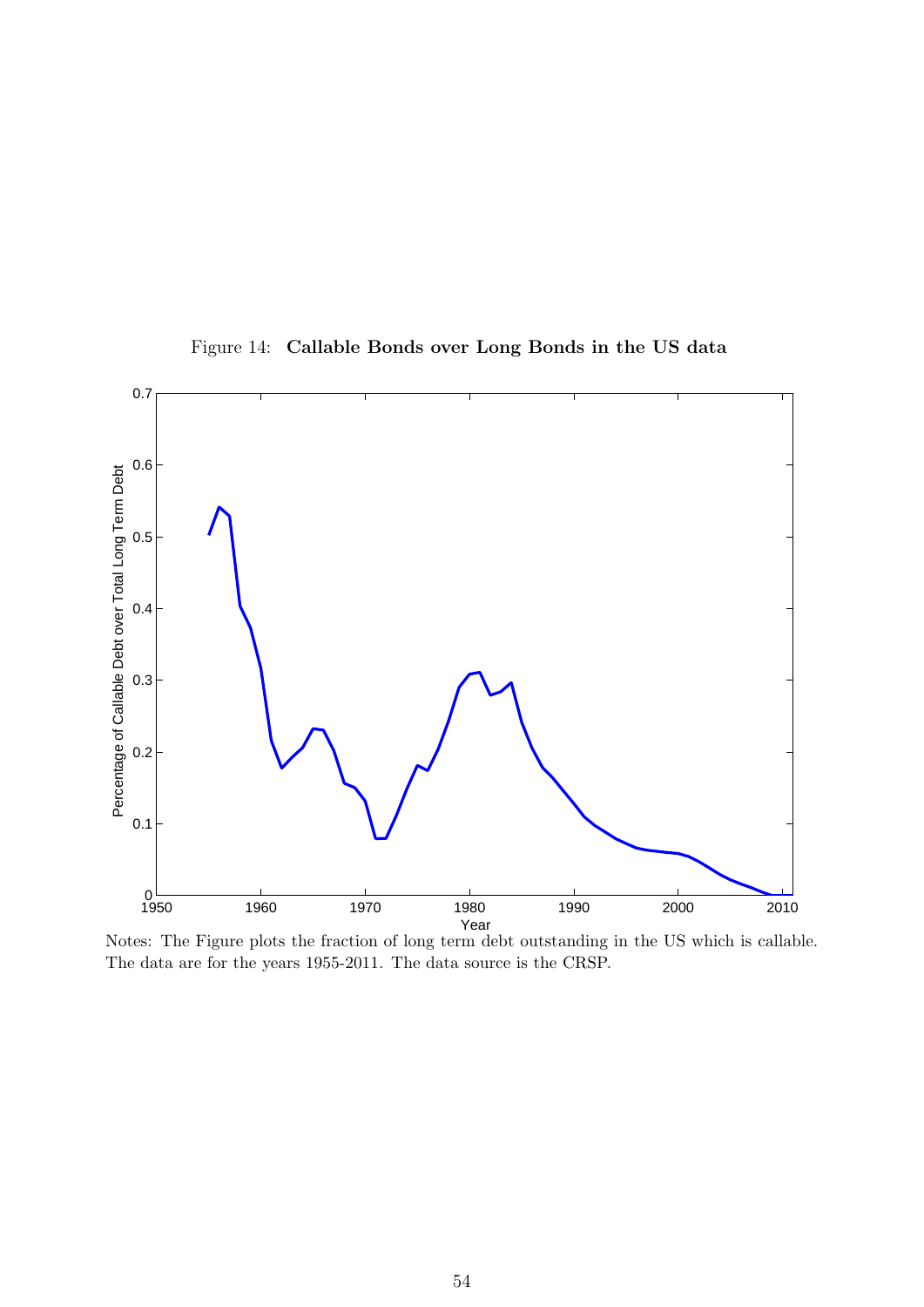

<span id="page-55-0"></span>Figure 15: Callable Bonds over Long Bonds in the US data

Notes: The plots shows the timing of redemptions of callable debt in the US for all callable securities between 1955-2011. The top left shows the timing for bonds whose first call date is 2 years before maturity, the top right 3 years, and the bottom panels 4 and 5 years.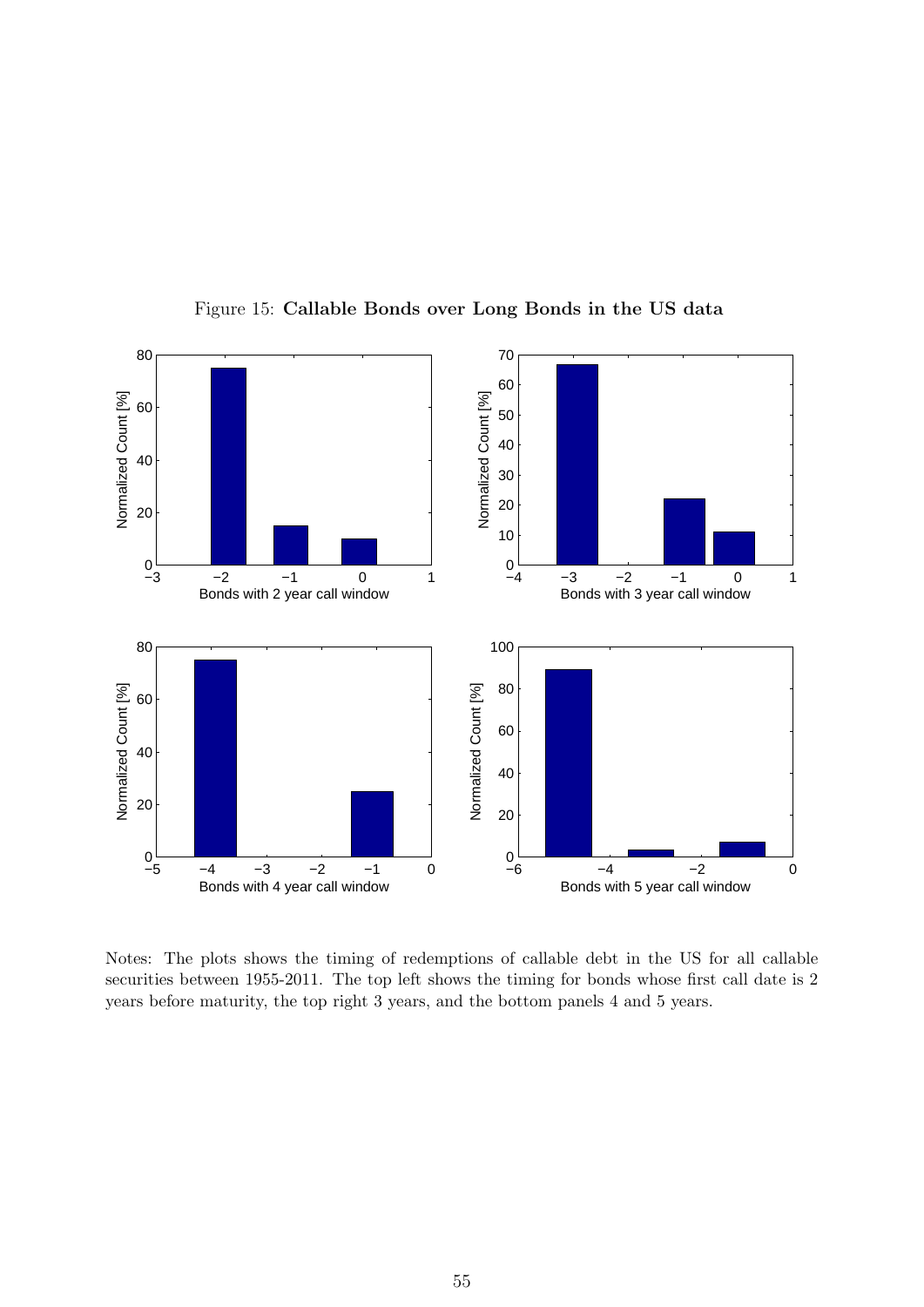# Government Debt Management: The Long and the Short of it<sup>\*</sup> Online Appendix

| Faraglia, Elisa <sup>†</sup> | Marcet, Albert <sup><math>\bar{t}</math></sup> | Oikonomou, Rigas <sup>§</sup> | Scott, Andrew |
|------------------------------|------------------------------------------------|-------------------------------|---------------|
|                              |                                                |                               |               |

November 27, 2014

JEL codes: C63, E43, E62, H63

Keywords: Computational Methods, Debt Management, Fiscal Policy, Incomplete Markets, Maturity Structure, Tax Smoothing

<sup>∗</sup>Faraglia and Scott gratefully acknowledge funding from the ESRC's World Economy and Finance program. Marcet is grateful for support from Plan Nacional (Spanish Ministry of Science), Monfispol, the Axa Foundation, the Excellence Program of Banco de España and European Research Council under the EU 7th Framework Programme (FP/2007-2013), Grant Agreement n. 324048 - APMPAL. We are indebted to Andrea Lanteri, Vasco Carvalho, Ricardo Nunes and Ken Singleton for useful comments and suggestions. We also benefited from the comments of participants in seminars in UQAM, NYU, Exeter, Cambridge, HEC-EP Lausanne, UC Louvain, at the Atelier de macroeconomie CIRPEE-DEEP-TSE in Toulouse, at the REDg Macroeconomics Workshop in U. Autònoma de Barcelona, at the 13th Conference in Economic Theory and Econometrics in Naxos, 'Economic Policy after the Financial Crisis' Worshop in EUI, Florence. We thank Athan Zafirov for excellent research assistance. Corresponding Author: Rigas Oikonomou, IRES-CORE, Université Catholique de Louvain, Collège L. H. Dupriez, 3 Place Montesquieu 1348 Louvain la Neuve, Belgium.

<sup>†</sup>University of Cambridge and CEPR.

<sup>&</sup>lt;sup>‡</sup>Institut d'Anàlisi Econòmica-CSIC, ICREA, Barcelona GSE UAB, MOVE and CEPR.

<sup>&</sup>lt;sup>§</sup>Université Catholique de Louvain. Email: Rigas.Oikonomou@uclouvain.be

<sup>¶</sup>London Business School and CEPR.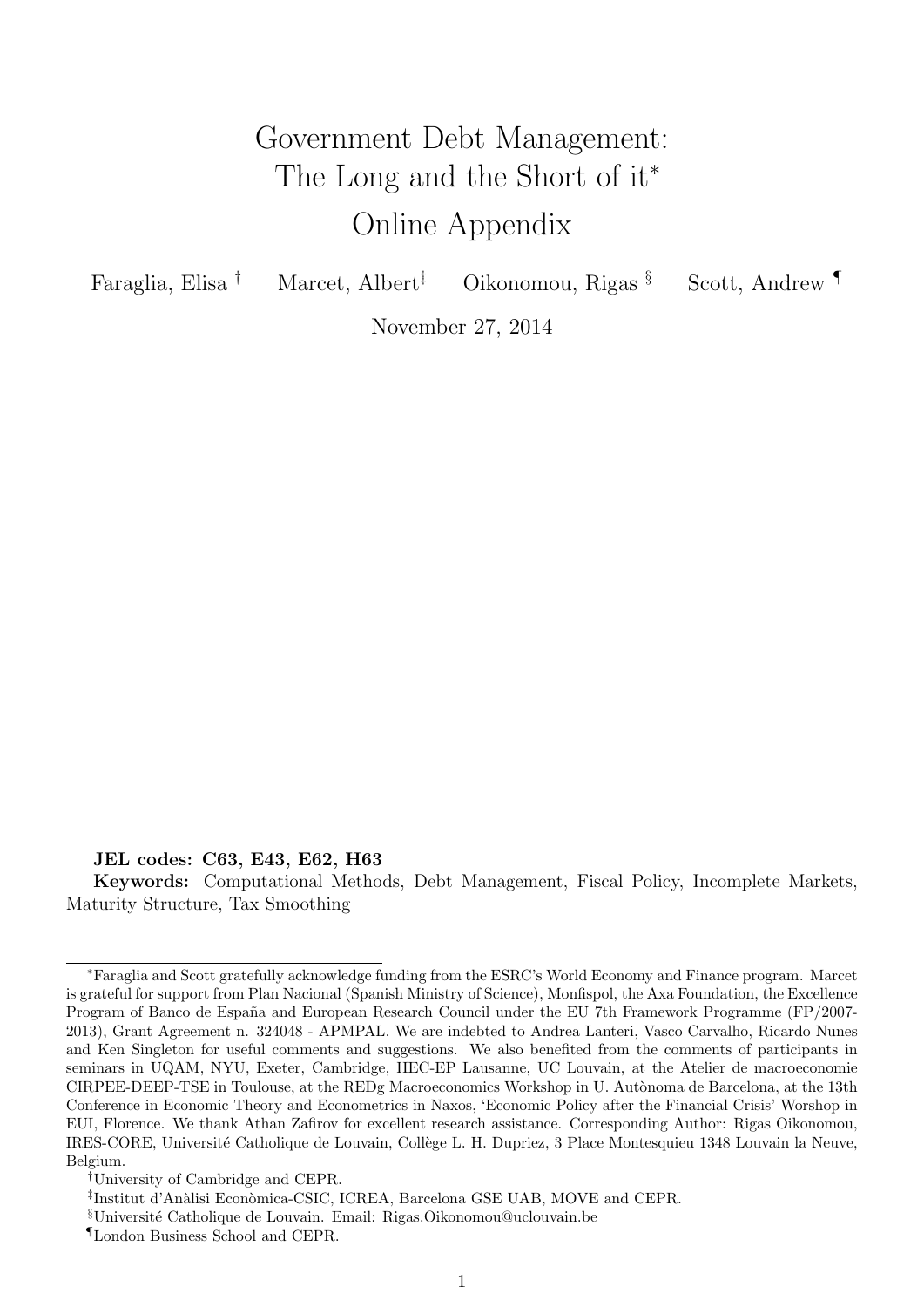# A Online Appendix

# A.1 Portfolio Reversals under Complete Markets

In the simulations of the standard buyback model with 'lending' and incomplete markets described in section 5.1 in the paper, it occurs that in some periods the prediction of saving in short bonds and getting in debt in long bonds is reversed. In particular this occurs between period 120 and 150 of our simulation in Figure 4. In the texted we claimed that reversing the positions (issuing short term debt) is a feature of the complete market allocation in cases where the government has initial positive wealth. We derive here analytical results to support this claim.

Consider the (more general) case where  $g_t$  is represented as a serially correlated AR(1) process but where the innovation to spending can take only two values in a given period, i.e.

$$
g_t = \mu + \rho g_{t-1} + \epsilon_t
$$

and  $\epsilon_t \in {\{\epsilon^H, \epsilon^L\}}$  (with some probabilities  $p^H, (1-p^H)$ ). Notice that though  $g_t$  can take a continuum of values the uncertainty about  $t+1$  from the point of view of information at t only takes two values. Therefore the government can complete the market through taking positions only in two maturities.<sup>[1](#page-57-0)</sup>

Following standard results (eg. Angeletos (2002), Buera and Nicolini (2006)) we can claim that under a complete market taxes, consumption, labor and the two maturities depend on the value of  $g_t$  only. Let us further assume (for the sake of deriving analytical results) that household utility is represented by the following function:

$$
\log c_t - B \log l_t
$$

where  $l_t = T - x_t$  represents hours worked in the market.

In this case, it can be established that a complete market allocation features optimal taxes which are constant, so that from the household's optimization we have:

$$
c_t=Kl_t
$$

where  $K = \frac{B}{1}$  $\frac{B}{1-\overline{\tau}}$  and  $\overline{\tau}$  represents the (constant) tax rate in the economy. Combining with feasibility  $(c_t + g_t = l_t)$  we have:

$$
l_t = \overline{K}g_t
$$

for an appropriate constant  $\overline{K} \equiv (1 - K)$ . Moreover, the primary deficit satisfies:

$$
g_t - \tau l_t = \overline{K} g_t.
$$

To compute the complete market portfolios we follow the approach of Buera and Nicolini (2006). Let the present value of the deficit (given a history  $g^{t-1}$  and the realization of spending in t  $g_t$ ) be given by:

(1) 
$$
z_t(g^{t-1}, g_t) \equiv E_t \left[ \sum_{j=0}^{\infty} \frac{\beta^j u_{c,t+j}}{u_{c,t}} (g_{t+j} - \tau l_{t+j}) \right] | g^{t-1}, g_t).
$$

<span id="page-57-0"></span><sup>1</sup>See Shin (2007) for a similar example on escalating wars with two maturities and complete financial markets.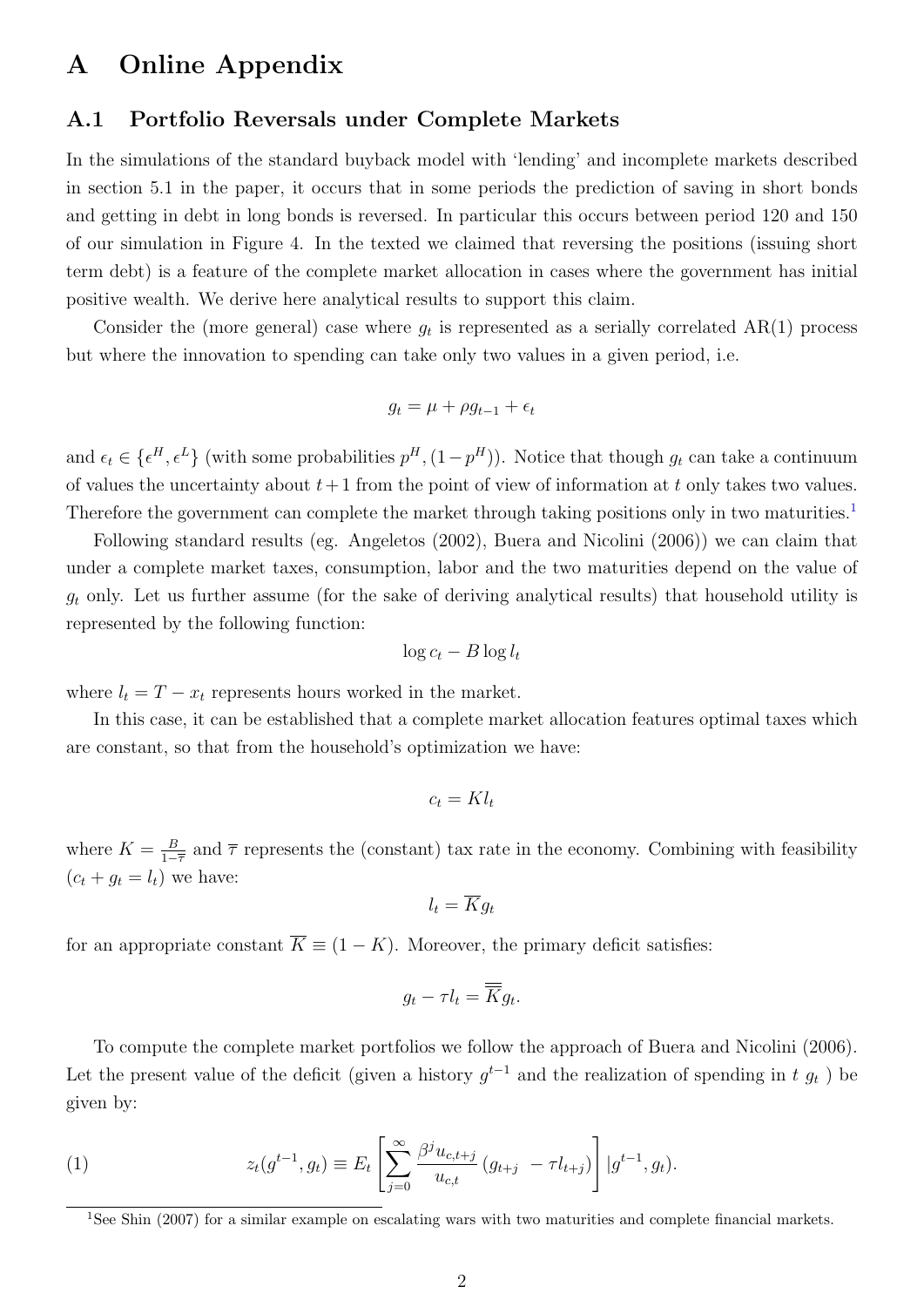We then need to reproduce the variability in the  $z$ 's with the bond portfolio. After appropriate substitutions we have:

$$
z_t(g^{t-1}, g_t) \equiv K \overline{K} g_t E_t \left( \sum_{j=0}^{\infty} \beta^j \frac{\overline{\overline{K}} g_{t+j}}{K \overline{K} g_{t+j}} \middle| g^{t-1}, g_t \right) = \overline{\overline{K}} g_t
$$

for a constant  $\overline{\overline{\overline{K}}}$ .

Notice that we know the following about this constant: if the government is initially in debt  $\sqrt{\overline{K}}$  < 0, and if initially the government has savings the opposite holds (i.e.  $\frac{1}{\overline{K}} > 0$ ). At zero initial debt is zero it holds that  $\overline{K} = 0$ . Moreover,  $z_t(g^{t-1}, g_t)$  can be written as

$$
\overline{z}^{H}(g_{t-1}) = \overline{\overline{\overline{K}}}(\mu + \rho g_{t-1} + \varepsilon^{H})
$$
  

$$
\overline{z}^{L}(g_{t-1}) = \overline{\overline{\overline{K}}}(\mu + \rho g_{t-1} + \varepsilon^{L})
$$

Assume we have a long bond of maturity N and a one-period bond. We need to find portfolios such that

(2) 
$$
- b_{t-1}^1 (g^{t-1}) - \overline{p}^{N-1} (g_t) b_{t-1}^N (g^{t-1}) = \overline{z}^i (g_{t-1}) \text{ for } i = H, L \forall t
$$

where we are imposing that the bond price at t depends only on  $g_t$ . If we take a large N so that we have that  $E_t(c_{t+N}^{-1})$  is arbitrarily close to the unconditional mean  $E(c_t^{-1})$  the bond price can be written approximately as

$$
\overline{p}^N(g_t) = \beta^N g_t \widetilde{K}
$$

Therefore, for large N

$$
-b_{t-1}^{1} (g^{t-1}) - \beta^{N-1} g_{t} \widetilde{K} b_{t-1}^{N} (g^{t-1}) = \overline{\overline{\overline{K}}} (\mu + \rho g_{t-1} + \varepsilon^{H})
$$
  

$$
-b_{t-1}^{1} (g^{t-1}) - \beta^{N-1} g_{t} \widetilde{K} b_{t-1}^{N} (g^{t-1}) = \overline{\overline{\overline{K}}} (\mu + \rho g_{t-1} + \varepsilon^{L})
$$

Substracting one equation from the other we get:

$$
\beta^{N-1} b_{t-1}^N \left( g^{t-1} \right) = -\frac{\overline{\overline{\overline{K}}}}{\widetilde{K}}
$$

so that  $\beta^N$   $b_{t-1}^N$   $(g^{t-1})$  is a constant. Note that if  $\overline{K}$  is negative (ie the government is initially in debt) then  $b^N > 0$  as in Angeletos (2002) and Buera and Nicolini (2006), but if the government has initial savings the government buy a lot of long private bonds.

Moreover we can find short bonds from

$$
-b_{t-1}^{1}(g^{t-1}) = \overline{\overline{K}}(\mu + \rho g_{t-1} + \varepsilon^{H}) + \beta^{N-1} g_{t} \widetilde{K} b_{t-1}^{N}(g^{t-1})
$$
  

$$
= \overline{\overline{K}} g_{t} - g_{t} \widetilde{K} \overline{\overline{K}} = 0
$$

So short bonds should be zero.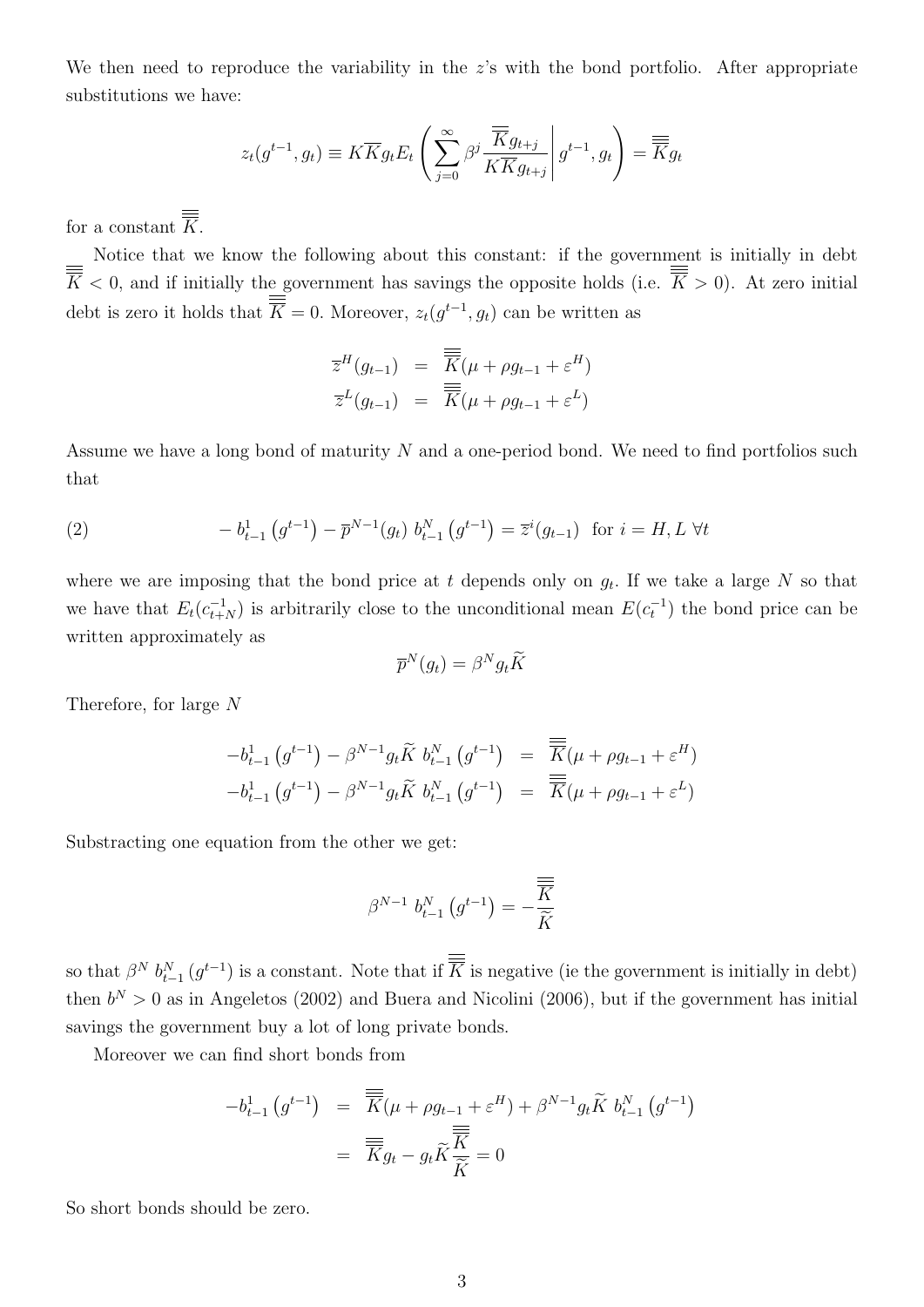These derivations support our claim that long run savings are a feature of complete markets if the government owns negative debt. As discussed in text we have confirmed that with our baseline preferences we can get portfolios with reversed positions under complete markets if government debt is very negative.

# A.2 Complete Markets and No Buyback

We describe in this section the debt management strategy under a complete financial market assuming no buyback.

As in Chari and Kehoe (1999) we formulate the planner's program as a maximization of the household's utility subject to the following implementability constraint at date 0:

$$
E_0 \sum_{t=0}^{\infty} \beta^i u_{c,t} [(u_{c,t} - v_{x,t})(c_t + g_t) - u_{c,t}g_t] = E_0 \sum_{i \in \{1, N\}}^{N} \sum_{t=0}^{i-1} \beta^t u_{c,t} b_{t-i}^i
$$

where for simplicity we assume that the government may issued debt in one year and N year maturities. Note that the above condition is equal to the equation (27) derived in Section 6 in paper.

In order to characterize the optimum we use the Lagrangian approach. The optimal allocation derives as a solution to the following equation:

(3)  

$$
\mathcal{L}_{CM} = E_0 \left\{ \sum_{t=0}^{\infty} \left[ \beta^t u(c_t) + v(T - c_t - g_t) \right] - \Lambda \left[ \sum_{t=0}^{\infty} \beta^i u_{c,t} ((u_{c,t} - v_{x,t})(c_t + g_t) - u_{c,t} g_t) - \sum_{i \in \{1, N\}}^N \sum_{t=0}^{i-1} \beta^t u_{c,t} b_{t-i}^i \right] \right\}
$$

where  $\Lambda$  represents the constant multiplier on the implementability constraint of the government.

The first order conditions for the optimum are given by:

(4) 
$$
\Gamma_t - \Lambda [u_{cc,t}c_t + u_{c,t} - v_{x,t} + v_{xx,t}(c_t + g_t)] = 0 \text{ for } t > N - 1
$$

(5) 
$$
\Gamma_t - \Lambda[u_{cc,t}c_t + u_{c,t} - v_{x,t} + v_{xx,t}(c_t + g_t)] + \Lambda u_{cc,0} \sum_{i \in \{1, N\}} b_{t-i}^i = 0 \text{ for } t \le N - 1
$$

where  $\Gamma_t = u_{c,t} - v_x(T - x_t)$ .

### A.2.1 Optimal Debt Management

Let  $g^{t-1} = (g_0, g_1, ..., g_{t-1})$  be the history of government spending shocks up to date  $t-1$ . We define as in Angeletos (2002) and Buera and Nicolini (2004) and Faraglia et al. (2010)  $z$  as the present discounted value of the government surplus contingent on  $g^{t-1}$  and the current realization of spending  $g_t$ .

(6) 
$$
z_t(g^{t-1}, g_t) = E_t \sum_{i=0}^{\infty} \frac{\beta^i}{u_{c,t}} [(u_{c,t+i} - v_{x,t+i})(c_{t+i} + g_{t+i}) - g_{t+i}u_{c,t+i}]
$$

Assuming that debt is not state contingent, that there are enough maturities to effectively com-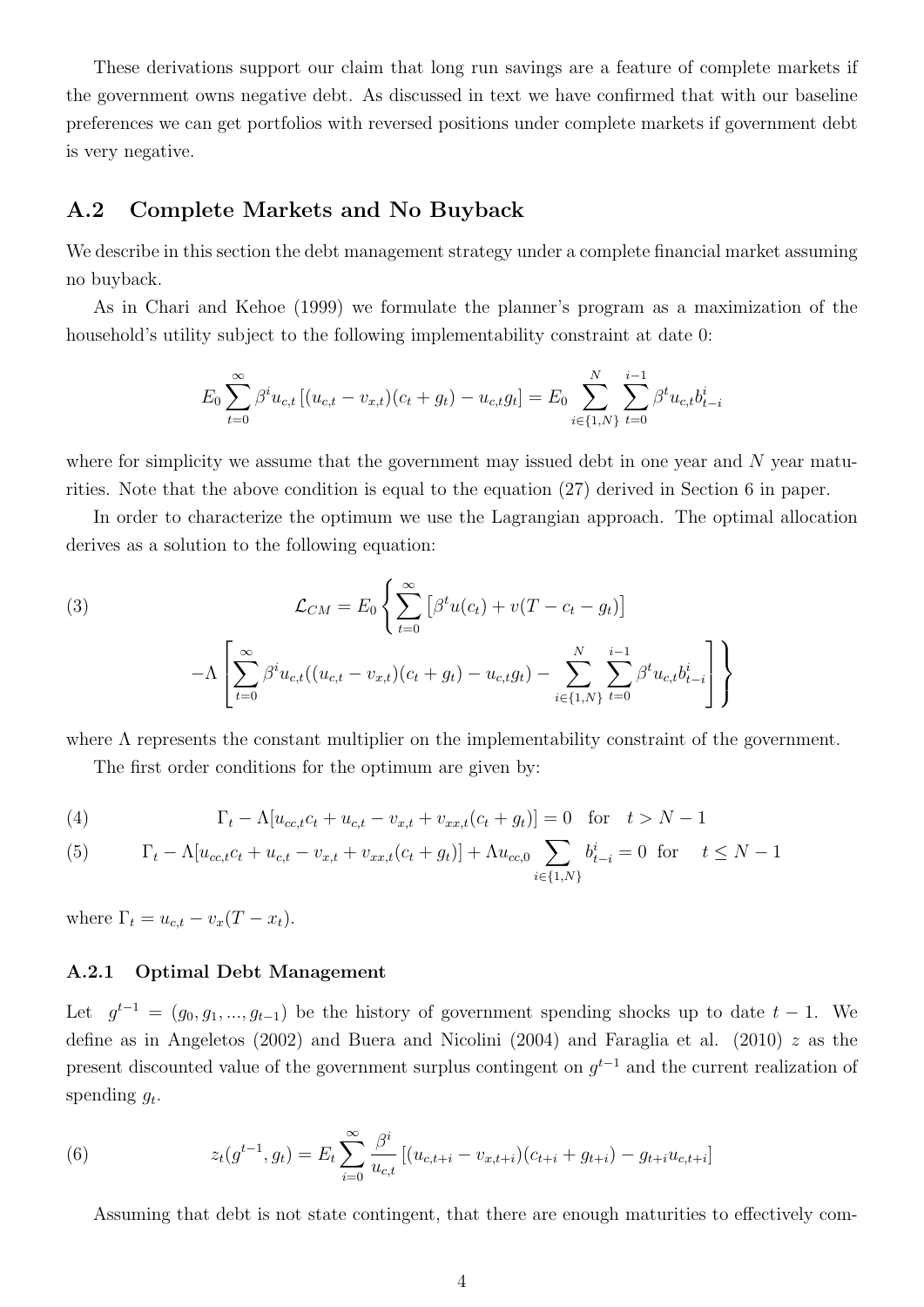plete the markets and that the asset returns are not perfectly correlated, one of the key results of Buera and Nicolini (2004) is that z is the only variable (along with the asset prices) that is needed to pin down the optimal issuance of the government. In this case we can follow the same approach.

Let's recall the simple example of Section 2 of Faraglia et al. (2010). We assume for simplicity that government expenditure follows a two step Markov process taking values  $g_H > g_L$  with probabilities,  $\pi_{HH}$  and  $\pi_{LL}$ , of remaining in the same state. We need only two risk free bonds to complete the markets. We assume that the government has access only to a one period bond,  $b<sup>1</sup>$ , and a bond of maturity N,  $b^N$ . If there is no initial debt we have already stated that all the time t variables will depend only on  $g_t$  and in particular  $z_t(g^{t-1}, g_i) = z_i$  and  $p^{N-1}(g^{t-1}, g_i) = p_i^{N-1}$  $i_i^{N-1}$  for  $i = H, L$  and for all t. If we further assume that  $g_0 = g_H$  then  $z_H = 0 < z_L$ .

The optimal portfolio must be such that the outstanding value of the government's liability is equal to 0 whenever government spending is high and equal to  $z_L$  when spending is low. If we first assume that the government has to buy back all the outstanding debt in every period, the optimal portfolio needs to satisfy:

<span id="page-60-0"></span>(7) 
$$
b_{t-1}^1(g^{t-1}) + p_i^{N-1}(g^{t-1}) b_{t-1}^N(g^{t-1}) = z_i \text{ for } i = H, L \ \forall t
$$

Assuming  $p_H^{N-1} \neq p_L^{N-1}$  $\mu_L^{N-1}$  the unique solution to the problem is given by:

<span id="page-60-1"></span>(8) 
$$
\begin{pmatrix} 1 & p_H^{N-1} \\ 1 & p_L^{N-1} \end{pmatrix} \begin{pmatrix} b_{t-1}^1(g^{t-1}) \\ b_{t-1}^N(g^{t-1}) \end{pmatrix} = \begin{pmatrix} 0 \\ z_L \end{pmatrix}.
$$

yielding

<span id="page-60-2"></span>(9) 
$$
\begin{pmatrix} b_{t-1}^1 (g^{t-1}) \ b_{t-1}^N (g^{t-1}) \end{pmatrix} = \begin{pmatrix} \frac{p_H^{N-1} z_L}{p_H^{N-1} - p_L^{N-1}} \\ \frac{-z_L}{p_H^{N-1} - p_L^{N-1}} \end{pmatrix} = \begin{pmatrix} B^1 \\ B^N \end{pmatrix}
$$

The main characteristics of the solution are that firstly the issuance of each maturity is constant over the business cycle and secondly that if a standard utility function is assumed such that  $p_H^{N-1}$  <  $p_L^{N-1}$  $L^{N-1}$  then  $B^1 < 0$  and  $B^N > 0$ .

Consider now the case where the government has to hold all the debt to maturity. The analogous of equation [\(7\)](#page-60-0) assuming no buyback is:

(10) 
$$
b_{t-1}^1(g^{t-1}) + \sum_{j=1}^N p_i^{N-j} (g^{t-1}) b_{t-j}^N (g^{t-1}) = z_i \text{ for } i = H, L \ \forall t
$$

that states that in order to complete the markets the government will issue bonds ensuring that the total value of debt each period equals the discounted sum of surpluses  $z_i$ . Hence the total wealth of the consumer, including unmatured bonds, has to equal the discounted sum of future deficits. Given initial conditions  $b_{-1}^1$  and  $b_{-i}^N$  for  $i = 1, ..., N-1$  this equation describes the whole evolution of  $b_t^1$ and  $b_t^N$ . To evaluate the implications of this equation we focus on the steady state.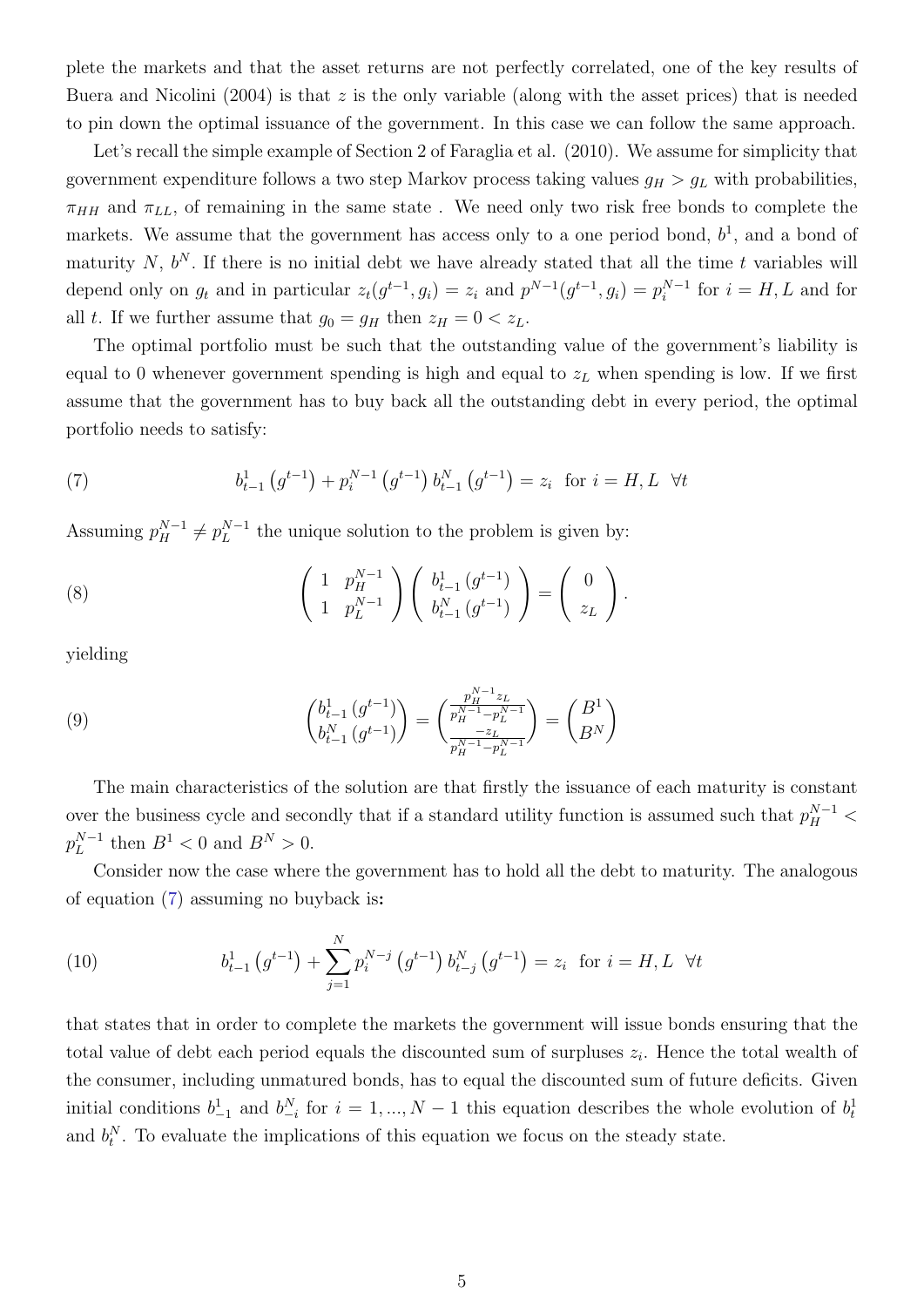In our two state example a generalization of [\(8\)](#page-60-1) gives:

(11) 
$$
\begin{pmatrix} 1 & \sum_{i=1}^{N-1} p_H^{i} \\ 1 & \sum_{i=1}^{N-1} p_L^{i} \end{pmatrix} \begin{pmatrix} b_{t-1}^{1}(g^{t-1}) \\ b_{t-1}^{N}(g^{t-1}) \end{pmatrix} = \begin{pmatrix} 0 \\ z_L \end{pmatrix}.
$$

yielding

<span id="page-61-1"></span>(12) 
$$
\begin{pmatrix} b_{t-1}^1 (g^{t-1}) \ b_{t-1}^N (g^{t-1}) \end{pmatrix} = \begin{pmatrix} \frac{\sum_{i=1}^{N-1} p_H^{N-i} z_L}{\sum_{i=1}^{N-1} (p_H^{N-i} - p_L^{N-i})} \\ \frac{-z_L}{\sum_{i=1}^{N-1} (p_H^{N-i} - p_L^{N-i})} \end{pmatrix} = \begin{pmatrix} \mathbf{B}_{ss}^1 \\ \mathbf{B}_{ss}^N \end{pmatrix}
$$

For standard utility functions it holds that  $p_H^i < p_L^i$  for all  $i = 1, ..., N$  so that, as before,  $\mathbf{B}_{ss}^N > 0$ , showing that in this economy with only expenditure shocks in steady state the government should issue long bonds in order to mop up the variations in  $z_t$ . The government has also to save in short bonds,  $\mathbf{B}^1_{ss} < 0$ .

#### A.2.2 Relative Debt Positions

Let us now compare these steady state positions with the quantities given by  $(9)$ . In the case of  $N > 2$  we can expect  $\sum_{i=1}^{N-1} (p_H^{N-i} - p_L^{N-i})$  $\begin{bmatrix} N-i \\ L \end{bmatrix}$  $> |p_{H}^{N-1} - p_{L}^{N-1}|$  $\left| \sum_{L}^{N-1} \right|$  implying  $\mathbf{B}_{ss}^{N} < B^{N}$ . In other words, in steady state the government will issue lower amounts of long term bonds every period if it holds the bonds until maturity. This is not surprising, any long bond now constitutes debt for the following N periods, so that less debt needs to be issued every period.

In order to compare the debt positions when buyback is ruled out we shall focus on the ratio of the *value* of total long debt  $(RVLD)$ :

$$
RVLD^j \equiv \frac{p_j^{N-1}B^N}{\left(\sum_{i=1}^{N-1} p_j^i\right) \mathbf{B}_{ss}^N}
$$

that compares the value of total government long term outstanding debt in the model with buyback (in the numerator) with the value of total long term outstanding debt in the model without buyback. Even though bonds are constant at steady state, this ratio depends on the realization  $j = H, L$  due to the fact that prices change with the current realization j.

To gain some insight on likely values of this ratio, we assume that the process for government spending shocks q i.i.d. and that  $\beta$  close to 1. Under these assumptions we can show that

(13) 
$$
E(RVLD) \approx 1 - \frac{1}{N}
$$

Therefore, according to [\(13\)](#page-61-0), ruling out buyback may increases the value of total long debt held by the government, since  $1 - \frac{1}{N} < 1$ . Moreover, for the short term bond we have that:

<span id="page-61-0"></span>
$$
\frac{B^1}{\mathbf{B}^1_{ss}} = RVLD^H
$$

where the equality uses the first equations in [\(12\)](#page-61-1) and in [\(9\)](#page-60-2) and the definition of  $RVLD<sup>H</sup>$ . Therefore, except for the discrepancy between  $RVLD<sup>H</sup>$  and  $E(RVLD)$ , which is likely to be small, we can claim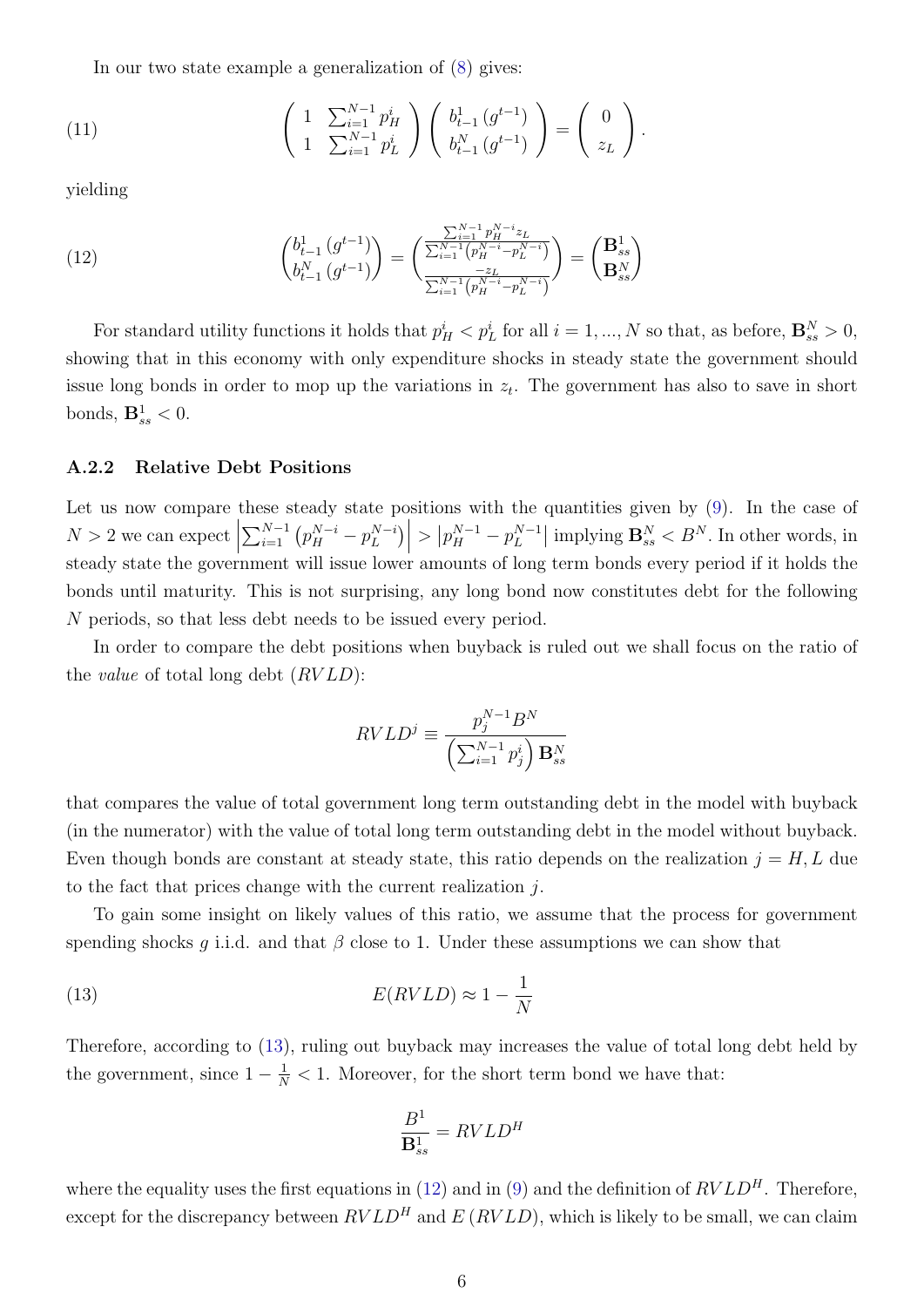that for the case of i.i.d. expenditure shocks and  $\beta$  close to 1 we have that:

$$
\frac{B^1}{\mathbf{B}^1_{ss}} \approx 1-\frac{1}{N}
$$

.

Therefore ruling out buyback leads also to larger positions in short bonds as well. As N grows the difference becomes smaller.

## A.3 The Ramsey Program under Non-Zero Coupon Bonds

We solve here the optimal policy problem assuming that the government issues debt in one year and N year bonds (see section 7.1 of the paper). As discussed for the non-zero coupon N year bond the debt limits are:

$$
b_i^N \in \left[\frac{\underline{M}_N}{\sum_{j=1}^N \beta^j + \kappa_N \sum_{j=1}^N \sum_{i=1}^j \beta^i}, \frac{\overline{M}_N}{\sum_{j=1}^N \beta^j + \kappa_N \sum_{j=1}^N \sum_{k=1}^j \beta^k}\right] \equiv \left[\underline{\widetilde{M}}_N, \ \overline{\widetilde{M}}_N\right]
$$

Letting  $[\underline{\widetilde{M}}_1, \overline{M}_1] \equiv [\frac{M_1}{\beta}]$  $\frac{M_1}{\beta}, \frac{M_1}{\beta}$  $\frac{d_1}{\beta}$  be the analogous constraint set for one year debt we represent the planning problem is given by  $2$ :

$$
\mathcal{L} = E_0 \sum \beta^t \left\{ u(c_t) + v(T - c_t - g_t) - \lambda_t \left[ b_t^1 \beta u_{c,t+1} + b_t^N (\beta^N u_{c,t+N} + \sum_{j=1}^N u_{c,t+j} \kappa_N) \right. \\ - b_{t-1}^1 u_{c,t} - b_{t-N}^N u_{c,t} - \kappa_N \sum_{j=1}^N b_{t-j}^i u_{c,t} - g_t u_{c,t} + (u_{c,t} - v_{x,t}) (g_t + c_t) \right] \\ + \sum_{i \in \{1, N\}} \xi_{U,t}^i (\widetilde{M}_i - b_t^i) + \sum_{i \in \{1, N\}} \xi_{L,t}^i (b_t^i - \widetilde{M}_i) \right\}
$$

The first order condition for consumption is :

$$
u_{c,t} - v_{x,t} + \lambda_t (u_{cc,t}c_t + u_{c,t} + v_{xx,t}(c_t + g_t) - v_{x,t}
$$

$$
+ u_{cc,t} \kappa_N \sum_{j=1}^N (\lambda_{t-j} - \lambda_t) b_{t-j}^i + u_{cc,t} \sum_{i \in \{1,N\}} (\lambda_{t-i} - \lambda_t) b_{t-i}^i = 0
$$

and off corners the analogous conditions for  $b_t^1$  and  $b_t^N$  are:

(14) 
$$
\lambda_t E_t(u_{c,t+1}) = E_t(\lambda_{t+1} u_{c,t+1})
$$

(15) 
$$
\lambda_t E_t(\kappa_N \sum_{j=1}^N \beta^j u_{c,t+j} + \beta^N u_{c,t+N}) = E_t(\kappa_N \sum_{j=1}^N \beta^j u_{c,t+j} \lambda_{t+j} + \beta^N u_{c,t+N} \lambda_{t+N})
$$

# A.4 Ramsey Program in the Case of Buybacks m Years after Issuance

We derive the Ramsey program for the simulations shown in Section 7.2. As explained in the text we assume that the government buys back its outstanding liabilities  $m$  years after the issuance of a

<span id="page-62-0"></span><sup>&</sup>lt;sup>2</sup>In the US coupon payments are usually six monthly. However, since our model's horizon is one year we model one year debt as zero coupon. This is obviously innocuous.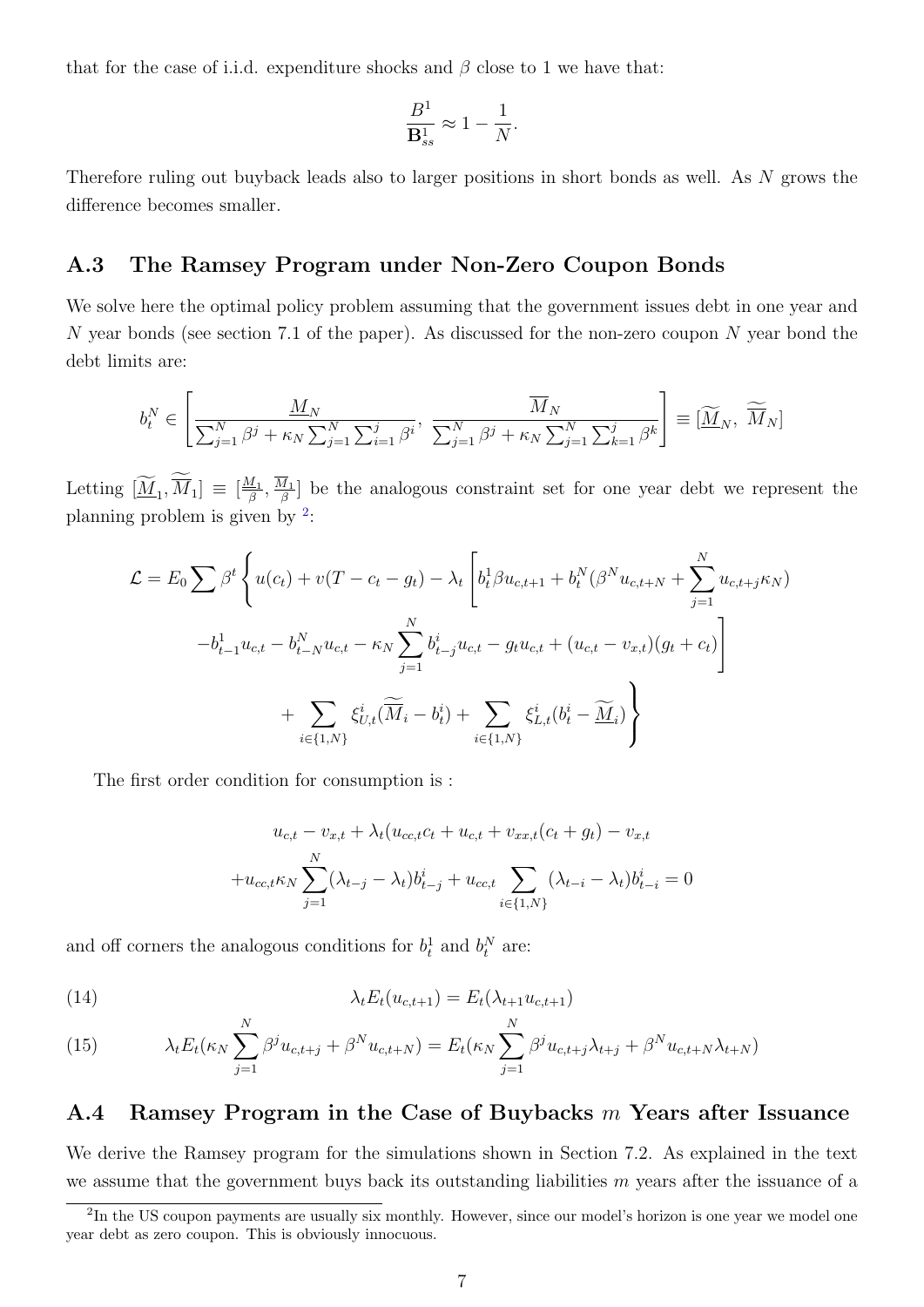bond. We further assume that long term bonds pay zero coupons. Under these assumptions the per period budget constraint is given by:

$$
\sum_{i \in \{1, N\}} p_t^i b_t^i = b_{t-1}^1 + p_t^{N-m} b_{t-m}^N + g_t - \tau_t (T - x_t)
$$

where for simplicity we impose that the government trades a short maturity of one year.

Since we assume here that when a bond is issued it stays in the market for  $m$  years the appropriate formulation of the ad hoc debt constraints is for the N year bond:

$$
b_i^N \in \left[\frac{\underline{M}_N}{\sum_{j=1}^m \beta^j}, \; \frac{\overline{M}_N}{\sum_{j=1}^m \beta^j}\right] \equiv [\widetilde{\underline{M}}_N, \; \widetilde{\overline{M}}_N]
$$

Letting  $[\underline{M}_1, M_1]$  be the analogous constraint set for one year debt and substituting the equilibrium expressions for the tax rate and the bond prices we represent the planning problem as follows:

$$
\mathcal{L} = E_0 \sum_t \beta^t \left\{ u(c_t) + v(T - c_t - g_t) - \lambda_t \left[ \sum_{i \in \{1, N\}} b_t^i \beta^i u_{c, t+i} - b_{t-1}^i u_{c, t} - b_{t-m}^N \beta^{N-m} u_{c, t+N-m} \right] - g_t u_{c, t} + (u_{c, t} - v_{x, t})(g_t + c_t) \right\}
$$

$$
+ \sum_{i \in \{1, N\}} \xi_{U, t}^i (\widetilde{M}_i - b_t^i) + \sum_{i \in \{1, N\}} \xi_{L, t}^i (b_t^i - \widetilde{M}_i) \right\}
$$

The first order conditions for the optimum are given by:

$$
u_{c,t} - v_{x,t} + \lambda_t (u_{cc,t}c_t + u_{c,t} + v_{xx,t}(c_t + g_t) - v_{x,t} + u_{cc,t}[(\lambda_{t-1} - \lambda_t)b_{t-1}^1 + (\lambda_{t-N} - \lambda_{t-N+m})b_{t-N}^N
$$

$$
\beta E_t (u_{c,t+1}\lambda_{t+1} - u_{c,t+1}\lambda_t) + \xi_{L,t}^1 - \xi_{U,t}^1 = 0
$$

$$
\beta^N E_t (u_{c,t+N}\lambda_{t+m} - u_{c,t+N}\lambda_t) + \xi_{L,t}^N - \xi_{U,t}^N = 0
$$

# A.5 Robustness

In this section we test the robustness of our results to different parameterizations of the model.

#### A.5.1 Different Maturity Structures

Our results could potentially be affected if we assume a different maturity structure for government debt than we have thus far. Note that in the buyback model of Section 5, we illustrated that the hedging value of long bonds induces the government to want to borrow (mostly) long term. Moreover, under the case of no buyback we showed that the tax smoothing objective compels the government to use short term debt, when fiscal policy under long bonds follows an N period cycle. It seems that shortening the duration of the long maturity could potentially impact the optimal debt management strategy. We investigate in this section whether it is the case.

To show that our results are robust to a different maturity structure we assume that the government has access to a five rather than a ten year bond as the long maturity. Note that in this case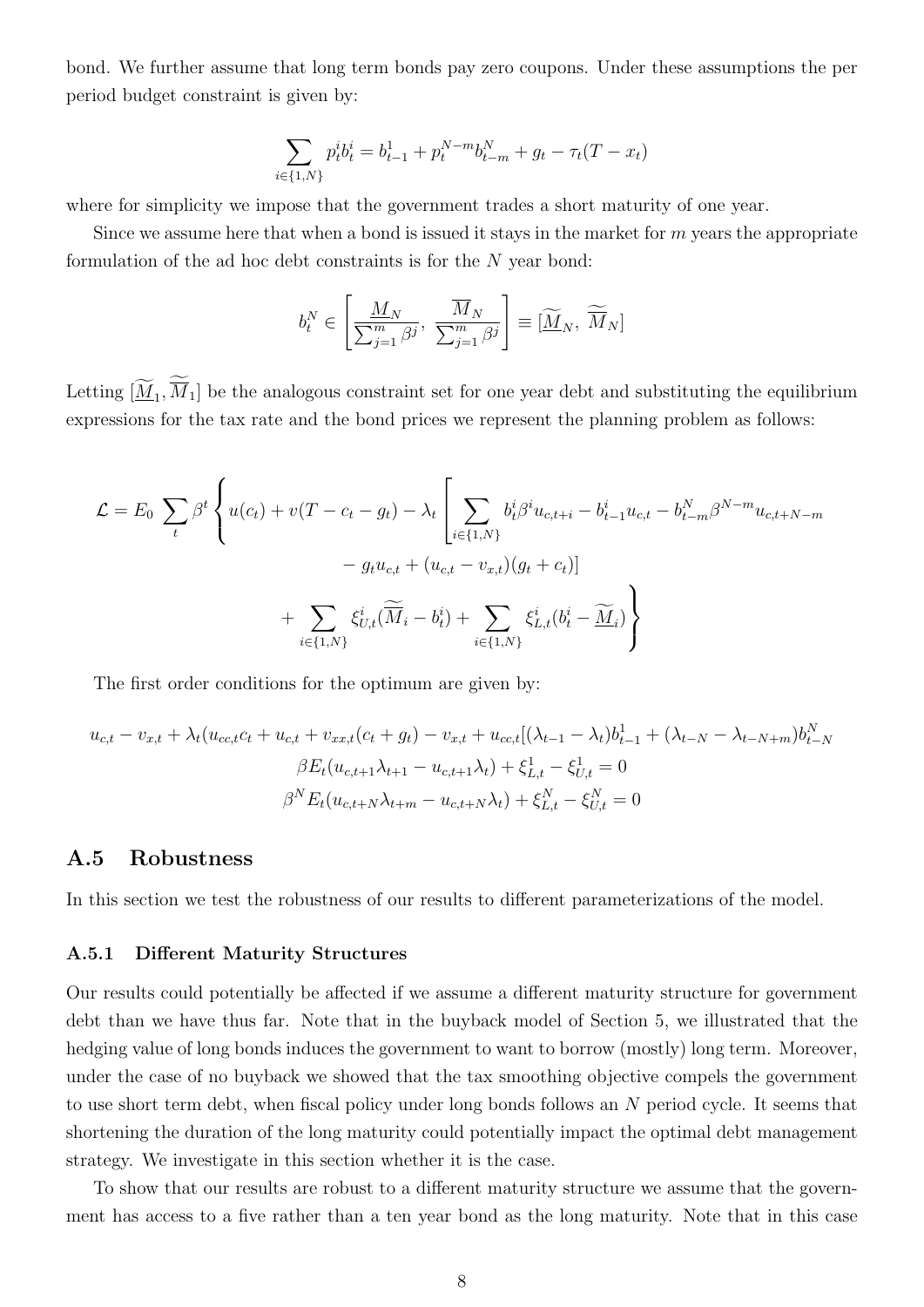the N cycle becomes shorter, thus impling less tax distortions associated with long maturity in the no buy back model.

Figure [1](#page-67-0) shows that the implications for optimal debt management are largely unaffected by this change in the maturity. Under no buy back the optimal policy is once again to utilize both short term and long term debt to finance spending.[3](#page-64-0)

[ Figure [1](#page-67-0) About Here ]

# B Numerical Appendix

This paper has proposed two modifications of the Parameterized Expectation Algorithm (PEA) of den Haan and marcet (1990) in order to solve the optimal fiscal policy problem with two maturities:

- 1. Using the 'Forward States' method we have been able to deal with the indeterminacy of the optimal portfolio, arising in the standard stochastic PEA approach;
- 2. Using 'Condensed PEA' we have been able to deal with the large number of state variables in the model. In a numerical paper on "Optimal Fiscal Policy Problems under Complete and Incomplete Financial Markets: a Numerical Toolkit" (FMOS (2014 (a))) we discuss in detail the implementation of these methodologies applying them to the optimal portfolio choice problem (this paper) but also (for the case of the 'Condensed PEA') to an optimal policy problem with one long term bond (e.g. FMOS (2014 (b))). We refer the reader to that paper for further details. Here we briefly outline some of the features of the numerical solution and comment on alternative approaches that the literature proposed to solve for optimal portfolios and to deal with large scale applications.

# B.1 Practical Features of the Solution

#### B.1.1 Approximating Polynomials

In FMOS (2014 (a)) we illustrate that it is sufficient to assume that  $\Phi^i$  and  $\Psi^i$  are linear in the state variables. This is due to two properties of the incomplete market model. First the fact that debt is close to a random walk means that the policy rule is linear and close to the [4](#page-64-1)5 degree line.<sup>4</sup> Second, nonlinearities which may be important when the economy is close to a debt constraint are not significant here since the constraints are very loose.

The only case where a nonlinearity emerges and needs to be explicitly treated in the approximations is when there is a 'No Lending' constraint. In this case we include to the approximation slines of the following form:

$$
I_t^{L,i} = \begin{cases} b_t^i - \xi & \text{if } b_t^i \le \xi \\ 0 & \text{otherwise} \end{cases}
$$

such that the slope of debt in  $\Phi^i$  and  $\Psi^i$  change when  $b_t^i$  is less than some fixed level  $\xi$ . In FMOS  $(2014)$  (a)) we show that the inclusion of  $I_t^{L,i}$  $t_t^{L,i}$  is preferable to the inclusion of higher order terms in the approximating polynomials.

<span id="page-64-0"></span><sup>&</sup>lt;sup>3</sup>For brevity we plot the case of the 'No Lending' model under no buyback. Our results are similar if we consider the case of the 'Lending' model.

<span id="page-64-1"></span> $4$ Under no buyback linearity emerges with the inclusion of the N−th lag of the bond quantity and the multiplier.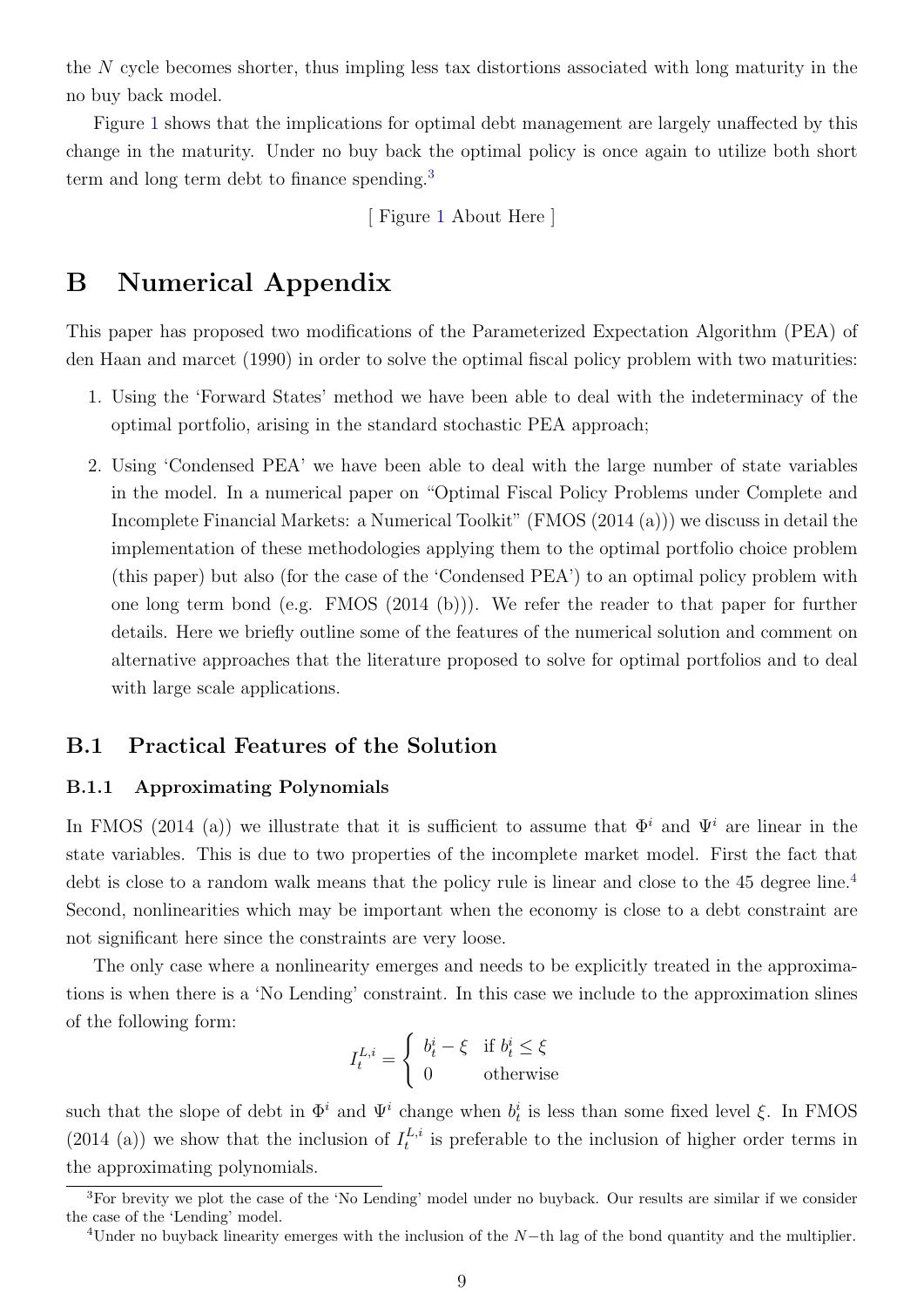#### B.1.2 Dealing with the Debt Constraints.

We illustrated in text that when the optimal debt level violates one of the bounds the solution to the model does not satisfy an Euler equation. In this case the computer program is set to find a consumption level and a value for the multiplier in t so that the constraint of the government and the first order condition with respect to  $c_t$  hold. In the context of the single bond economies this can be easily programmed. Suppose that ignoring the debt limits we obtain, solving the non-linear system,  $b_t^N > \frac{M_N}{\beta^N}$ . Then we can claim that the constrained optimum is one where  $b_t^N = \frac{M_N}{\beta^N}$ .

When we have with two or more maturities in the model it is not as easy to deal with the constraints. The reason is that when a constraint is binding and the debt level of one of the bonds needs to be adjusted the researcher has to take into account the effect of this adjustment on the other bond quantity. Suppose that  $b_t^N > \frac{M_N}{\beta^N}$  but  $b_t^1 < \frac{M_1}{\beta^1}$  $\frac{M_1}{\beta^1}$  in an 'unconstrained' optimum. Then when we force  $b_t^N = \frac{M_N}{\beta^N}$ , we have to verify that it still holds that  $b_t^1$  does not violate the bound. If it does, we have to impose the bound on the one year bond and so on.

Given this remark it is clear that introducing ad hoc debt constraints in a model of multiple maturities can be messy in terms of representing the planner's program on the computer. To make our numerical codes simpler and to avoid having to consider separately the numerous cases involved, we utilize an adjustment cost function of the following form:

$$
C(b_t^i) = \begin{cases} \phi_1(b_t^i - \frac{\overline{M}_i}{\beta^i}) + log(1 + \phi_1(b_t^i - \frac{\overline{M}_i}{\beta^i})) & \text{if } b_t^1 \ge \frac{\overline{M}_i}{\beta^i} \\ \phi_1(\frac{M_i}{\beta^i} - b_t^i) - log(1 + \phi_1(\frac{M_i}{\beta^i} - b_t^i)) & \text{if } b_t^1 \ge \frac{\overline{M}_i}{\beta^i} \\ 0 & \text{otherwise} \end{cases}
$$

for  $i = 1, N$  and where  $\phi_1$  is a parameter which governs the penalty from deviating from the debt levels  $\frac{M_i}{\beta^i}$  and  $\frac{\overline{M}_i}{\beta^i}$ . We choose a value of  $\phi_1$  equal to unity. Moreover, note that the function  $C(b_t^i)$  is continuous at the bounds.

# B.2 Alternative Approaches

In this paragraph we place our methodology in the context of the literature, describing alternative approaches that we could have followed and the advantages of our approach over them.

First, note that methods of approximating the state space X with a finite number of nodes and solving the planner's program via value function iteration (essentially applying the techniques of Fahri (2010), or Marcet and Marimon (2012)) do not raise an indeterminacy problem. However, with such a large state space we feel that inevitably value functions run into curse of dimensionality problems. In contrast our approach which relies on simulations (what Judd et al. (2011) refer to as one node Monte Carlo methods) enables us to consider only a relevant part of the state space that is visited in the simulations.

It is worth noting that value function iterations have been recently applied to large scale problems using techniques which choose efficiently the approximation points, and therefore reduce computational time. For example Lustig et al. (2008) solve for a model with multiple assets under the Ramsey outcome using the Smolyak polynomials of Kubler and Krueger (2004). Moreover, Judd et al. (2012) have proposed an approach that relies on simulations to formulate an approximation of the value function around the ergodic set of state variables. We acknowledge that these techniques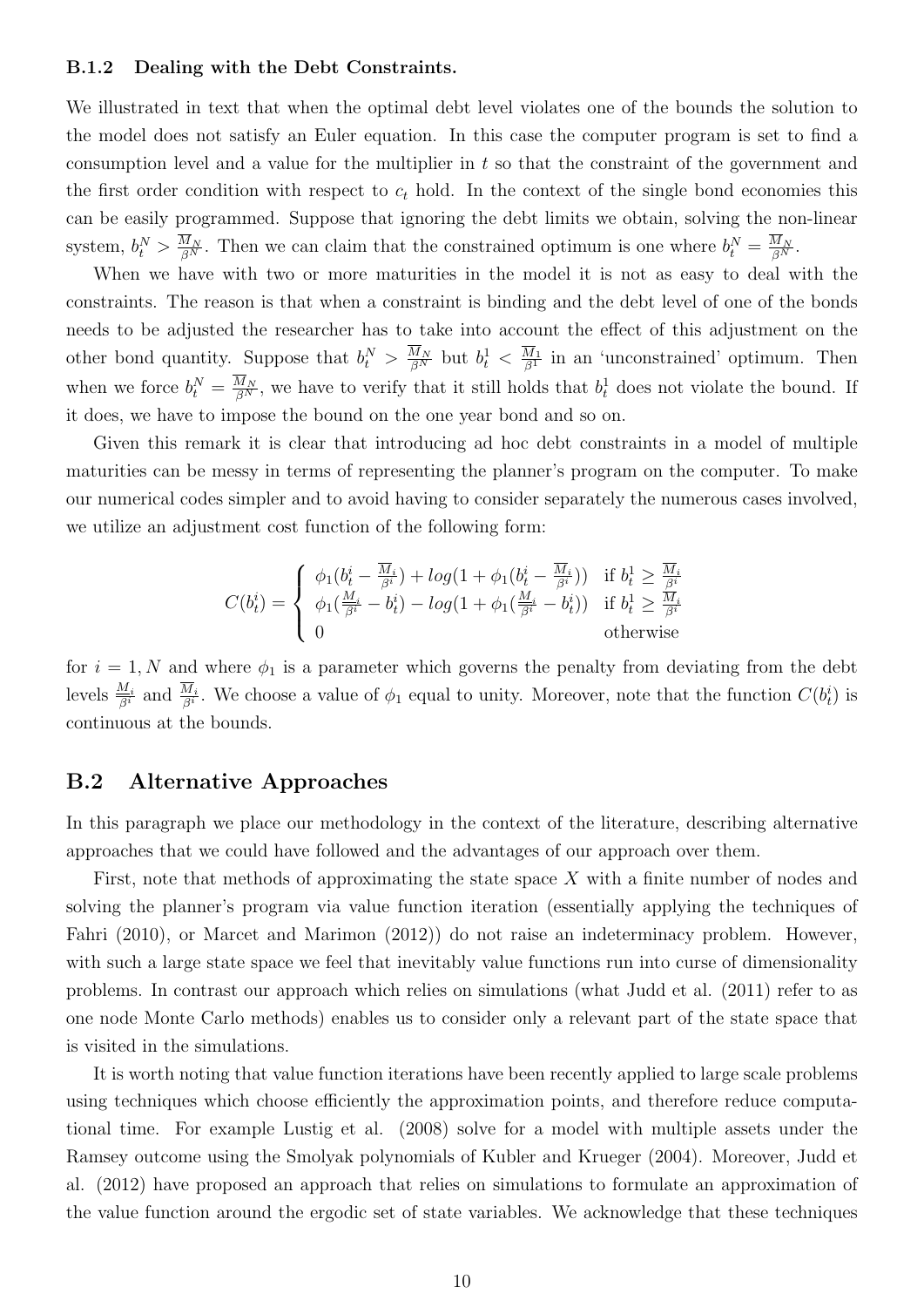make solving our problem with the value function more tractable, however, in the case of very long maturities we would still have to recover the policy rules from a value function of a large number of state variables.<sup>[5](#page-66-0)</sup> In contrast our 'Condensed PEA' enables us to effectively reduce the number of states in the approximating polynomials by summarizing the predictive power of  $(X_t^{out})$  via linear combinations. Value functions on the other hand require the entire state space to formulate the policy problem.

Within the class of simulation based PEA there is an alternative, more conventional, route we could follow. As in Marcet and Singleton (1999) we could choose to approximate the term  $E_t(u_{c,t+i}\lambda_{t+1})b_t^i$  by a function  $H^i(X_t, \delta^i)$ , and the term  $E_t(u_{c,t+i})\lambda_t$  by a polynomial  $G^i(X_t, \gamma^i)$ . Then, theoretically, the indeterminacy problem is no longer present: we could recover the bond holdings for different maturities using the following equation:

<span id="page-66-1"></span>(16) 
$$
b_t^i = \frac{E_t (u_{c,t+i} \lambda_{t+1}) b_t^i}{E_t (u_{c,t+i}) \lambda_t} = \frac{H^i (X_t, \delta^i)}{G^i (X_t, \gamma^i)}
$$

Note that this approach may lead to large gains in computation time, especially when the number of assets increases, because the researcher doesn't have to deal with the task of finding numerical solutions to a complicated system of nonlinear equations as in (10) in the paper. If we used [\(16\)](#page-66-1) we could get the paths of bonds with a long simulation and find solutions for consumption and the multiplier by solving a system of 2 equations for two unknowns. In contrast in (10) in the paper there are 4 equations for 4 unknowns, and if we had allowed for all maturities between 1 and  $N$  there would be  $N + 2$  equations. Nonlinear systems involve costly computations of the Jacobian and the Hessian matrix and require good initial conditions to converge.<sup>[6](#page-66-2)</sup>

While this different route seems to confer a computational advantage, we find that in practice it doesn't work. When we parameterize the bond policy functions as in [16](#page-66-1) the algorithm diverges or circles indefinitely. We suspect that this may partly be specific to solving a portfolio choice problem for the government under incomplete markets. Implementing the 'Forward States' method has been more succesful.

Judd et al (2011 (b)) propose the idea of pre-computation of integrals. This methodology consists of making use of the equilibrium policy functions in the integrand terms of expectations to solve a value function or an Euler equation. This approach is used to remove uncertainty from the model, by integrating out future shocks to the state vector. Effectively by computing expectations just once, they save up on the time costs of numerical integration at each iteration of the model. This idea is similar to our Forward States modification to the PEA. However, our purpose is not to remove uncertainty from the model, which in the simulation based PEA is present in each iteration of the model, but rather to make use of the future state vector to resolve the indeterminacy.<sup>[7](#page-66-3)</sup>

Finally, note that another approach that could be used in order to deal with the optimal portfolio choice, is the perturbation methods of Devereux and Sutherland (2011) applied to open economy models. There are two main reasons for why we are unhappy with using local methods in our context.

<span id="page-66-0"></span><sup>&</sup>lt;sup>5</sup>In Lustig et al. (2008) the longest traded maturity is seven years, whereas our method offers the possibility to consider very long maturities.

<span id="page-66-3"></span><span id="page-66-2"></span> ${}^{6}$ See Judd et al  $(2011)$  for a discussion.

<sup>7</sup>Judd et al (2011) apply their precomputation integrals to an open economy model, with twenty countries under complete markets. When they solve for country asset holdings they use Marcet and Singleton's (1999) approach described previously. Therefore our application is different from theirs.